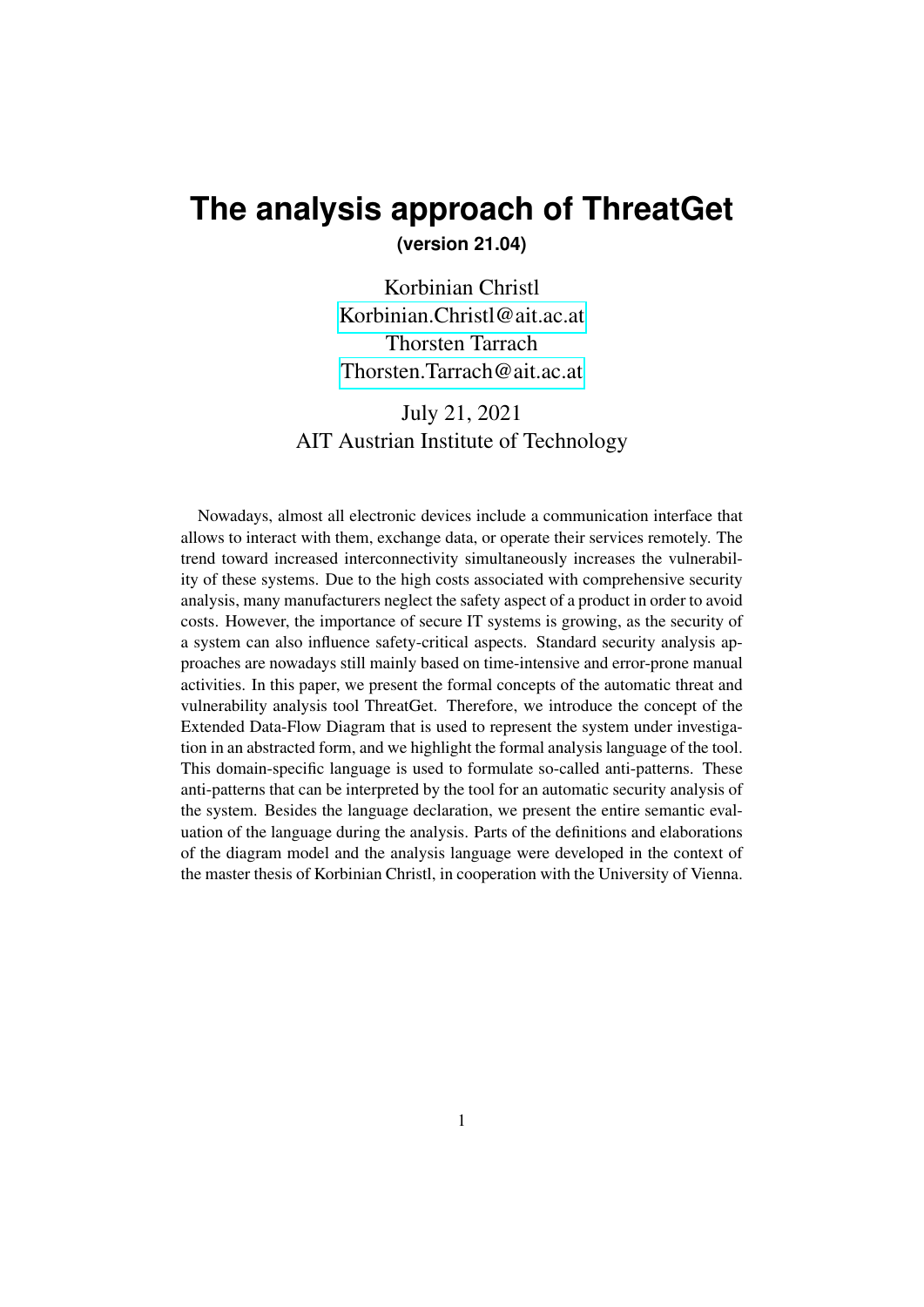# **Contents**

| 1              |                   | <b>Introduction</b> |                                                                                      | 3                       |  |
|----------------|-------------------|---------------------|--------------------------------------------------------------------------------------|-------------------------|--|
| $\overline{2}$ |                   |                     | <b>The Analysis Approach</b>                                                         | $\overline{\mathbf{4}}$ |  |
|                | 2.1               |                     |                                                                                      | 5                       |  |
|                | 2.2               |                     |                                                                                      | 6                       |  |
|                |                   | 2.2.1               | Diagram Components and Modeling Notation                                             | 6                       |  |
|                |                   | 2.2.2               |                                                                                      | 8                       |  |
|                |                   | 2.2.3               |                                                                                      | 10                      |  |
|                |                   | 2.2.4               |                                                                                      | 11                      |  |
|                |                   | 2.2.5               |                                                                                      | 14                      |  |
|                |                   | 2.2.6               |                                                                                      | 16                      |  |
|                |                   | 2.2.7               | Relation between Content-Specification and Diagram-Definition                        | 18                      |  |
|                |                   | 2.2.8               |                                                                                      | 19                      |  |
|                |                   | 2.2.9               |                                                                                      | 19                      |  |
|                |                   | 2.2.10              |                                                                                      | 22                      |  |
|                |                   | 2.2.11              | Relation between Analysis Language and Content-Specification                         | 23                      |  |
|                | 2.3               |                     |                                                                                      |                         |  |
|                |                   | 2.3.1               |                                                                                      | 30                      |  |
|                |                   | 2.3.2               | The Flow-finding Algorithm $\ldots \ldots \ldots \ldots \ldots \ldots \ldots \ldots$ | 43                      |  |
| 3              |                   |                     | <b>Related Research/Tools</b>                                                        | 44                      |  |
|                | 3.1               |                     |                                                                                      | 45                      |  |
|                | 3.2               |                     |                                                                                      | 45                      |  |
|                | 3.3<br>45         |                     |                                                                                      |                         |  |
|                | 3.4               |                     |                                                                                      | 46                      |  |
|                |                   | 3.4.1               |                                                                                      | 47                      |  |
|                | 3.5               |                     |                                                                                      | 47                      |  |
|                | 3.6               |                     |                                                                                      | 48                      |  |
|                |                   | 3.6.1               |                                                                                      | 49                      |  |
|                |                   | 3.6.2               |                                                                                      | 50                      |  |
| 4              |                   | <b>Conclusion</b>   |                                                                                      | 52                      |  |
| 5              |                   |                     | <b>Future Work / Outlook</b>                                                         | 54                      |  |
|                | <b>References</b> |                     |                                                                                      | 55                      |  |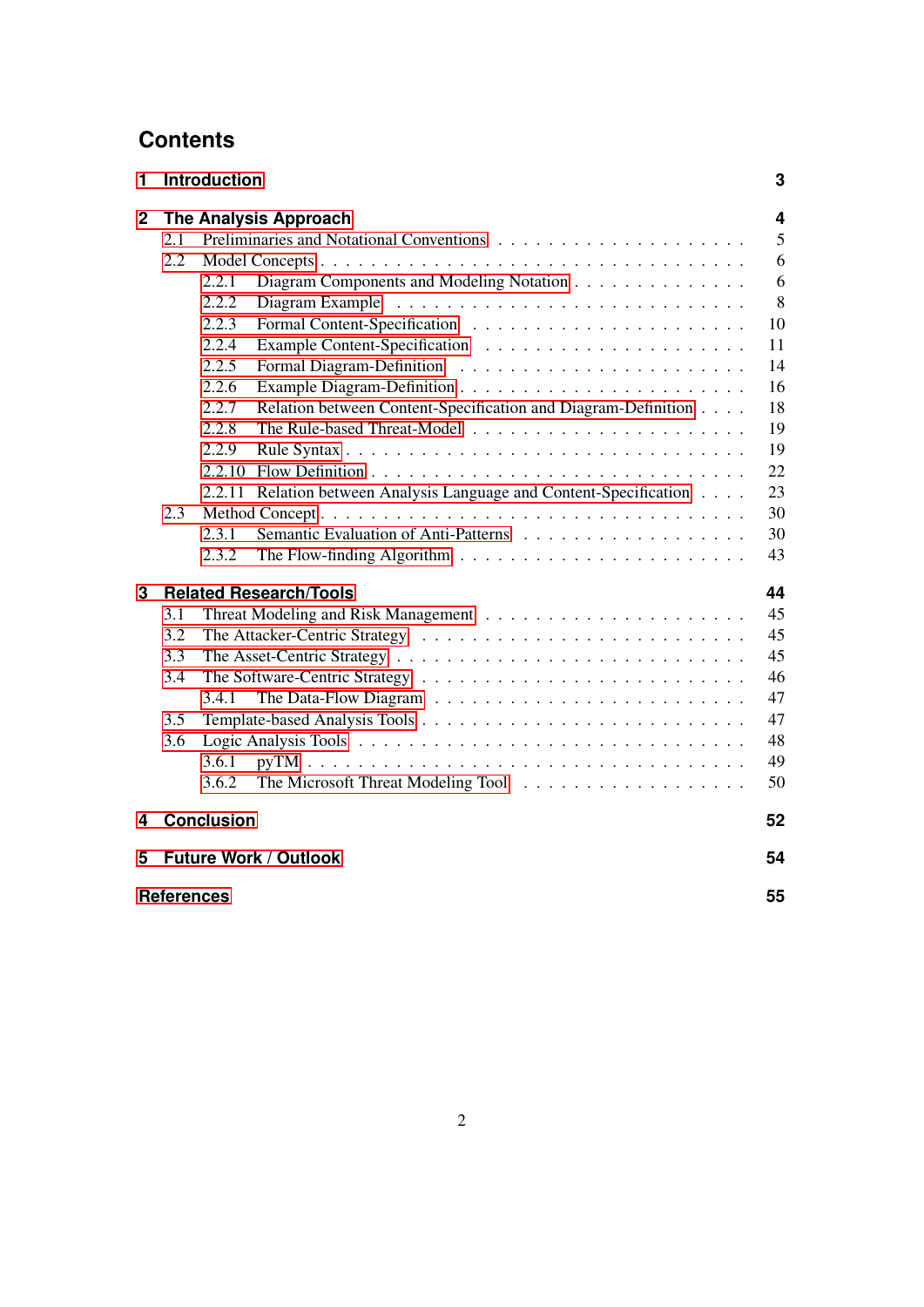# <span id="page-2-0"></span>**1 Introduction**

Over the past two decades, IT-systems, their areas of application and their purposes have significantly evolved. As a result, these systems have become increasingly complex and now offer cross-domain interfaces to exchange data and services.

This development has meant that everyday devices such as coffee machines and entire production lines in factories can be controlled and monitored from remote. Moreover, this development process is far from complete, as the efforts toward the autonomous driving show.

Besides the positive aspects that this development has brought, negative factors have also emerged. Due to the rapid development of new products and the competition on the market, manufacturers often omit security and safety audits of their products to save money [\(Gilchrist,](#page-54-1) [2017\)](#page-54-1). However, as the number of electronic devices and their communication interfaces grows, the vulnerability of the systems increases (Jang-Jaccard  $& Nepal, 2014$ ). Attacks by the "Mirai" botnet and the rise of malicious ransomware show the impact that insecure electronic devices can have [\(Mos & Chowdhury, 2020\)](#page-55-0). As the automotive industry moves toward autonomous driving, the importance of vehicle security becomes even more apparent, as security deficiencies in this area can compromise passenger safety. This concern has been impressively demonstrated by [Miller and Valasek](#page-55-1) [\(2015\)](#page-55-1) in their paper on the "Jeep Cherokee" hack [\(Miller & Valasek,](#page-55-1) [2015\)](#page-55-1).

With increasing customer awareness for security issues and rising interest in data privacy and security, manufacturers face the challenge of making their products not only smarter, but also safer and more secure.

The central issue in developing safe and secure products is that most security analysis methods are still predominantly based on error-prone and time-consuming manual activities. Therefore, high costs may be incurred, especially if an analysis has to be repeated due to changes to the system. Moreover, the quality of the results of such an analysis depends heavily on the knowledge and experience of the analyst [\(Krisper et al., 2020\)](#page-55-2).

Another challenge stems from the fact that publicly available threat and vulnerability databases such as the "National Vulnerability Database" (NVD), "Common Vulnerabilities and Exposures" (CVE), "Common Vulnerabilities Enumeration" (CWE), and the "Common Attack Pattern Enumeration and Classification" (CAPEC) are enormous collections of entries that are almost daily updated, and no analyst can keep track of all the new entries [\(NVD, 2020;](#page-55-3) [MITRE, 2019,](#page-55-4) [2020a,](#page-55-5) [2020b\)](#page-55-6).

Finally we want to highlight the fact that compliance with security and safety standards such as the ISO/SAE 21434 [\(ISO/SAE, 2020\)](#page-54-3) will become mandatory in the future. As a result, smart device manufacturers will be required to ensure the security of their products. However, there are probably not enough security experts to cover all areas and domains [\(Schmittner et al., 2020\)](#page-55-7). These challenges and circumstances indicate a high demand for an automated, repeatable, and objective solution to identify vulnerabilities and potential threats within a system. In addition, it should be applicable already during the planning- as well as the design-phase of a project to avoid the costs of an retrospective solution [\(Shostack, 2014\)](#page-56-0).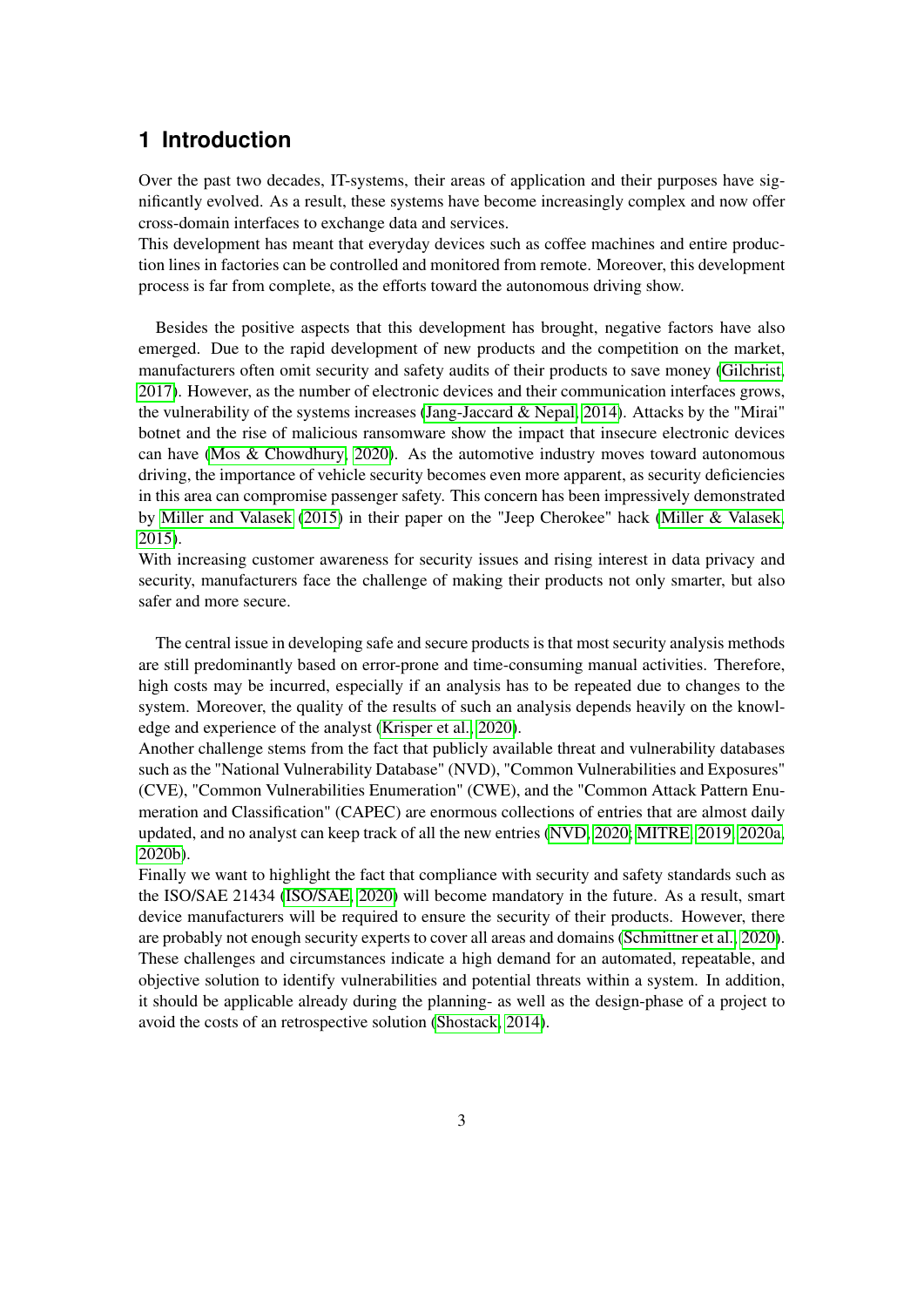In order to tackle these challenges, the Dependable Systems Engineering Group (DSE) at the Austrian Institute of Technology (AIT) has developed and maintains the ThreatGet tool. Furthermore, this tool is already commercially distributed in cooperation with LieberLieber and is also available for academic purposes on a test basis.

The concept of ThreatGet is based on two fundamental components comparable to other software/system-oriented analysis tools. [Section 3](#page-43-0) of discusses these tools and highlights further related research in this area.

On the one hand, the first component is called the *system-model*. It is a graphical representation of the system under study in an abstracted diagram. ThreatGet uses an extended form of the data-flow diagram (DFD), which is also discussed in this paper. Within this diagram, the user defines the structure of the system as well as all security and safety-related aspects [\(Hussain et](#page-54-4) [al., 2014;](#page-54-4) [Shostack, 2014\)](#page-56-0).

On the other hand, the second component is often referred to as the *threat-model*. The term threat-model can be used to describe any type of knowledge collection that focuses on the definition and retention of threats or vulnerabilities. ThreatGet uses a proprietary analysis language that allows users to define threats in a domain-specific context that both humans and machines can interpret. In this way, ThreatGet provides a viable approach to managing threat intelligence and a sustainable approach to reusing the gathered knowledge.

In section 3, both the concept of the system-model and the threat model are presented and explained in detail. In addition to the formal definitions of the diagram and the language, their application is also explained using examples. Based on the language specification, it is explained in detail how its semantic evaluation is conducted based on the definition of the "Advanced Data-Flow Diagram" (ADFD). These specifications allow users to precisely understand how the expressions formulated in the analysis language are processed, how the analysis itself is conducted, and how the results are obtained.

Parts of this paper, especially [Section 2,](#page-3-0) were written in cooperation with the University of Vienna as part of the master thesis of Korbinian Christl. The content of this chapter has been largely adopted but adjusted accordingly to the modifications of the analysis language. This paper is a direct extension of the public tool documentation available on the public home-

page<sup>[1](#page-0-0)</sup>. Furthermore, it is considered a living document, which will be updated accordingly to the modifications of the analysis language or the diagram model used.

# <span id="page-3-0"></span>**2 The Analysis Approach**

The analysis approach of ThreatGet includes three components: an "Advanced Data-Flow Diagram" (ADFD) that serves as a system-model, a rule-based threat-model, and an analysis engine that compares the system-model with the threat-model. This section is divided into three subsections.

The first section outlines several preliminaries and notational conventions used in the following sections for the formal definition of the system-model and the threat-model.

<sup>1</sup><https://www.threatget.com/>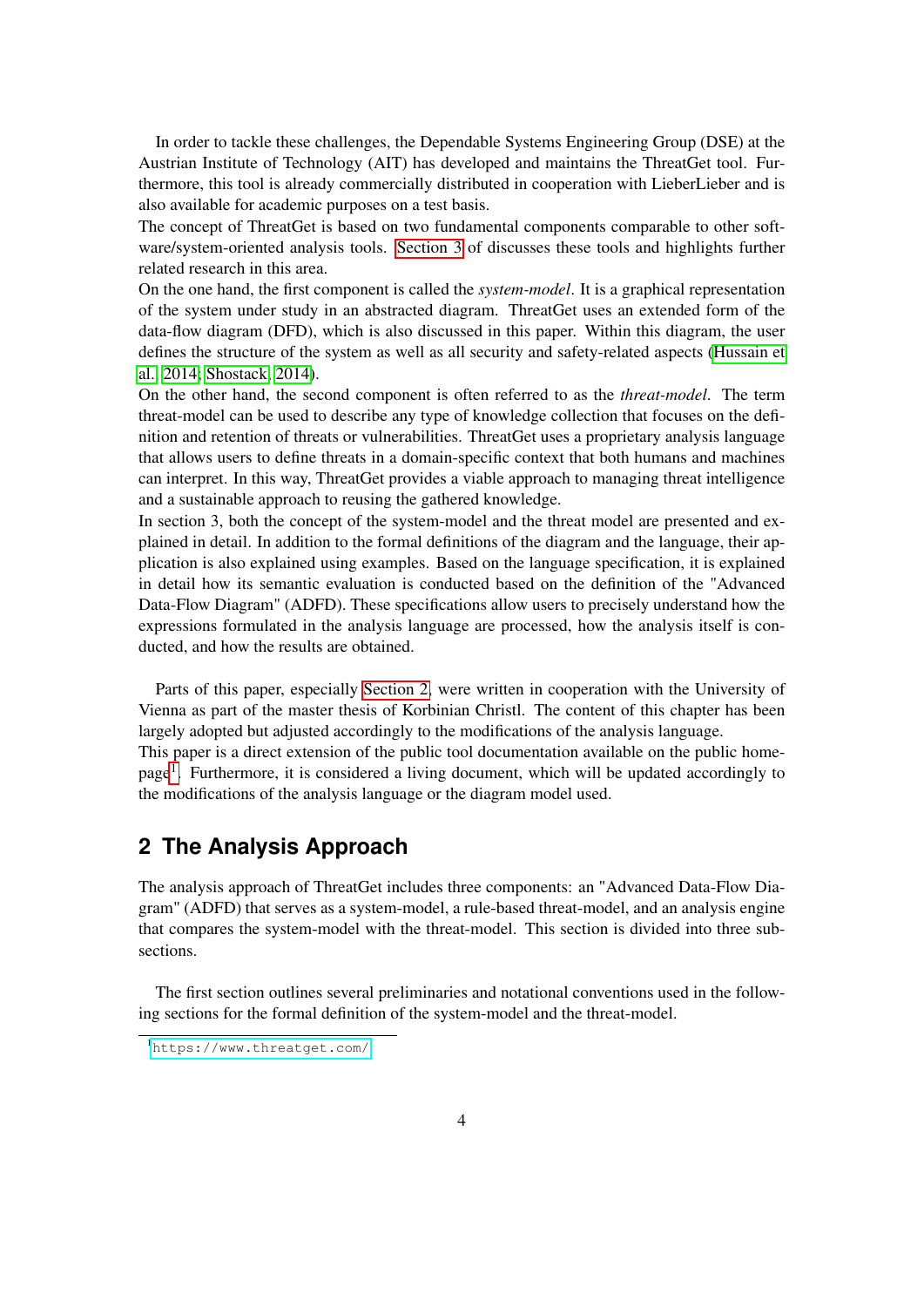The second section illustrates the formal definition of the system-model and threat-model. Firstly, the diagram components and the structure of a diagram are presented using a simplified example. This example is used continuously to illustrate the following formal concepts. Building on this, the formal representation of a diagram is presented. In addition, a contentspecification is outlined. The content-specification includes all predefined stencils. Therefore, it can be used to validate the content of the defined diagram as well as the anti-patterns. It serves as a bridge between the system-model and the threat-model.

Afterward, the formal definition of the rule-based threat-model using the analysis language is elaborated. Each rule describes a potential threat in the form of an anti-pattern. Threats are defined and stored in a specially defined language, whose syntax and semantics are explained in detail.

#### <span id="page-4-0"></span>**2.1 Preliminaries and Notational Conventions**

Several formal mathematical definitions are presented throughout the following sections. These definitions use the preliminaries and notational conventions presented in this section.

- A relation R over a set A is *transitive* if  $\forall a, b, c \in A$ ,  $(a, b) \in R \land (b, c) \in R \implies$  $(a, c) \in R$  [\(Weisstein, 2021d\)](#page-56-1).
- A relation R over a set A is *irreflexive* if  $\forall a \in A$ ,  $(a, a) \notin R$  [\(Weisstein, 2021b\)](#page-56-2).
- A relation R over a set A is *antisymmetric* if  $\forall a, b \in A, (a, b) \in R \implies (b, a) \notin R$ [\(Weisstein, 2021a\)](#page-56-3).
- A function f is a *total* function if and only if it maps each value of the domain ( $x \in X$ ) to a value of the co-domain Y, denoted as  $f : X \to Y$  [\(Black, 2007\)](#page-54-5).
- A function  $f: X \to Y$  is a *partial* function if f maps only values from a proper subset S of X to Y, denoted as  $f: X \rightarrow Y$  [\(Black, 2019\)](#page-54-6).
- The result of a partial function  $f : X \rightarrow Y$  is *undefined* for a parameter  $x \in X$  if the function does not provide any value  $y \in Y$ , such that  $f(x) =$  *undefined*.
- The result of a partial function  $f : X \rightarrow Y$  is *defined* for a parameter  $x \in X$  if the function does provide a value  $y \in Y$ , such that  $f(x) = y$ .
- An empty function f for a domain X always returns *undefined* for any parameter  $x \in X$ .  $f(x) =$  *undefined.*
- A sequence  $seq$  is defined as an ordered set of entries  $e$  where the position of each entry is indicated by a number  $seq(e_1 \dots e_i)$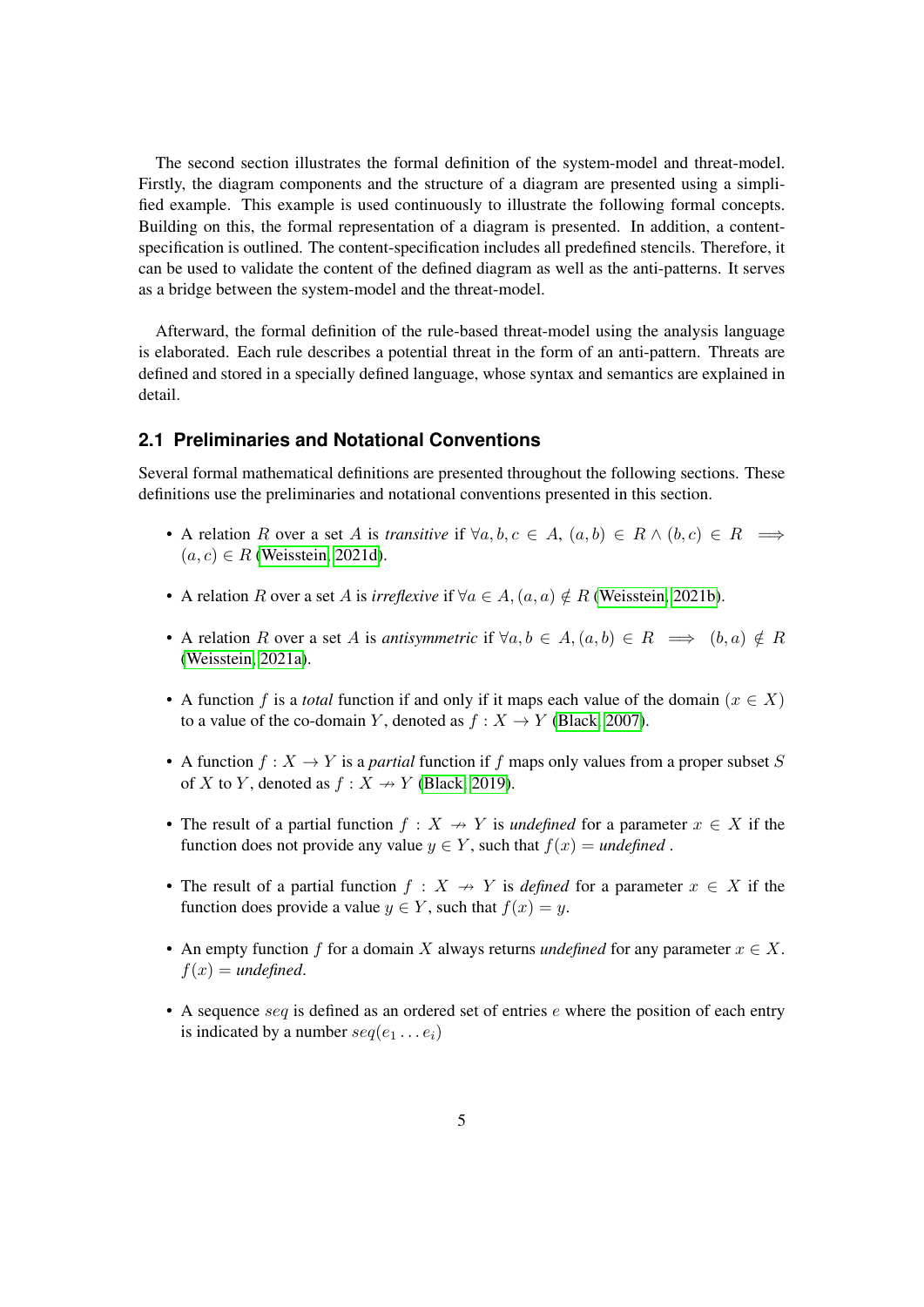- The *powerset*  $\mathfrak{P}^A$  is defined as a set including subsets of the a set A [\(Weisstein, 2021c\)](#page-56-4).
- Let f be a partial function. By  $f[a := b]$  it is denoted that the function returns the value b for argument a and  $f(x)$  for all other arguments x.

[Table 1](#page-5-2) contains the most important notational conventions used throughout the following sections. Generally, sets are labeled with uppercase letters, and their contained entries are labeled with lowercase letters.

The exact definition of the individual table entries is explained in the corresponding sections.

<span id="page-5-2"></span>

| Concept               | <b>Instance notation</b> | <b>Set notation</b> |
|-----------------------|--------------------------|---------------------|
| Element identifiers   | $\boldsymbol{n}$         | ${\cal N}$          |
| Element types         |                          |                     |
| Asset identifiers     | $\boldsymbol{y}$         | $\mathcal Y$        |
| Asset types           | $\boldsymbol{z}$         | Z                   |
| Boundary identifiers  | $\mathfrak{a}$           | $\mathcal A$        |
| Boundary types        | h                        | B                   |
| Connector identifiers | $\boldsymbol{r}$         | R                   |
| Connector types       |                          |                     |
| Property keys         | k <sub>i</sub>           | K.                  |
| Property values       | $\eta$                   | ν                   |
| <b>Flow</b>           | $\boldsymbol{\eta}$      |                     |
| Sequence              | $seq(\ldots)$            |                     |
| Functions             | $f, f_1$                 |                     |

Table 1: Notational conventions

### <span id="page-5-0"></span>**2.2 Model Concepts**

This section presents the formal concepts of the system-model and the threat-model. Firstly, the "Advanced Data-Flow Diagram" (ADFD) and its components are discussed and illustrated using an example. Secondly, the content and structure of the diagram are formally defined and discussed. Thirdly, the definition of the rule-based threat-model and its language syntax is explained.

#### <span id="page-5-1"></span>**2.2.1 Diagram Components and Modeling Notation**

A standard data-flow diagram does not offer enough semantic depth to meet the requirements of a comprehensive security analysis. This section presents an advanced version of the data-flow diagram (ADFD). Therefore, the individual diagram components, their modeling conventions, and their intended use is described in the following listing: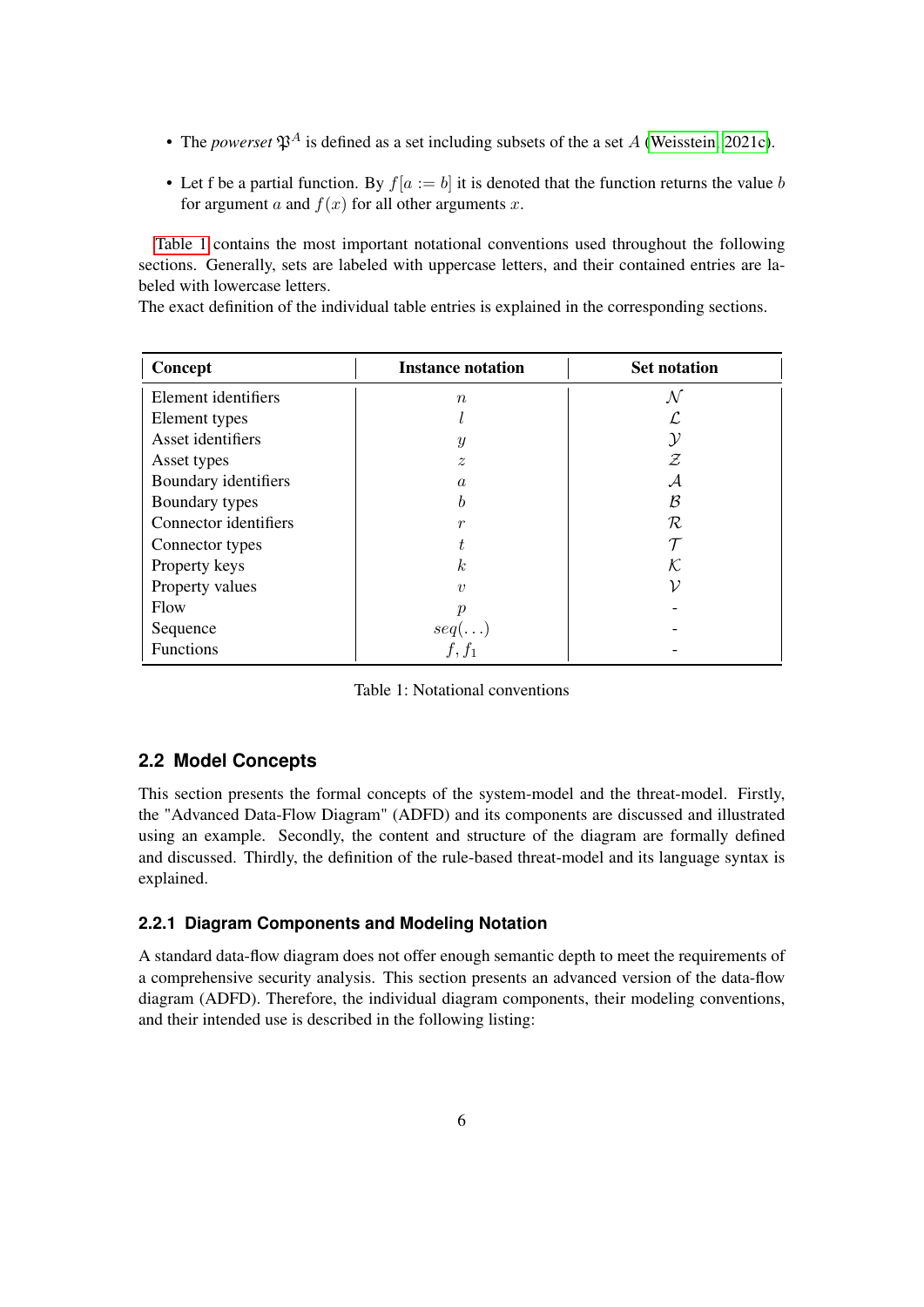- Element: A standard data-flow diagram uses different diagram components to differentiate between external actors, processes, and data stores. However, the ADFD defines a single diagram component called "Element" with an assignable type. A type is predefined as a stencil (template) and describes the nature of an element, and contains its properties. This type-based approach allows both physical and logical system elements to be modeled and can be expanded as required. In addition, elements can be nested within each other. This hierarchical structure allows an additional semantic relationship besides the connectors (data-flows).
- Connector: A connector indicates an interaction between two diagram elements. A connector can be used to represent logical as well as physical data-flows. Connectors are always directed between a source and a target element. Similar to the elements, connectors are further specified by their assigned type.
- Asset: Assets describe logical or physical objects of value. An asset can be used to represent system-critical software or the movement of confidential data in a system. Assets are further specified by a predefined type.
- Asset Connector: In contrast to the previous connector, the asset connector is not used to display the relationships between two elements but rather to display the relationship between an asset and an element or connector. An asset connector is undirected, and an asset can be linked to several different elements and connectors. It is the only diagram component that cannot have an assigned type as it only represents the affiliation of an asset to an element or connector.
- Boundary: A boundary describes a separation between logically, physically, or legally separated system elements. A boundary has an assigned type, but a has no properties. Boundaries are located at the lowest hierarchical level of a diagram and can only be contained by other boundaries.

Properties are also predefined as stencils in the form of key-value pairs. Each property stencil consists of a unique key and multiple values where each value must be unique for the key. Boundary types have no assigned properties as they are not a real part of the system. [Figure 1](#page-6-0) illustrates the graphical notation of the individual components.

<span id="page-6-0"></span>

Figure 1: Graphical notation of the individual diagram components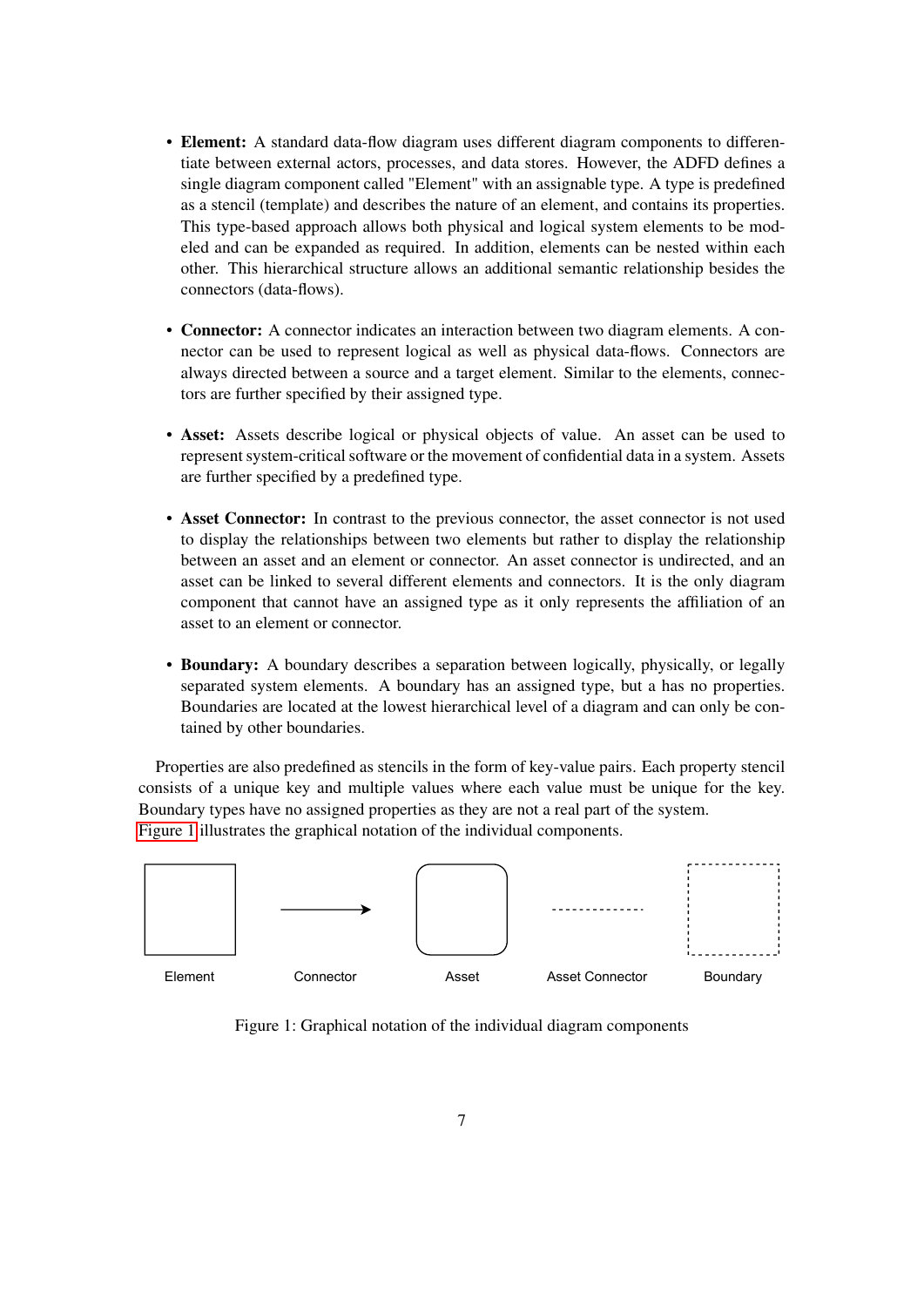#### <span id="page-7-0"></span>**2.2.2 Diagram Example**

The previous section introduced the individual diagram components. This section demonstrates their intended use with a fictitious simplified example. The diagram shown in [Figure 2](#page-7-1) describes the request of confidential user data by a mobile phone user.

<span id="page-7-1"></span>

Figure 2: Mobile data request example diagram

The diagram describes the following sequence of events: A user requests data from an offered service by entering the credentials into the mobile device application. The credentials are sent to the nearest cell tower via a wireless connection. From this point, the data is forwarded to the specific server, which in turn validates the provided data and, if it is correct, sends the requested data back the same way.

All elements, connectors, boundaries, and assets are annotated according to the same scheme. This scheme has the following structure :

<Identifier>: <Top-Type><Sub-Type>.

Each diagram component has a unique identifier, which is used to distinguish the individual components in addition to the assigned types. Identifier and types are separated by a colon. The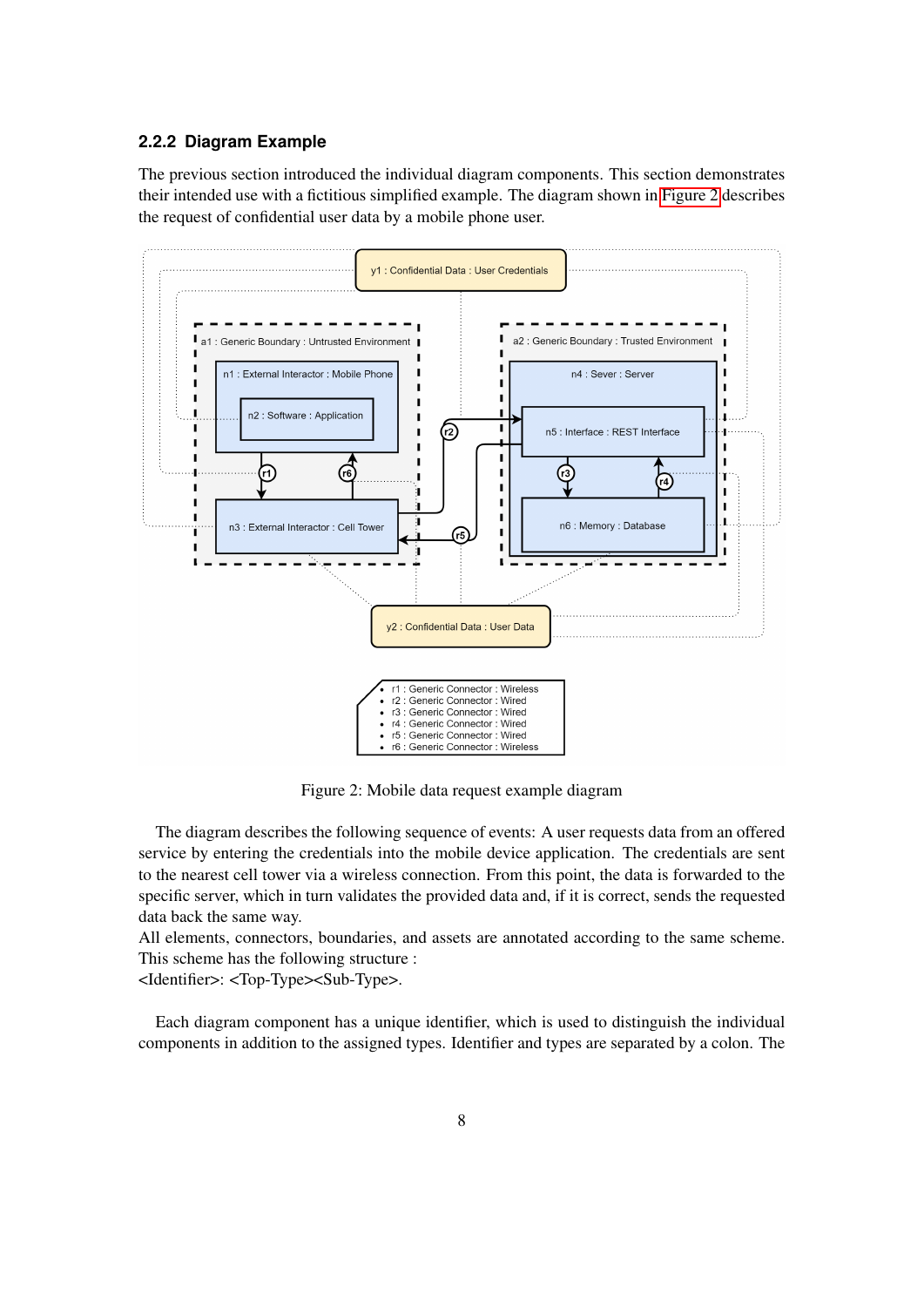"Top-Type" represents a generic group of more specific "Sub-Types". For example: Both assets within the diagram are of the "Top-Type: Confidential Data". However, the user enter the "User Credentials" and receives the "User Data". Both are "Sub-Types" of the "Top-Type: "Confidential Data".

The left side of the diagram shows the "Mobile Phone" (n1), the used "Application" (n2), and the closest "Cell Tower" (n3). These three elements are independent of the service offered on the right-hand side and are therefore in an "Untrusted Environment" boundary (a1). As described above, the user must first provide her login data. The credential information is shown within the diagram as an asset called "User Credentials" (y1). The asset component is linked to the connectors that transport the data asset and the elements that process the data. The link is visualized using asset connectors. The requested service is shown on the right side of the diagram. It consists of a "Server" (n4) which contains a "REST Interface" (n5) and a "Database" (n6). The "REST Interface" receives the user credentials, queries the requested data from the database, and sends it back. This data is also modeled as an asset named "User Data" (y2).

<span id="page-8-0"></span>

| <b>Identifier</b> | <b>Type</b>           | <b>Property Key</b>       | <b>Value</b>       |
|-------------------|-----------------------|---------------------------|--------------------|
| n1                | Mobile Phone          | OS                        | Android            |
| n1                | Mobile Phone          | Vendor                    | <b>Third Party</b> |
| n2                | Application           | Vendor                    | <b>Third Party</b> |
| n4                | Server                | Vendor                    | <b>Third Party</b> |
| n <sub>5</sub>    | <b>REST</b> Interface | <b>Input Validation</b>   | Yes                |
| n <sub>5</sub>    | <b>REST</b> Interface | <b>Input Sanitization</b> | N <sub>0</sub>     |
| n6                | Database              | Encrypted                 | <b>Yes</b>         |
| r1                | Wireless              | Protocol                  | <b>HTTP</b>        |
| r2                | Wired                 | Protocol                  | <b>HTTP</b>        |
| r3                | Wired                 | Protocol                  | <b>HTTP</b>        |
| r <sub>4</sub>    | Wired                 | Protocol                  | <b>HTTP</b>        |
| r5                | Wired                 | Protocol                  | <b>HTTP</b>        |
| r6                | Wireless              | Protocol                  | <b>HTTP</b>        |
| y1                | User Credentials      | Encrypted                 | N <sub>0</sub>     |
| y2                | User Data             | Encrypted                 | Yes                |

Table 2: Example Diagram assigned Properties

[Table 2](#page-8-0) displays the assigned properties of the individual diagram components. For example, the mobile phone operating system is Android, and the communication protocol of the connectors is HTTP.

In this case, only the confidential user data is encrypted but not the user credential asset. This condition could lead to the following threat: An attacker could intercept the credential data during the wireless transmission to the cell tower.

Moreover, the attacker could use them to impersonate the user and spoof the offered service to obtain the confidential data of the user. Subsequently, the attacker may be able to crack the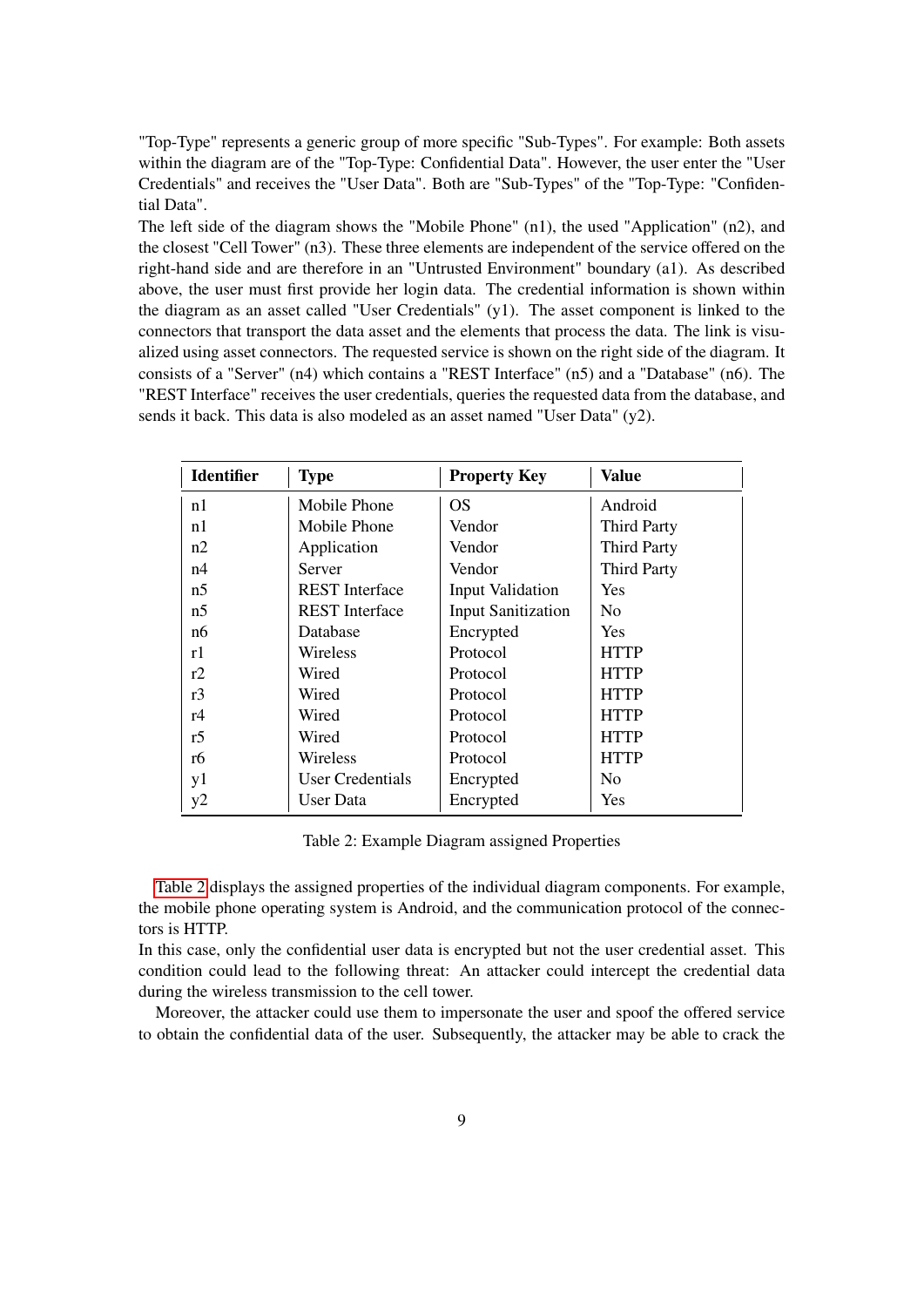encryption and gain access to the data.

This example is intended to illustrate how the information of the system can be represented in a diagram and how it can be used to uncover potential threats.

The two following sections present the formal representation of the content-specification and the advanced data-flow diagram.

#### <span id="page-9-0"></span>**2.2.3 Formal Content-Specification**

A modeled diagram consists of elements, connectors, assets, and boundaries. Each of these diagram components has an assigned type. The diagram component types and properties are predefined in stencils. The predefined stencils form the so-called content-specification. Its type determines the properties that can be set on an element, connector, or asset. The specification tells which properties are allowed for each type.

Furthermore, the types of the diagram components can be assigned in a two-level hierarchy. This means that the diagram components each have an top-type and a sub-type. To illustrate this, consider the previous diagram example. The "Mobile Phone" element contains an element called "Application". "Application" is a sub-type of the top type "Software". The top type "Software" contains several sub-types, for example: "Application", "Operating System" and "Firmware". Sub-types can be used to specify diagram components more precisely. Previously it was pointed out that the properties are assigned to the respective types. Sub-types always contain all properties of their top types, but can also have additional properties.

As stated before: the specification can be seen as the bridge between the system-model and the threat-model. A valid diagram can only display content that is defined in the specification, and an anti-pattern can only query what can be modeled. [Section 2.2.7](#page-17-0) presents the validation of a diagram using this specification and [Section 2.2.11](#page-22-0) the validation of an anti-pattern.

The specification S is defined as a tuple  $S = \langle \mathcal{L}, \mathcal{Z}, \mathcal{B}, \mathcal{T}, \mathcal{K}, \mathcal{V}, \mathcal{H}, \mathcal{E}, \iota_C, \eta, \gamma \rangle$  where:

- $\mathcal L$  is a finite set of element types. All elements in a diagram can only have an assigned type  $l \in \mathcal{L}$ .
- $Z$  is a finite set of asset types. All assets in a diagram can only have an assigned type  $z \in \mathcal{Z}$ .
- $\beta$  is a finite set of boundary types. All boundaries in a diagram can only have an assigned type  $b \in \mathcal{B}$ .
- $\tau$  is a finite set of element connector types. All connectors in a diagram can only have an assigned type  $t \in \mathcal{T}$ .
- $K$  is a finite set of property keys. Elements, connectors, and assets in a diagram can have properties.  $K$  contains the predefined property keys.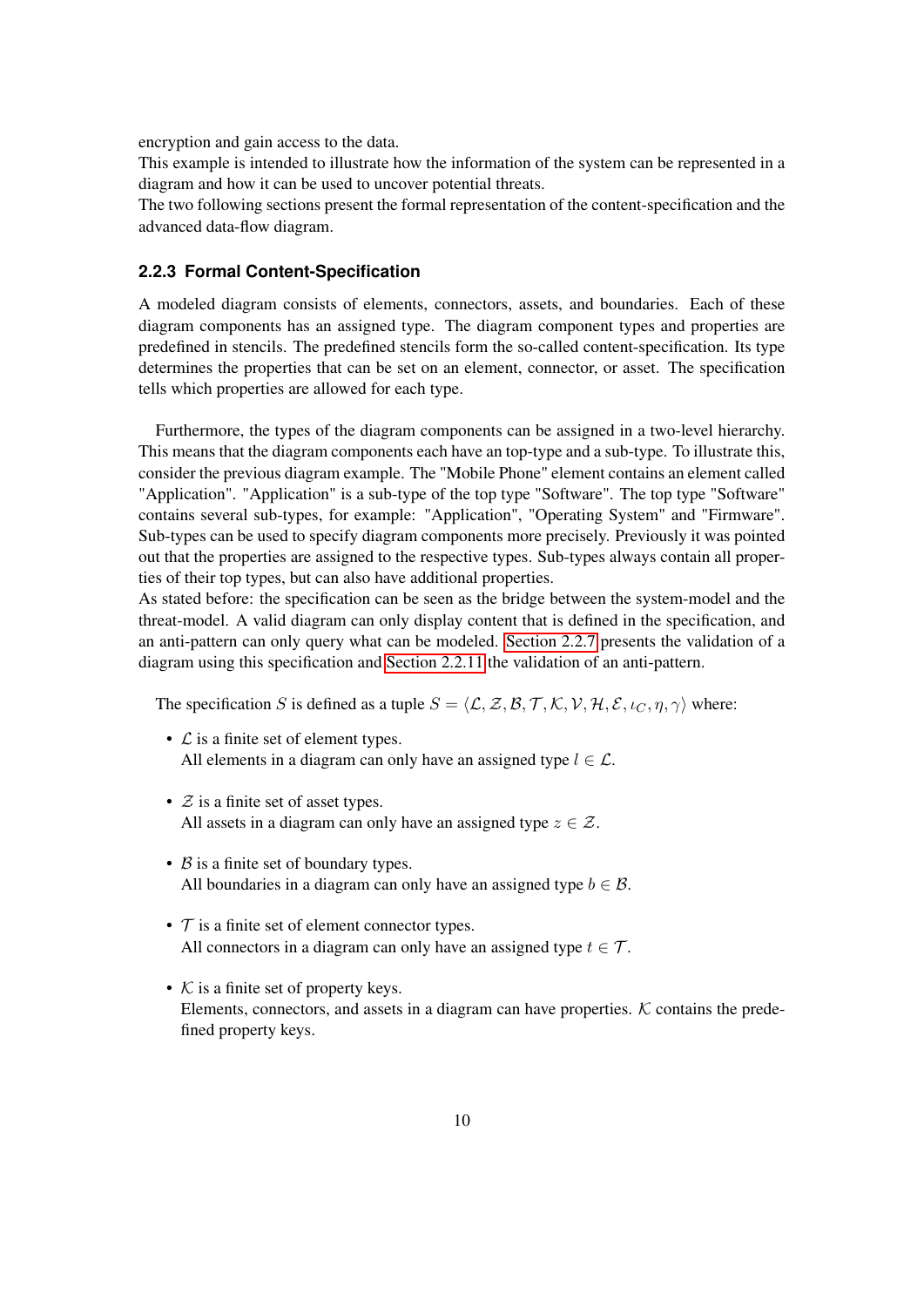•  $V$  is a finite set of property values.

Each property key has a set of possible values.  $\mathcal V$  contains all possible values that can be assigned to various property keys.

•  $\iota_L : \mathcal{L} \to \mathfrak{P}^{\mathcal{L}}$  assigns each "Top-Level" element component type its "Sub-Level" element component types.

The function  $\iota_C$  has an index C, which specifies the considered set of diagram component types. In this case only the element component types are considered. Moreover, the function  $\iota_{\mathcal{L}}$  is *undefined* for each "Sub-Level" element component type since there are only two levels of hierarchy, mathematically expressed:  $\forall l \in \mathcal{L}, ((\exists l' \in \mathcal{L}, l \in \iota_{\mathcal{L}}(l')) \implies \iota_{\mathcal{L}}(l) = \text{undefined})$ 

- $\iota_{\mathcal{Z}} : \mathcal{Z} \to \mathfrak{P}^{\mathcal{Z}}$  assigns each "Top-Level" asset component type its "Sub-Level" asset component types. The definition of this function is similar to  $\iota_{\mathcal{L}}$ .
- $\iota_B : \mathcal{B} \to \mathfrak{P}^B$  assigns each "Top-Level" boundary component type its "Sub-Level" boundary component types. The definition of this function is similar to  $\iota_{\mathcal{L}}$ .
- $\iota_{\mathcal{T}} : \mathcal{T} \to \mathfrak{P}^{\mathcal{T}}$  assigns each "Top-Level" connector component type its "Sub-Level" connector component types. The definition of this function is similar to  $\nu_{\mathcal{L}}$ .
- $\eta: (\mathcal{L} \cup \mathcal{Z} \cup \mathcal{T}) \to \mathfrak{P}^{\mathcal{K}}$  assigns each element, asset or connector type a set of property keys.
- $\gamma: \mathcal{K} \to \mathfrak{P}^{\mathcal{V}}$  assigns each property key a set of possible values.

#### <span id="page-10-0"></span>**2.2.4 Example Content-Specification**

This section shows a content-specification to which the example diagram from [Section 2.2.2](#page-7-0) corresponds. Normally, the order of the steps is reversed because the content-specification must already be defined before a diagram can be created. The specification for the example from [Figure 2](#page-7-1) is presented below:

 $S = \langle \mathcal{L}, \mathcal{Z}, \mathcal{B}, \mathcal{T}, \mathcal{K}, \mathcal{V}, \mathcal{H}, \mathcal{E}, \iota_C, \eta, \gamma \rangle$ 

- $\mathcal{L} = \{\text{External Interestor, Mobile Phone, Software, Application, Cell Tower, }$ Server, Interface, REST Interface, Memory, Database} Contains the available element types.
- $\mathcal{Z} = \{$ Confidential Data, User Credentials, User Data $\}$ Contains the available asset types.
- $\beta = \{$  Generic Boundary, Untrusted Environment, Trusted Environment $\}$ Contains the available boundary types.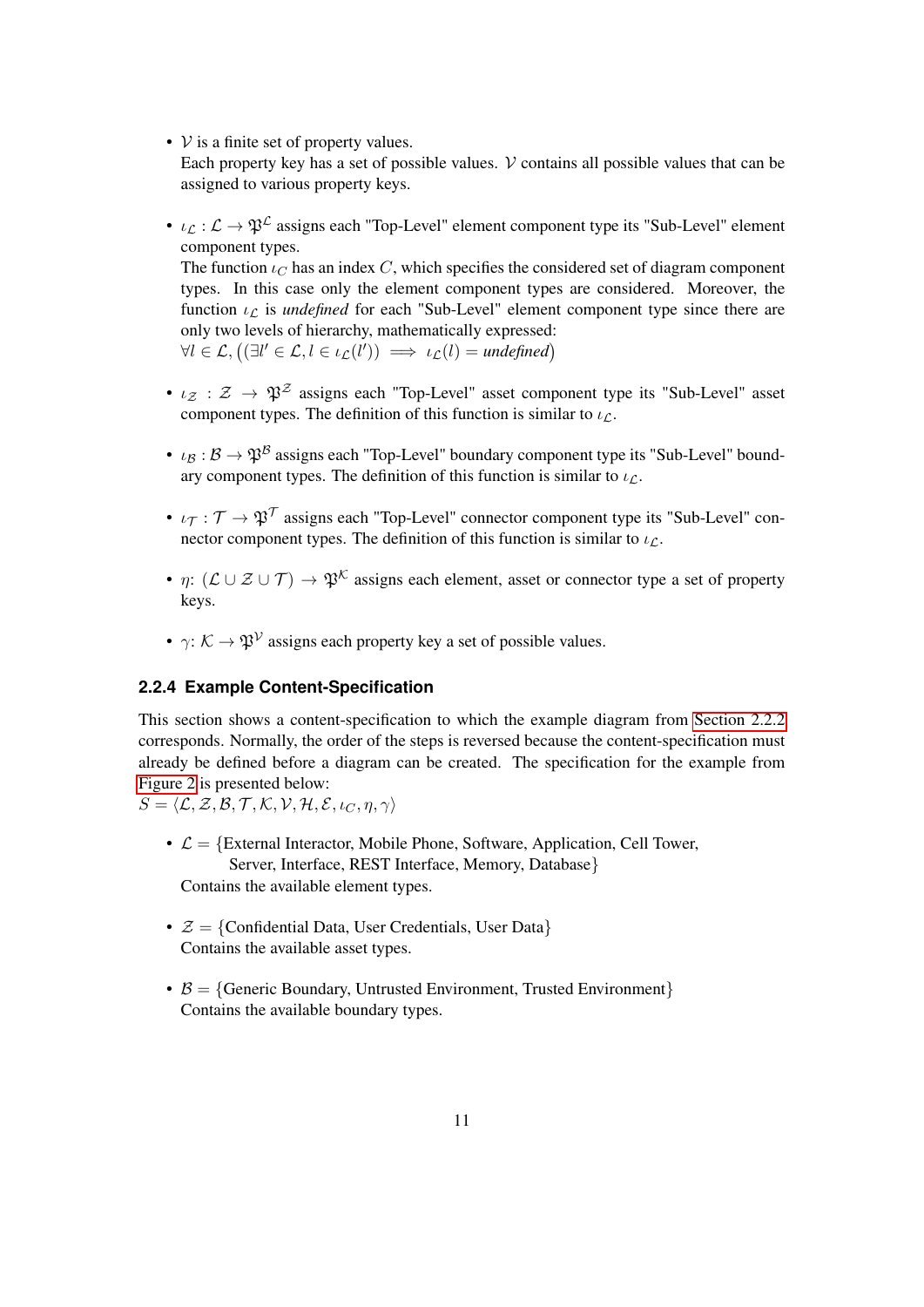- $\mathcal{T} = \{ \text{Generic Connector, Wired, Wireless} \}$ Contains the available connector types.
- $K = \{OS, Vendor, Input Validation, Input Sanitization,$ Encrypted, Protocol } Contains the available property keys for elements as well as for connectors.
- $V = \{$  Unknown, Yes, No, HTTP, HTTPS, Third Party, Own Premise, Android, IOS} Contains the available values which can be assigned to property keys.
- $\iota_{\mathcal{L}}$ (External Interactor) = {Mobile Phone, Cell Tower }  $\iota_{\mathcal{L}}$ (Software) = {Application}  $\iota_{\mathcal{L}}$ (Server) = {}  $\iota_{\mathcal{L}}(\text{Memory}) = \{\text{Memory}\}\$  $\iota_{\mathcal{L}}$ (Interface) = {REST Interface} The partial function  $\iota_{\mathcal{L}}$  describes the hierarchical levels of element components types  $\mathcal{L}$ .

For the example it is defined that the element type "Software" is the "Top-Type" of the "Sub-Type": "Application". The "Top-Type" "Sensor" has no assigned "Sub-Types", but it is defined as a "Top-Type". Therefore it returns not *undefined* but the ∅.

- $\iota_Z$ (Confidential Data) = {User Credentials, User Data} The partial function  $\iota_Z$  describes the hierarchical levels of asset components types  $\mathcal{Z}$ . For the example it is defined that the asset type "Confidential Data" is the "Top-Type" of the "Sub-Types": "User Credentials" and "User Data".
- $\iota_B$ (Generic Boundary) = {Untrusted Environment, Trusted Environment} The partial function  $\iota_B$  describes the hierarchical levels of boundary components types  $\beta$ .
- $\iota_{\mathcal{T}}$  (Generic Connector) = {Wired, Wireless} The partial function  $\iota_{\mathcal{T}}$  describes the hierarchical levels of connector components types  $\beta$ .
- $\eta$ (Mobile Phone) = {OS},  $\eta$ (Mobile Phone) = {Vendor},  $\eta$ (Application) = {Vendor},  $\eta$ (Server) = {Vendor},  $\eta$ (REST Interface) = {Input Validation},  $n(REST Interface) = {Input Sanitization}.$  $n(Database) = {Encroted}.$  $\eta$ (Wired) = {Protocol},  $\eta$ (Wireless) = {Protocol},  $\eta$ (User Credentials) = {Encrypted},  $\eta$ (Confidential User Data) = {Encrypted} The function  $\eta$  assigns each element, asset or connector type their available property keys.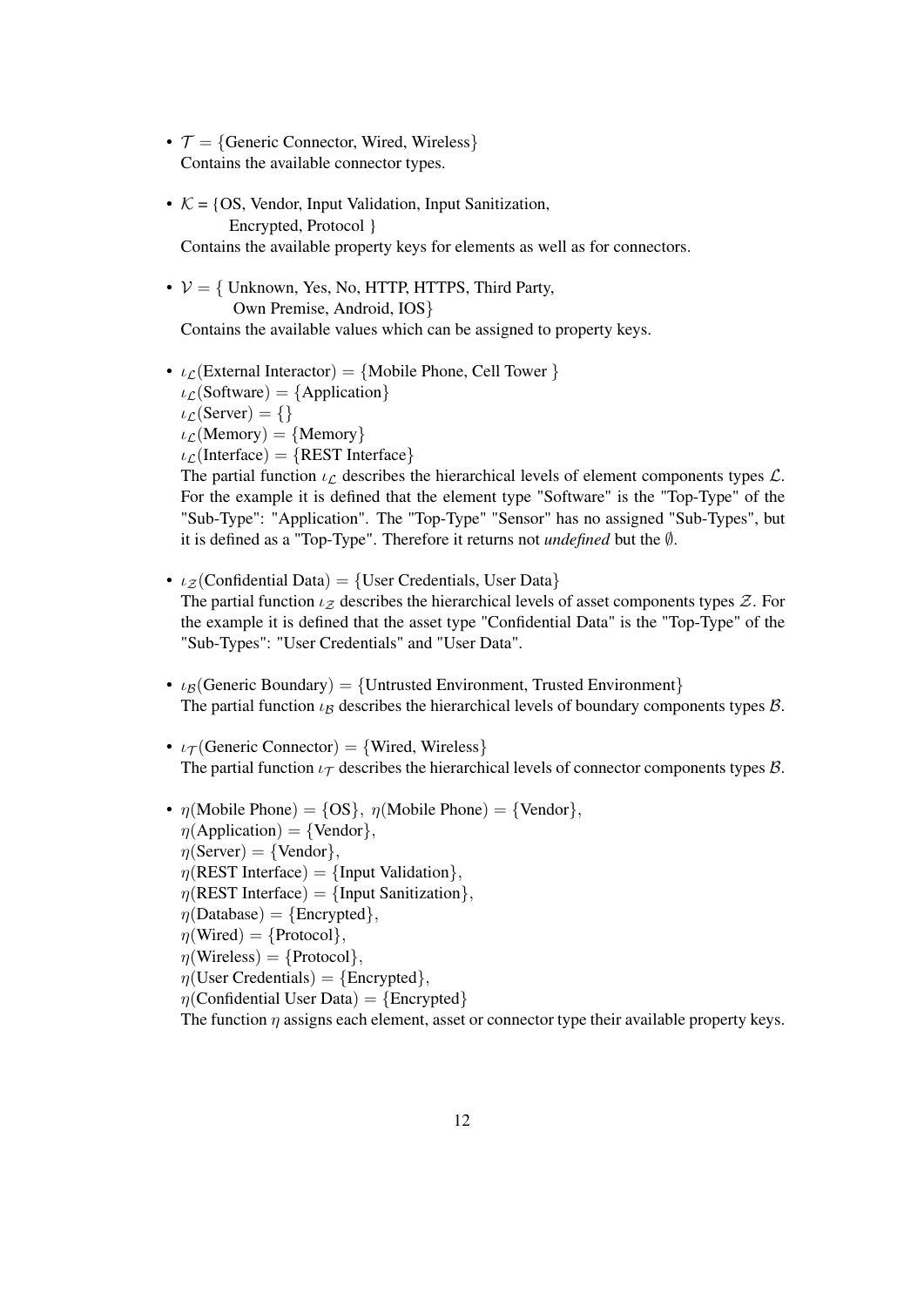For example each instance of an element with the assigned type "Database" has the property "Encrypted".

•  $\gamma$ (OS) = {Unknown, Android, IOS},

 $\gamma$ (Vendor) = {Unknown, Third party, Own Premise},

 $\gamma$ (Protocol) = {Unknown, HTTP, HTTPS},

 $\gamma$ (Encrypted) = {Unknown, Yes, No},

 $\gamma$ (Input Validation) = {Unknown, Yes, No}

The function  $\gamma$  assigns each property key its available values.

For example the property "Encrypted" can have exactly one value out of the set "{Unknown, Yes, No}".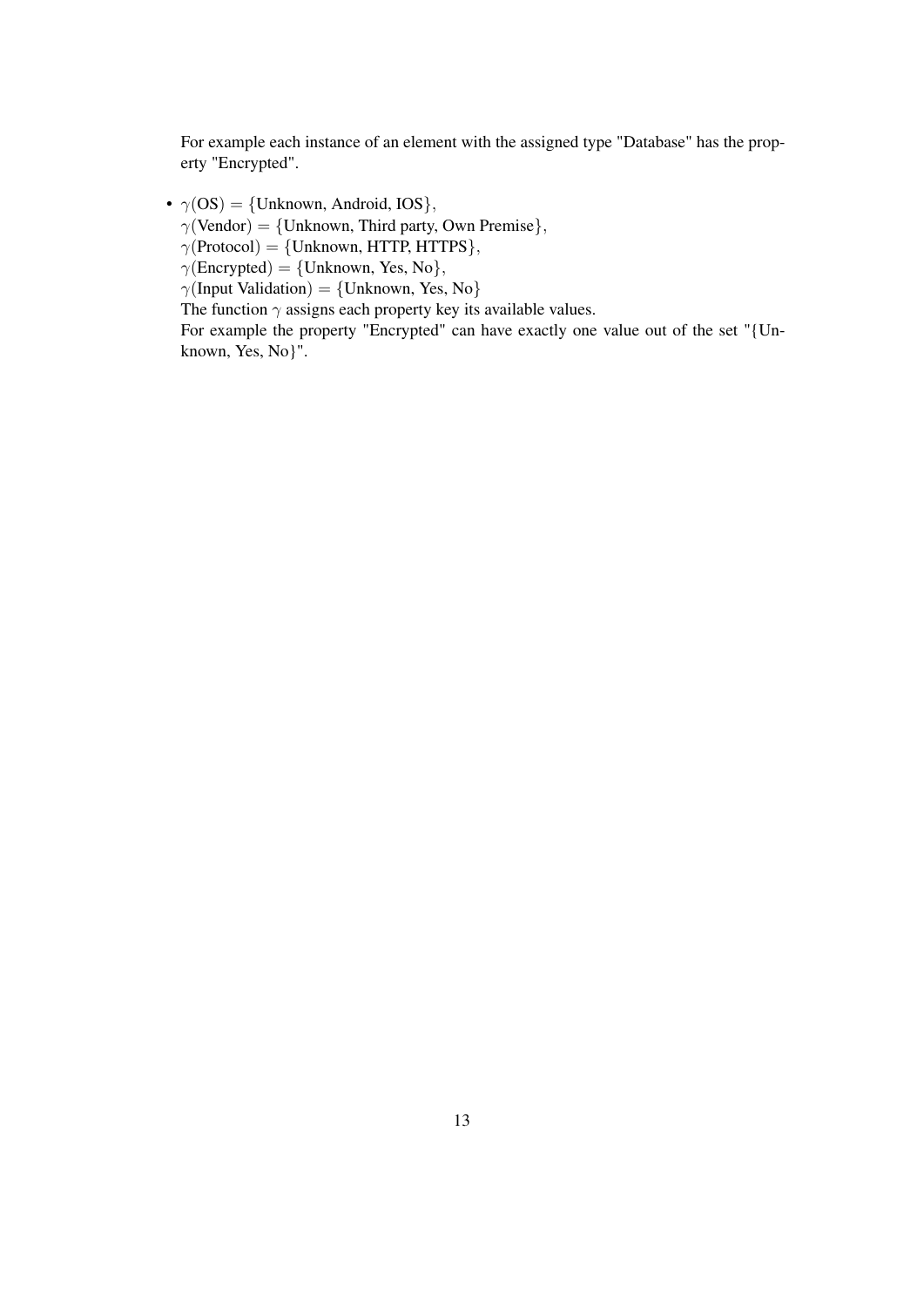#### <span id="page-13-0"></span>**2.2.5 Formal Diagram-Definition**

[Section 2.2.1](#page-5-1) discussed the diagram components and [Section 2.2.2](#page-7-0) demonstrated their intended use. This section contains a formal definition of system-models that were previously only represented graphically. Since this definition does not refer to a specific diagram type, the analysis does support not only diagrams as presented in [Section 2.2.2](#page-7-0) but also other types of diagrams that can be represented in terms of the definition below.

The definition of a diagram  $D$  is defined as a tuple  $D = \langle \mathcal{N}, \mathcal{Y}, \mathcal{A}, \mathcal{R}, source, target, \lambda_C, \mu, \delta, \kappa, \rho \rangle$  where:

- $\mathcal N$  represents the elements in a defined diagram  $D$ . Each element in a diagram  $D$  has a unique identifier from  $N$ .
- $\mathcal Y$  represents the assets in a defined diagram  $D$ . Each asset inside a diagram  $D$  has a unique identifier from  $Y$ .
- A represents the boundaries in a defined diagram D. Each boundary inside a diagram  $D$  has a unique identifier from  $\mathcal{A}$ .
- R represents the connectors in a defined diagram D. Each connector in a diagram D has a unique identifier from R.The set R can also be  $\emptyset$ , as not all diagrams contain a connector.
- *source* :  $\mathcal{R} \to \mathcal{N}$  is a total function that maps each connector to its *source* element. Each connector in a diagram must always have a starting point.
- $target: \mathcal{R} \rightarrow \mathcal{N}$  is a total function that maps each connector to its *target* element. Each connector in a diagram must always have an endpoint.
- $\lambda_{\mathcal{N}} : \mathcal{N} \to \mathcal{L}$  is a total function that can map each element identifier to an element type. The function  $\lambda_C$  has an index C which defines which set of diagram components is assigned a type. The set  $N$  contains all element identifiers which in turn can only be assigned element types from the set  $\mathcal{L}$ .
- $\lambda_y : y \to z$  is a total function that maps each asset identifier to an asset type. The definition of this function is similar to  $\lambda_N$ .
- $\lambda_A : A \to B$  is a total function that maps each boundary identifier to a boundary type. The definition of this function is similar to  $\lambda_N$ .
- $\lambda_{\mathcal{R}} : \mathcal{R} \to \mathcal{T}$  is a total function that maps each connector identifier to connector type. The definition of this function is similar to  $\lambda_N$ .
- $\mu : (\mathcal{N} \cup \mathcal{Y} \cup \mathcal{R}) \times \mathcal{K} \to \mathcal{V}$  is a partial function that maps an element, asset or a connector identifier and a property key to a certain value.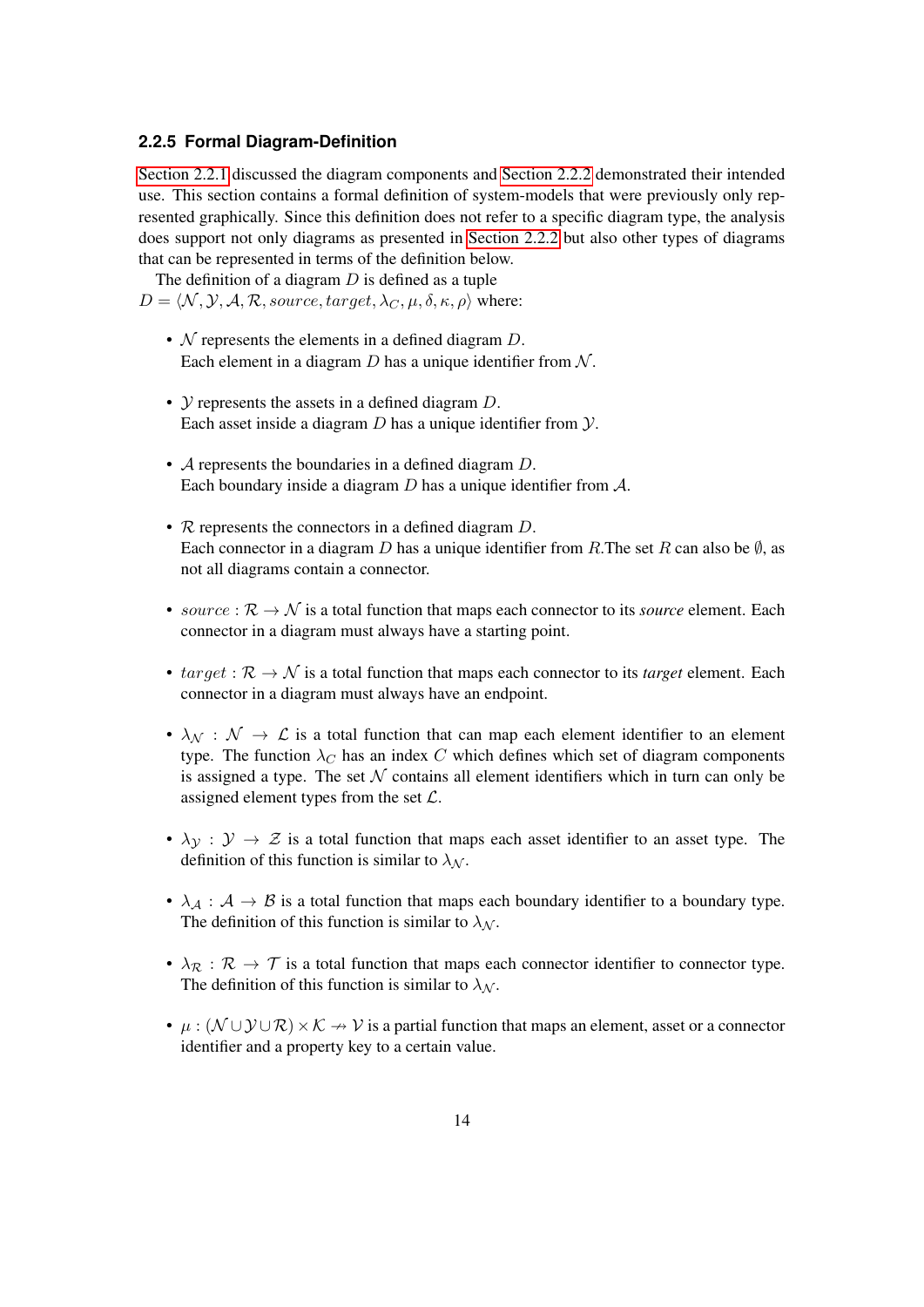As described before, each element, asset, or connector has an assigned type. Each type can contain multiple properties. Each property has multiple potential values. The function  $\mu$  defines the selected value for a property key. It is a partial function as not every property is defined for every component.

- $\delta \subseteq \mathcal{N} \times \mathcal{N}$  is a transitive, irreflexive, asymmetric relation between elements in D. This indicates that one element is contained by another element. The tuple  $(n_1, n_2)$  indicates that  $n_1$  is the *parent* of  $n_2$ . So to say  $n_1$  *contains*  $n_2$  and  $n_2$  *is contained by*  $n_1$ *.*
- $\kappa \subseteq A \times (A \cup \mathcal{N})$  is a transitive, irreflexive, asymmetric relation between boundaries and elements in D. That indicates that one element is located inside a boundary or a boundary is contained by another boundary. The tuple  $(b_1, n_1)$  indicates that the boundary with the identifier  $b_1$  contains the element with the identifier  $n_1$ . An element cannot contain a boundary. However, a boundary can contain other boundaries.
- $\rho \subseteq (N \cup \mathcal{R}) \times \mathcal{Y}$  is a relation between elements and connectors on the one hand and assets on the other hand. This relation indicates which asset is held by an element or connector. Multiple elements and connectors can hold the same asset to represent the movement of the asset through the system.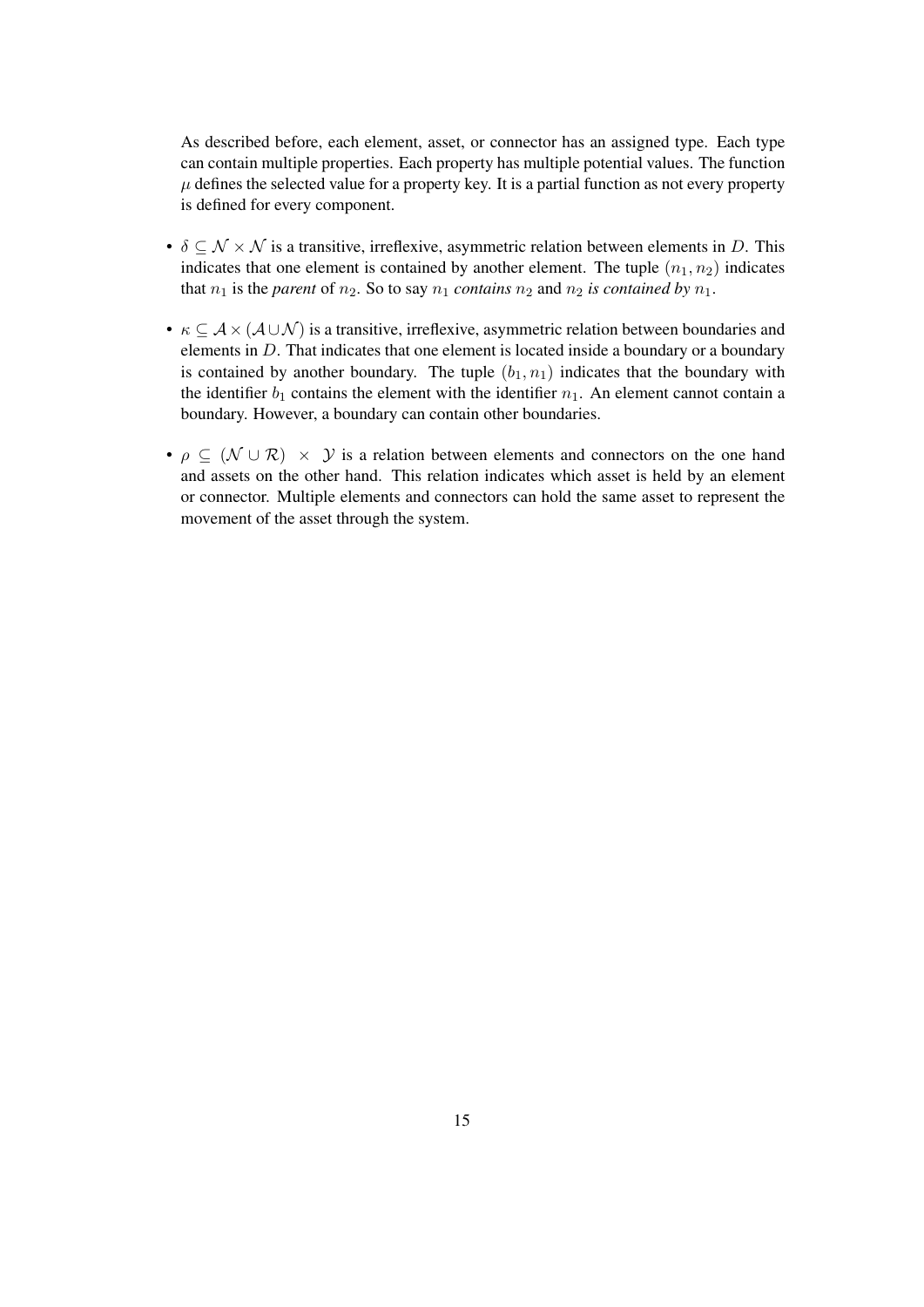#### <span id="page-15-0"></span>**2.2.6 Example Diagram-Definition**

To provide a better understanding of this definition, the example in [Section 2.2.2](#page-7-0) is transferred to:  $D = \langle N, \mathcal{Y}, \mathcal{A}, \mathcal{R}$ , source, target,  $\lambda_C, \mu, \delta, \kappa, \rho \rangle$ :

- $\mathcal{N} = \{n_1, n_2, n_3, n_4, n_5, n_6\}$ Contains all the unique element identifiers.
- $\mathcal{Y} = \{y_1, y_2\}$ Contains all the unique asset identifiers.
- $A = \{a_1, a_2\}$ Contains all the unique boundary identifiers.
- $\mathcal{R} = \{r_1, r_2, r_3, r_4, r_5, r_6\}$ Contains all the unique connector identifiers.
- $source(r_1) = n_2, source(r_2) = n_4, source(r_3) = n_5, source(r_4) = n_6, source(r_5) =$  $n_5$ , source( $r_6$ ) =  $n_3$

The *source* function maps each connector identifier to an element identifier since each connector needs a starting point.

•  $source(r_1) = n_3, source(r_2) = n_5, source(r_3) = n_6, source(r_4) = n_5, source(r_5) =$  $n_3, source(r_6) = n_2$ 

The *target* function maps each connector identifier to an element identifier since each connector needs an end point.

•  $\lambda_N(n_1)$  = Mobile Phone,  $\lambda_N(n_2)$  = Application,  $\lambda_N(n_3)$  = Cell Tower,  $\lambda_N(n_4)$  = Server,  $\lambda_{\mathcal{N}}(n_5)$  = REST Interface,  $\lambda_{\mathcal{N}}(n_6)$  = Database

.

The function  $\lambda_N$  maps each element instance to a type from  $\mathcal{L}$ . For example, the element with the identifier  $n_1$  has the assigned type "Mobile Phone".

- $\lambda y(y_1)$  = User Credentials,  $\lambda y(y_2)$  = Confidential User Data The function  $\lambda$ <sub>y</sub> maps each asset instance to a type from  $Z$ . For example, the asset with the identifier  $y_1$  has the assigned type "User Credentials".
- $\lambda_A(a_1)$  = Untrusted Environment,  $\lambda_A(a_2)$  = Trusted Environment The function  $\lambda_A$  maps each boundary instance to a type from  $\beta$ . For example, the boundary with the identifier  $a_1$  has the assigned type "Untrusted Environment".
- $\lambda_{\mathcal{R}}(r_1)$  = Wireless,  $\lambda_{\mathcal{R}}(r_2)$  = Wired,  $\lambda_{\mathcal{R}}(r_3)$  = Wired  $\lambda_{\mathcal{R}}(r_4)$  = Wired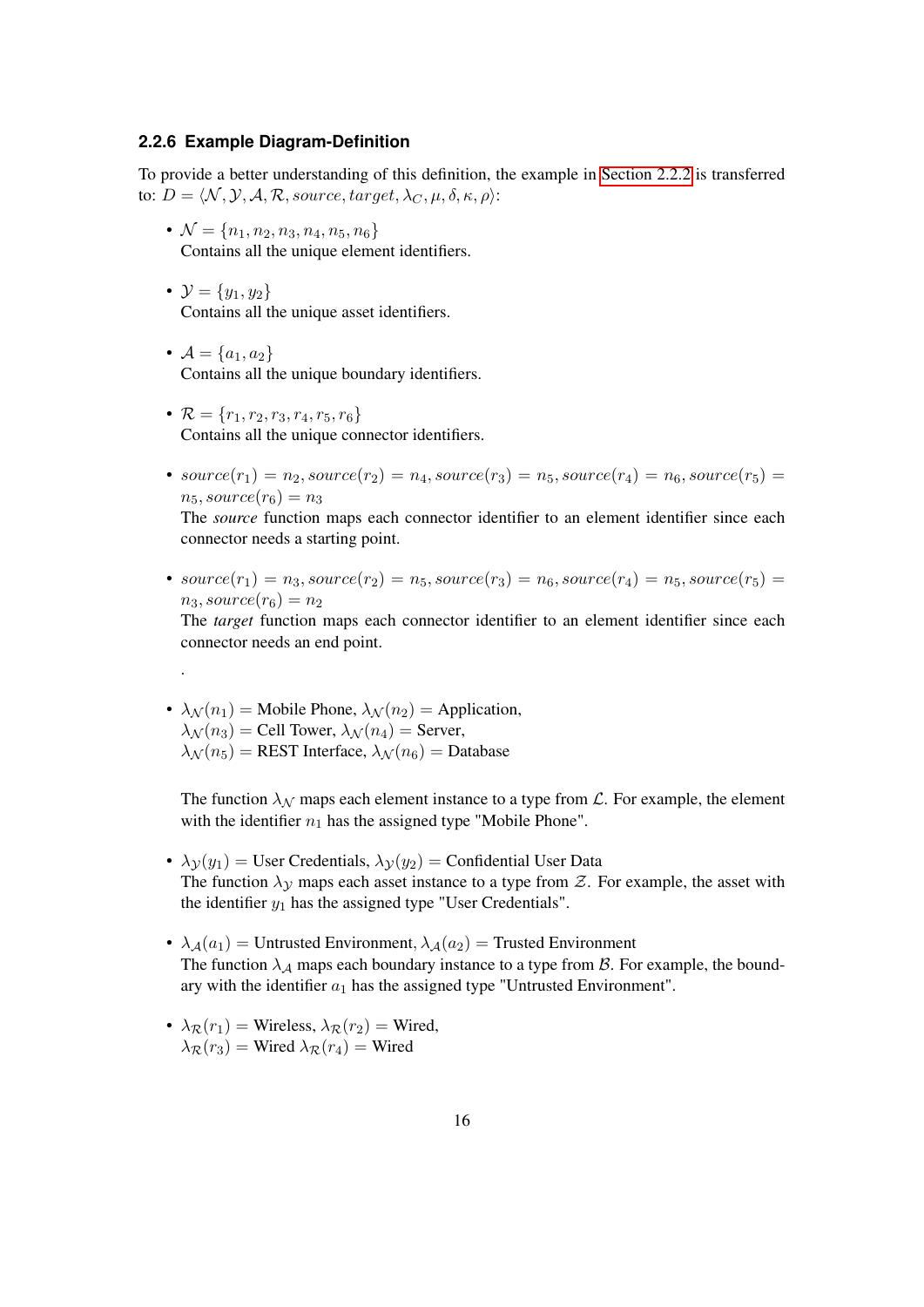$\lambda_{\mathcal{R}}(r_5)$  = Wired  $\lambda_{\mathcal{R}}(r_6)$  = Wireless

The function  $\lambda_{\mathcal{R}}$  maps each connector instance to a type from T. For example, the connector with the identifier  $r_1$  has the assigned type "Wireless".

•  $\mu(n_1, \text{Operating System}) = \text{Android}, \mu(n_1, \text{Vendor}) = \text{Third Party},$  $\mu(n_2, \text{Vendor}) = \text{Third Party}, \mu(n_4, \text{Vendor}) = \text{Third Party},$  $\mu(n_5, \text{Input Validation}) = \text{Yes}, \mu(n_5, \text{Input Sanitization}) = \text{No},$  $\mu(n_6,$  Encrypted) = Yes,  $\mu(r_1, \text{Protocol}) = \text{HTTP}, \mu(r_2, \text{Protocol}) = \text{HTTP},$  $\mu(r_3, \text{Protocol}) = \text{HTTP}, \mu(r_4, \text{Protocol}) = \text{HTTP},$  $\mu(r_5, \text{Protocol}) = \text{HTTP}, \mu(r_6, \text{Protocol}) = \text{HTTP},$  $\mu(y_1, \text{Encrypted}) = \text{No}, \mu(y_2, \text{Encrypted}) = \text{Yes}$ 

The function  $\mu$  maps for each element, asset, or connector instance a property key to a concrete value. The function  $\mu$  is only valid if the assigned element, asset, or connector type allows the property key and the property value is allowed for the specific property key

•  $\delta = \{(n_1, n_2), (n_4, n_5), (n_4, n_6)\}\$ 

The relation  $\delta$  describes which element contains another element or which element is contained by another one. For example the element with the identifier  $n_1$  contains the element  $n_2$ . Inside the diagram example, this refers to the "Mobile Phone", which contains the "Application" element.

- $\kappa = \{(a_1, n_1), (a_1, n_2), (a_1, n_3), (a_2, n_4), (a_2, n_5), (a_2, n_6)\}\$ The relation  $\kappa$  describes which boundary contains another boundary or element. For Example the boundary  $a_1$  contains the elements  $n_1$ ,  $n_2$  and  $n_3$ .
- $\rho = \{(r_1, y_1), (n_3, y_1), (r_2, y_1), (n_5, y_1), (r_3, y_1), (n_6, y_1)\}$  $(r_6, y_2), (n_3, y_2), (r_5, y_2), (n_5, y_2), (r_4, y_2), (n_6, y_2)\}$

The relation  $\rho$  describes which element or connector holds an asset. An example tuple  $(n_6, y_2)$  from [Figure 2](#page-7-1) indicates that the element "Database"  $n_6$  *holds* the "User Data" asset  $y_2$ .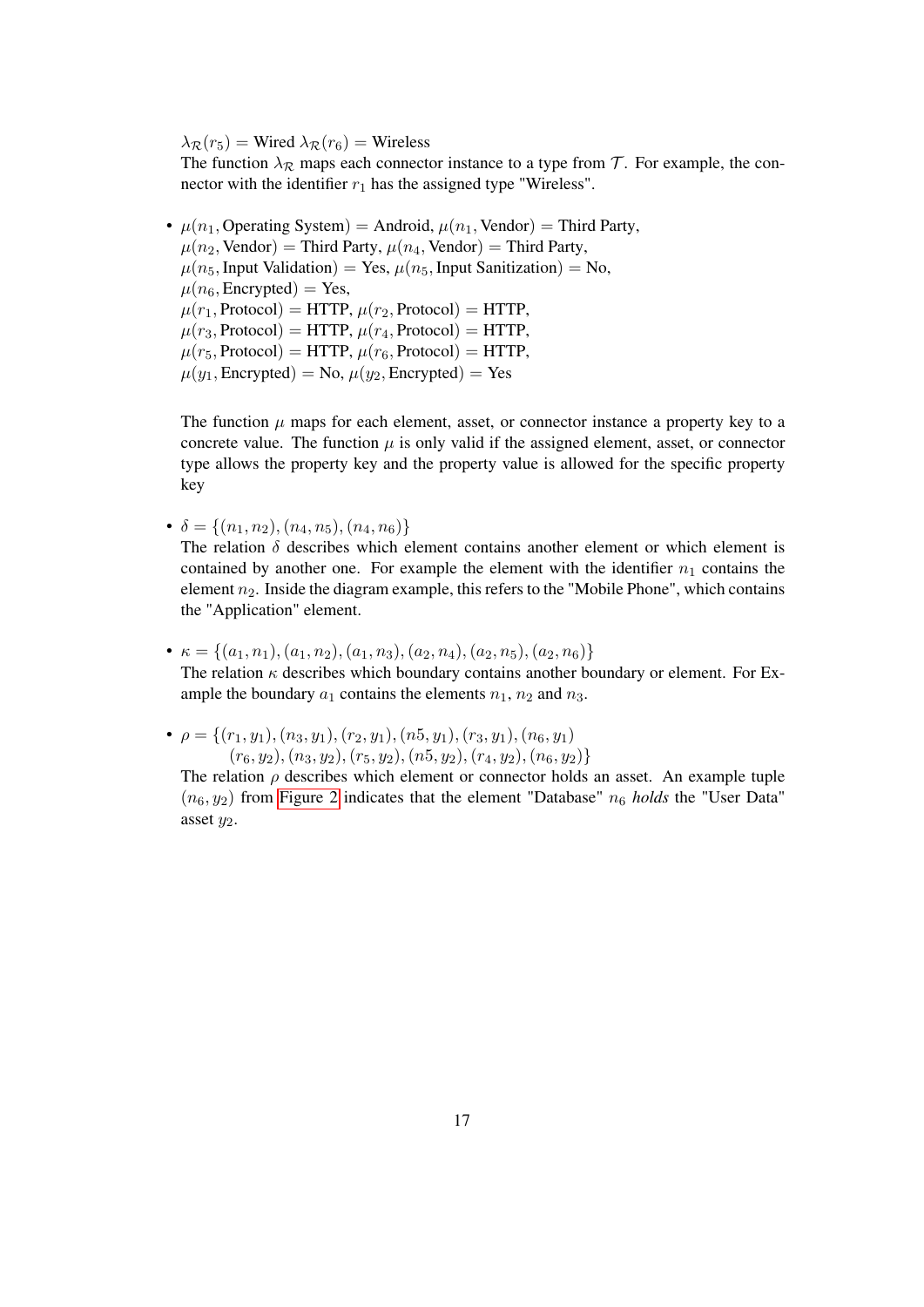#### <span id="page-17-0"></span>**2.2.7 Relation between Content-Specification and Diagram-Definition**

This section defines the conformance relation between the diagram  $D = \langle N, \mathcal{Y}, \mathcal{A}, \mathcal{R}, source,$ target,  $\lambda_C, \mu, \delta, \kappa, \rho$  and the content-specification  $S = \langle \mathcal{L}, \mathcal{Z}, \mathcal{B}, \mathcal{T}, \mathcal{K}, \mathcal{V}, \mathcal{H}, \mathcal{E}, \iota_C, \eta, \gamma \rangle$ .

The expression  $D \models S$  means that a diagram D conforms to the specification S. The symbol  $\models$  describes a *conformance relation* and says that D *conforms to* S. D  $\models$  S holds iff all of the following conditions hold:

- $|\mathcal{N}| > 0$ D contains at least one element.
- $|\mathcal{R}| = 0 \vee (|\mathcal{R}| > 0 \rightarrow |\mathcal{N}| \geq 2)$ D contains no connector, or if it does, it also contains at least two elements.
- $|\mathcal{Y}| = 0 \vee (|\mathcal{Y}| > 0 \rightarrow (|\mathcal{N}| \geq 1 \vee |\mathcal{Y}| \geq 1))$ D contains no asset or if it does it also contains at least one element or one connector. because an asset must be held by an element or connector.
- $\forall n \in \mathcal{N}, \lambda_{\mathcal{N}}(n) \in \mathcal{L}$ Each element n in D must have an assigned type from set  $\mathcal{L}$ .
- $\forall y \in \mathcal{Y}, \lambda_{\mathcal{V}}(y) \in \mathcal{Z}$ Each asset y in D must have an assigned type from set  $\mathcal{Z}$ .
- $\forall a \in \mathcal{A}, \lambda_{\mathcal{A}}(a) \in \mathcal{B}$ Each boundary  $a$  in  $D$  must have an assigned type from set  $B$ .
- $\forall r \in \mathcal{R}, \lambda_{\mathcal{R}}(r) \in \mathcal{T}$ Each connector  $r$  in  $D$  must have an assigned type from set  $T$ .
- $\forall n \in \mathcal{N}, k \in \mathcal{K}, \mu(n, k)$  is *defined*  $\Leftrightarrow k \in \eta(\lambda(n))$ If an element instance  $n$  has an assigned property key  $k$ , then  $k$  must be valid for the assigned type of *n*.
- $\forall y \in \mathcal{Y}, k \in \mathcal{K}, \mu(y, k)$  is *defined*  $\Leftrightarrow k \in \eta(\chi(y))$ If an asset instance y has an assigned property key k, then k must be valid for the assigned type of n.
- $\forall r \in \mathcal{R}, k \in \mathcal{K}, \mu(r, k)$  is *defined*  $\Leftrightarrow k \in \eta(\tau(r))$ If a connector instance r has an assigned property key  $k$ , then  $k$  must be valid for the assigned type of r.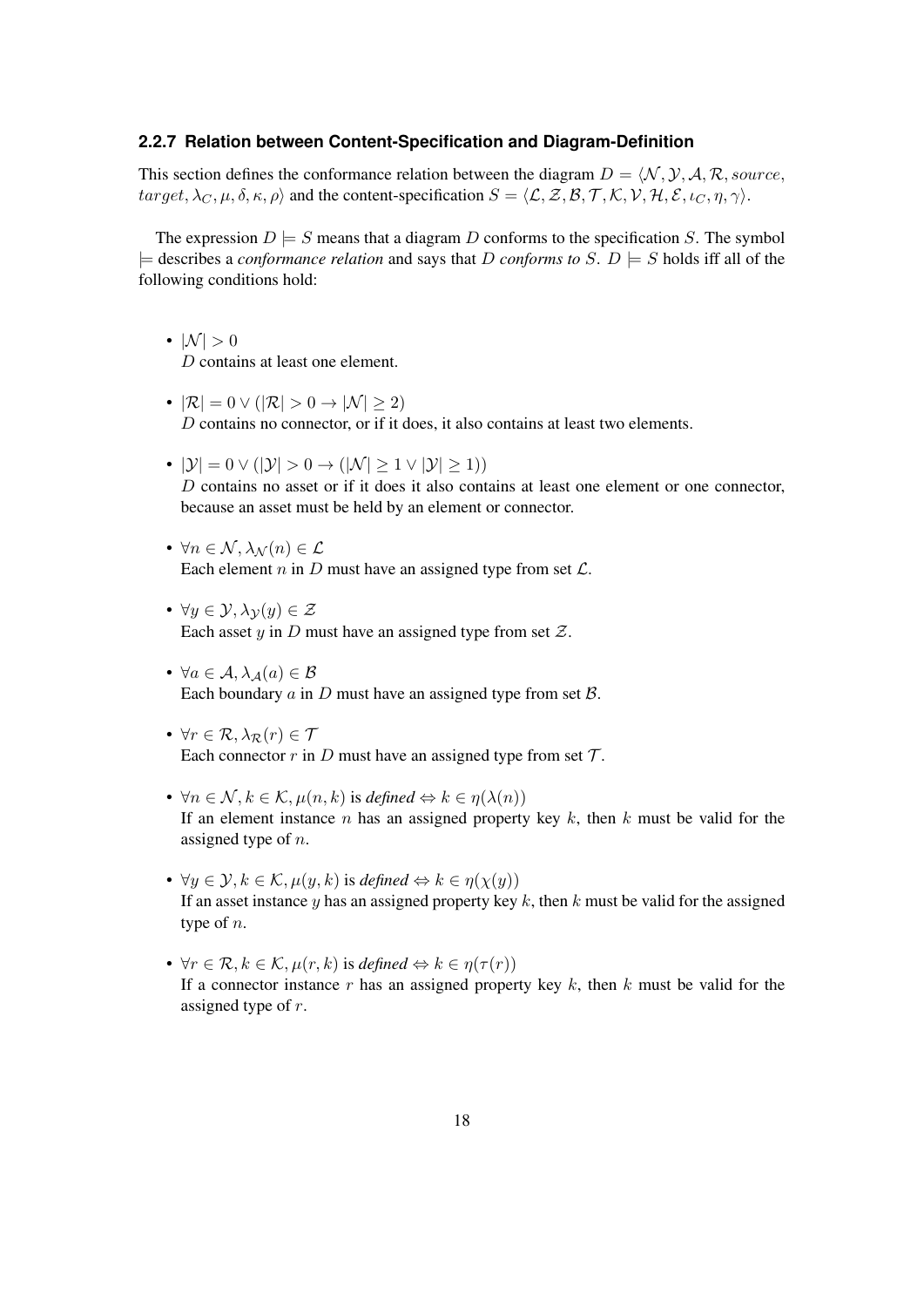•  $\forall j \in (\mathcal{N} \cup \mathcal{Y} \cup \mathcal{R}), k \in \mathcal{K}, \mu(j,k)$  is *defined*  $\Leftrightarrow \mu(j,k) \in \gamma(k)$ If an element, asset, or connector  $\dot{\gamma}$  has a property key k, then the assigned value for the property k must be in the set of the possible values for  $k$ .

Every diagram D, such that  $D \models S$ , can be checked against the threat-model, formalized in the next section.

#### <span id="page-18-0"></span>**2.2.8 The Rule-based Threat-Model**

The following sections describe the rule-based threat-model. A rule consists of a title, a description, an assigned threat type, an impact estimation, a likelihood estimation, and, most importantly, the so-called anti-pattern.

The anti-pattern is at the heart of every rule. It expresses threats in a human as well as machinereadable language. Each anti-pattern describes an undesirable condition inside a system.

#### <span id="page-18-1"></span>**2.2.9 Rule Syntax**

[Figure 3](#page-19-0) and [Figure 4](#page-20-0) display the full syntax of the context-free anti-pattern grammar. The notation of the grammar was inspired by the "Extended Backus–Naur form" (EBNF), where each line represents a production rule of the syntax. Each production rule, in the following referred to as "term", consists of terminal and non-terminal tokens. A terminal is marked in red and describes an immutable part of the syntax. The non-terminal tokens of the syntax are marked in blue. Each non-terminal must be replaced by the associated term. The syntax differentiates between "patterns" and "filters". A pattern relates to a diagram component such as the elementpattern (elPat).

A pattern examines whether an element, asset, boundary, or connector exists within the diagram or not. An assigned type can further restrict each pattern except the flow-pattern. The assigned type of a diagram component can be examined using a type-filter (typeFil). The type-filter as well as most of the other filters are optional.

A pattern can but does not necessarily have additional filters assigned. A filter specifies additional conditions that a pattern must meet in order to correspond to a threat. For example, the property-filter (propFil) can be applied to an element-pattern, connector-pattern (conPat) or asset-pattern (assetPat) and verifies whether the component has a specific property with a specific value. The meaning and intended use of all patterns and filters are presented in [Section 2.2.11.](#page-22-0)

Some lines of the syntax contain the following black symbols " $\vert$ ", " + " and question mark "? ". The black vertical line describes a logical OR. The red vertical bar is a terminal symbol of the language itself. The plus indicates that the symbols enclosed in black brackets must appear at least once. However, they may also occur multiple times. All red brackets are part of the syntax itself. The question mark indicates that the preceding symbols can occur but do not need to.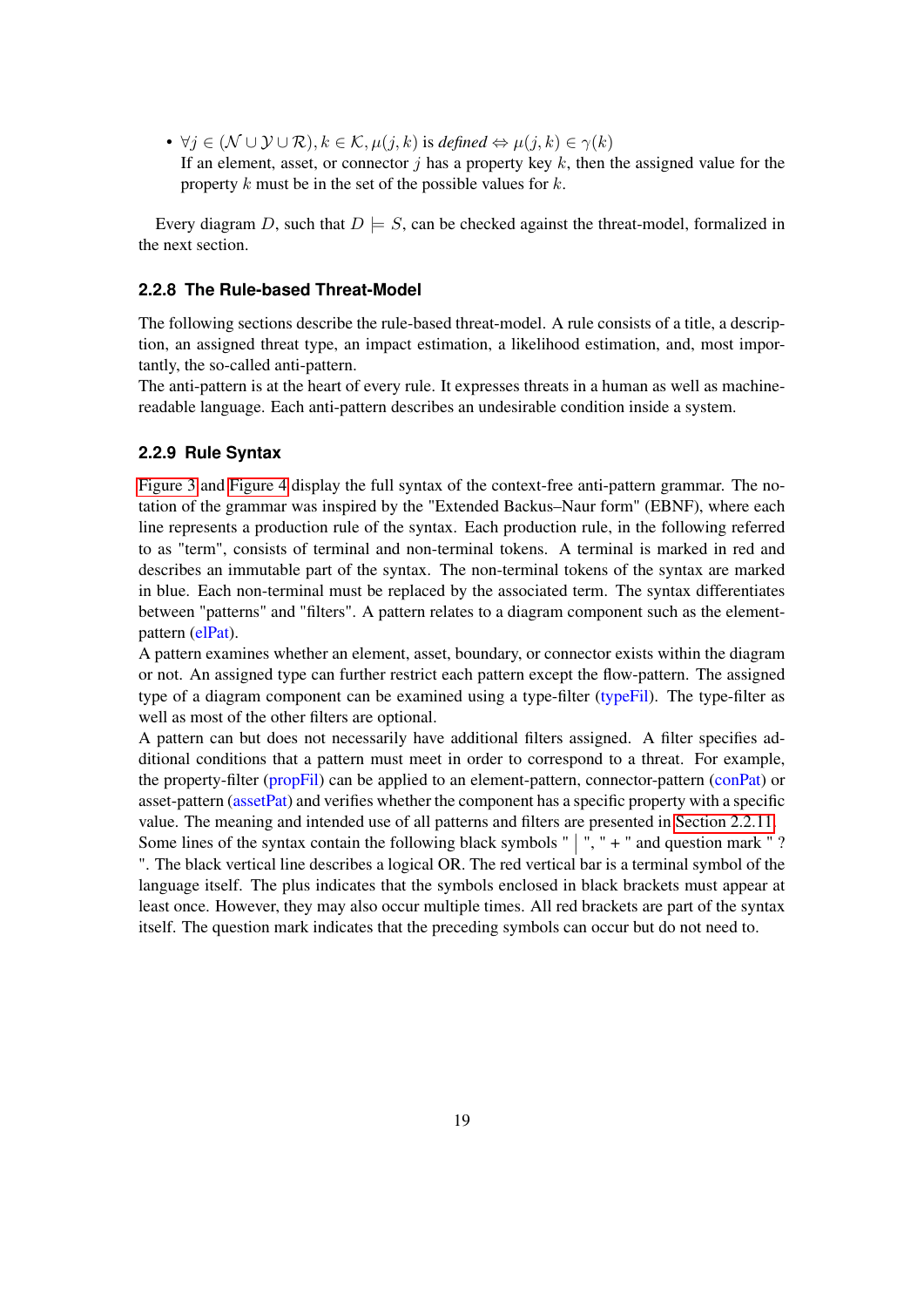<span id="page-19-0"></span>

| query               | $ ::= \text{query} (\& query) +   (query() query) +   )$ pattern                                                                                                                      |
|---------------------|---------------------------------------------------------------------------------------------------------------------------------------------------------------------------------------|
| pattern             | $ ::=$ elPat   boundPat   conPat   flowPat                                                                                                                                            |
| elPat               | $ ::= (elPat (   elPat) + )$                                                                                                                                                          |
|                     | Element (typeFil <sub>C</sub> )? ({elPatFil})?                                                                                                                                        |
| assetPat            | $ ::=$ (assetPat (   assetPat) + )                                                                                                                                                    |
|                     | Asset (typeFil <sub>z</sub> )? ({assetPatFil})?                                                                                                                                       |
| boundPat            | $ ::= (boundPat (   boundPat) + )$                                                                                                                                                    |
|                     | Boundary (typeFil <sub>B</sub> )? ({boundPatFil})?                                                                                                                                    |
| conPat              | $ ::= (conPat (conPat) + )$                                                                                                                                                           |
|                     | Connector (typeFil $_{\mathcal{T}}$ )? {srcFil & tgtFil (& conPatFil)? }                                                                                                              |
| flowPat             | $ ::= (flowPat (   flowPat) + )$                                                                                                                                                      |
|                     | Flow {srcFil & tgtFil $(\&$ flowPatFil)?}                                                                                                                                             |
| type $\text{Fil}_C$ | $ ::= (!=)? "q" q \in C$                                                                                                                                                              |
|                     | $\left  \left( \text{in} \mid \text{not in} \right) \left[ \left[ \left[ q_1 \right] \right] \left( \left[ \left[ q_i \right] \right] \right] \ast \right] \right  \forall q_i \in C$ |
| srcFil              | $ ::=$ Source elPat                                                                                                                                                                   |
| tgtFil              | $ ::=$ Target elPat                                                                                                                                                                   |

Figure 3: Syntax of Patterns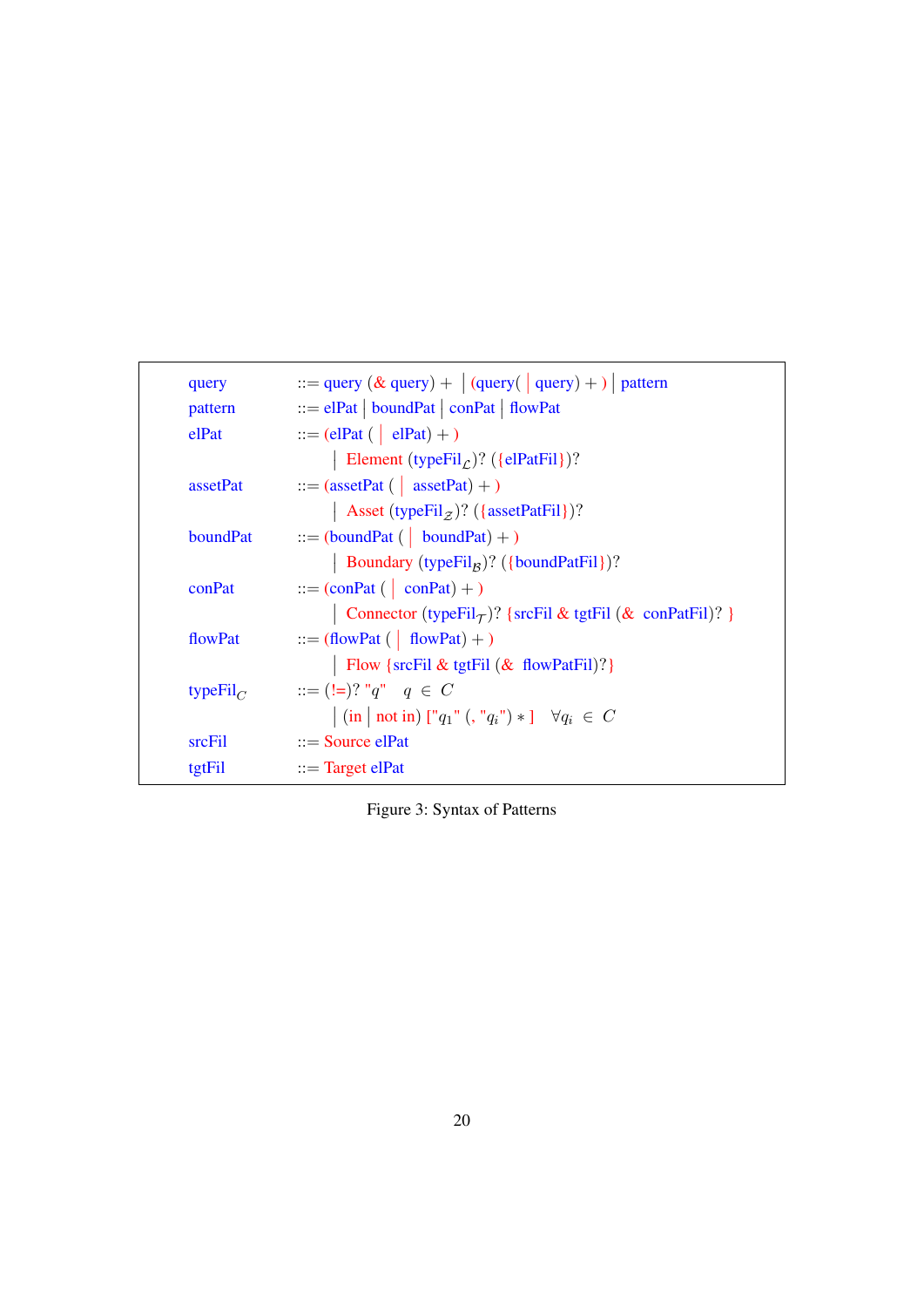<span id="page-20-0"></span>

| elPatFil      | ::= elPatFil $(\&$ elPatFil) + $ $ (elPatFil( $ $ elPatFil) + )                                 |
|---------------|-------------------------------------------------------------------------------------------------|
|               | propFil   assetFil   elRelFil   conFil   flowFil                                                |
| assetPatFil   | ::= assetPatFil $(\&$ assetPatFil)+                                                             |
|               | $\vert$ (assetPatFil( $\vert$ assetPatFil) + ) $\vert$ propFil                                  |
| boundPatFil   | ::= boundPatFil $(\&$ boundPatFil $)+$                                                          |
|               | $\vert$ (boundPatFil( $\vert$ boundPatFil) + $\rangle$ boundRelFil                              |
| conPatFil     | ::= conPatFil $(\&$ conPatFil) + $ $ (conPatFil( $ $ conPatFil) + )                             |
|               | propFil   assetFil   conCrossesFil                                                              |
| flowPatFil    | ::= flowPatFil (& flowPatFil) + $ $ (flowPatFil( $ $ flowPatFil) + )                            |
|               | includesFil   flowCrossesFil                                                                    |
| tvFil         | ::= "k" (=   !=)"v" $k \in K, v \in V$                                                          |
|               | "k" (in   not in) [" $v_1$ " (, " $v_i$ ") * ] $k \in \mathcal{K}, \forall v_i \in \mathcal{V}$ |
| assetFil      | $ ::=$ Holds assetPat                                                                           |
| elRelFil      | $ ::=$ Contains (no)? elPat                                                                     |
|               | (Not)? Contained by (elPat   boundPat)                                                          |
| boundRelFil   | $ ::=$ Contains (no)? (elPat   boundPat)                                                        |
|               | $\vert$ (Not)? Contained by boundPat                                                            |
| conFil        | $ ::=$ Has (no)? Connector ("conType")?                                                         |
|               | $\{(\text{srcFil}   \text{tgtFil}) (\& \text{conPatFil})?\}$                                    |
| flowFil       | ::=Has (no)? Flow { $(srefil   tgtFil)$ $(k$ flowPatFil)?}                                      |
| conCrossesFil | $ ::=$ Crosses (elPat   boundPat)                                                               |
|               | $flowCrossesFil$ ::= Crosses (elPat   boundPat)                                                 |
| includesFil   | $ ::=$ Includes (no   only)? (elPat   conPat)                                                   |

Figure 4: Syntax of Filters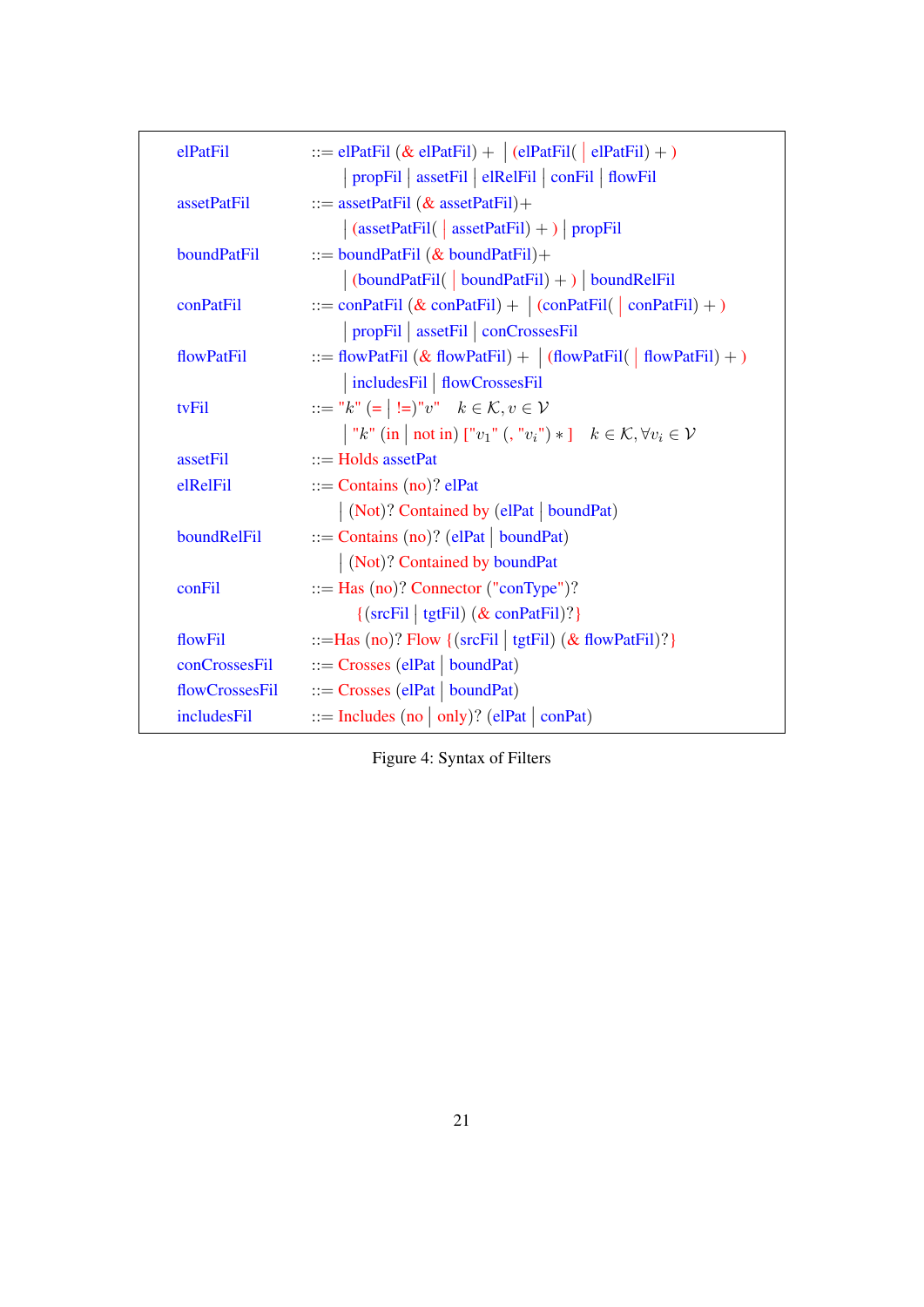#### <span id="page-21-0"></span>**2.2.10 Flow Definition**

Before the syntax is explained in the next section, the concept of *flows* is introduced in this section. A flow in a diagram is a finite alternating sequence of elements and connectors between a start point (element) and an endpoint (element). It should also be mentioned that these two points do not have to be directly connected to each other. In addition, a flow cannot contain loops so that an element can appear several times in the flow sequence. In order to prevent infinite loops, each connector and connector must be unique within a flow sequence.

A flow  $p = \text{seq}(\mathcal{N} \cup \mathcal{R})$  has the following structure  $p = (n_1, r_1, n_2, \dots, r_{i-1}, n_i)$ . The following functions can be applied to a flow:

- pSource(p) is a function that takes a flow sequence p as an argument and returns the first element identifier in the sequence:  $pSource(n_1, r_1 \ldots r_{i-1}, n_i) = n_1.$
- pTarget(p) is a function that takes a flow sequence p as argument and returns the last element identifier in the sequence:  $\mathsf{pTarget}(n_1,r_1\ldots r_{i-1},n_i)=n_i.$
- elements( $p$ ) is a function that takes a flow sequence p as argument and returns the set of all element identifiers in the flow: elements $(n_1, r_1 \ldots r_{i-1}, n_i) = \{n_1 \ldots n_i\}.$
- connectors(p) is a function that takes a flow p as argument and returns the set of all connector identifiers in the flow: connectors $(n_1, r_1 \ldots r_{i-1}, n_i) = \{r_1 \ldots r_{i-1}\}.$

The function flows( $D, src, tqt$ ) takes three arguments: a diagram instance D, a source element  $src$  and target element  $tgt$  identifier. The function returns a set of all possible flow sequences between the source element, and the target element within the diagram. Each of these sequences represents a single flow  $p$  in  $D$ . At this point it should be emphasized that mathematically a flow can be compared with a path between two elements. The formal definition of flows( $D, src, tqt$ ) =:

$$
\{(n_1, r_1 \dots r_{i-1}, n_i) \mid (\forall 1 \leq j < i, source(r_j) = n_j \land target(r_j) = n_{j+1} \tag{1}
$$

<span id="page-21-2"></span><span id="page-21-1"></span>
$$
\wedge \left(\nexists 1 \leq j < k < i, \ (n_j = n_k)\right\} \tag{2}
$$

Line [\(1\)](#page-21-1) states that all connectors within a flow always link two consecutive elements and the target of connector  $r_j$  is always the source of the connector  $r_{j+1}$ .

The second line [\(2\)](#page-21-2) expresses that each element must be unique in the sequence. The corresponding algorithm of this function is presented in [Section 2.3.2.](#page-42-0)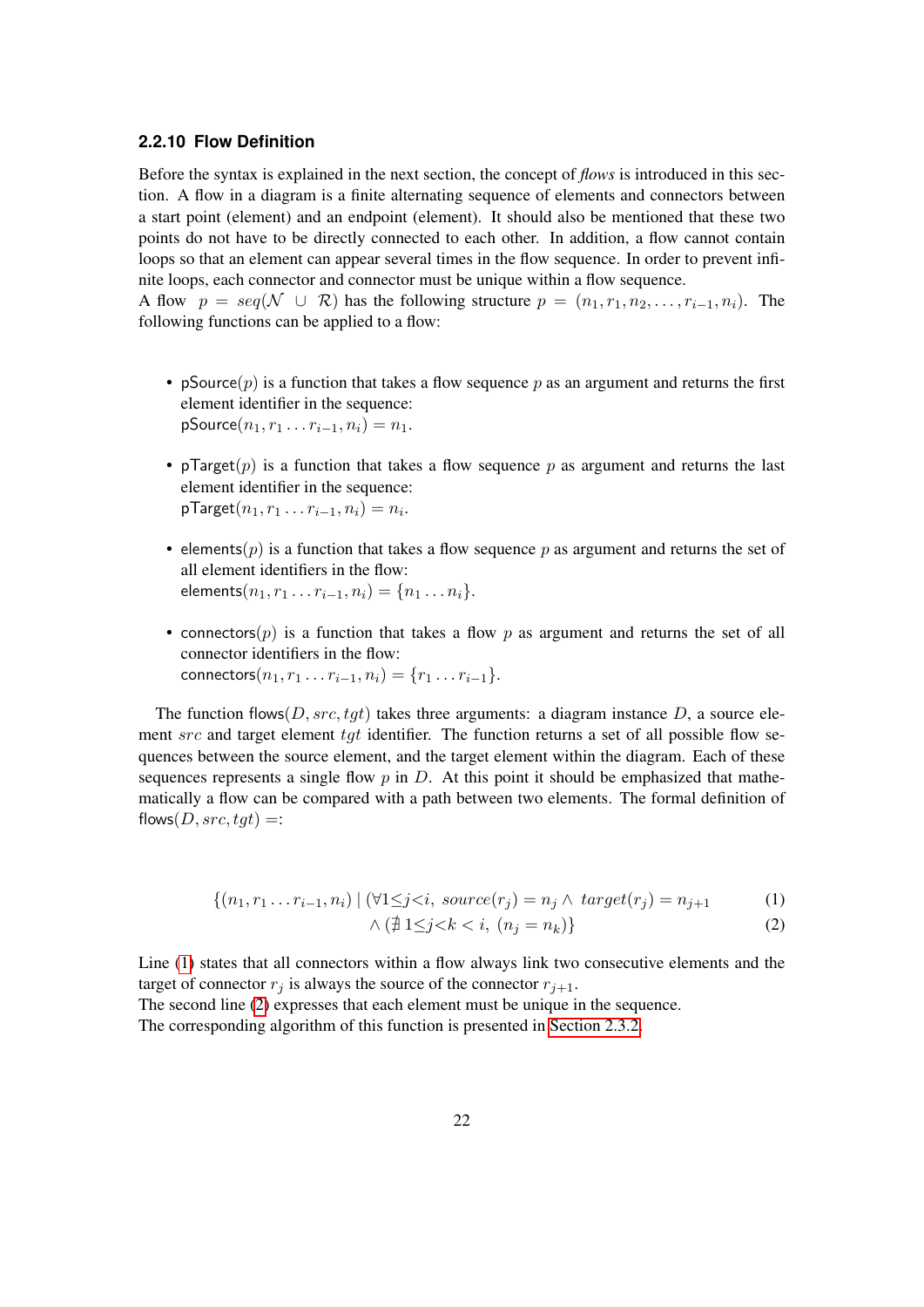#### <span id="page-22-0"></span>**2.2.11 Relation between Analysis Language and Content-Specification**

This section depicts the conformance relation between the rule anti-pattern content and the content-specification  $S = \langle \mathcal{L}, \mathcal{Z}, \mathcal{B}, \mathcal{T}, \mathcal{K}, \mathcal{V}, \mathcal{H}, \mathcal{E}, \iota_C, \eta, \gamma \rangle$ . Therefore, the conformance relation is denoted as  $term \models S$ , where  $term$  refers to a rule in the syntax.

In some cases the conformance relation requires a context, denoted as  $\models_c$ , where c is the context. The context  $c \subseteq (\mathcal{L} \cup \mathcal{Z} \cup \mathcal{T} \cup \mathcal{B})$  is a subset of element types, asset types, boundary types or connector types which are under consideration. Since a path pattern (pathPat) cannot have an assigned type, it cannot be assigned to the context c.

By  $term \models S \Leftrightarrow term' \models_c S$  it is denoted that  $term$  conforms to a specification S iff  $term'$ conforms to  $S$  under context  $c$ . Not all terms require a context for their conformance relation, in particular the conformance relation for query does not require a context. nil is defined as a special replacement for optional parameters which are omitted. Since nil is not part of the specification S, it never conforms to it:  $\text{nil} \not\vdash S$ 

Since most of the pattern and filter conformance relations differ only marginally, only the first is described in detail in order to avoid repetition.

The query term is the root or starting point of the syntax. This is a non-terminal symbol which can be logically linked ( $\&$   $\mid$  ) multiple times with itself or can be replaced by a pattern term. It is the only term that can be used to connect different patterns.

• query<sub>1</sub> & query<sub>2</sub> 
$$
\models S \Leftrightarrow
$$
 query<sub>1</sub>  $\models S \wedge$  query<sub>2</sub>  $\models S$  (1)

• 
$$
(query_1 | query_2) \models S \Leftrightarrow query_1 \models S \land query_2 \models S
$$
 (2)

Line (1) describes how multiple query terms are linked with a logical AND  $(\&)$ . Both sub-terms have to conform to the content-specification to form a valid rule query.

The second line (2) shows two logically  $OR$  ( $\vert$ ) connected query terms. Although the two query terms are linked with a logical OR on the left, the conformance relationships to the right are linked with an AND ( $\land$ ). The entire term conforms to the specification S only if the first query<sub>1</sub> term AND ( $\wedge$ ) the second query<sub>2</sub> term conform to S.

The **element-pattern** elpat is used to examine the elements of a diagram.

- (elPat<sub>1</sub> | elPat<sub>2</sub>)  $\models S \Leftrightarrow$  elPat<sub>1</sub>  $\models S \wedge$  elPat<sub>2</sub>  $\models S$  (1)
- Element (typeFil)? ( $\{elPatFil\}$ )?  $\models S \Leftrightarrow$  (2)

$$
(\text{typeFil}\models_{\mathcal{L}} S \lor \text{typeFil} = \text{nil}) \land (\text{elPatFil} = \text{nil} \lor \text{elPatFil}\models_c S) \tag{3}
$$

The first line (1) of every pattern term describes that the same pattern can occur several times if it is linked by a logical OR  $( )$ . Each sub-pattern has to conform to the specification S. Therefore they are connected by a logical AND  $($  $\wedge$ ).

Line (2) presents the complete element-pattern. Each pattern starts with its corresponding key-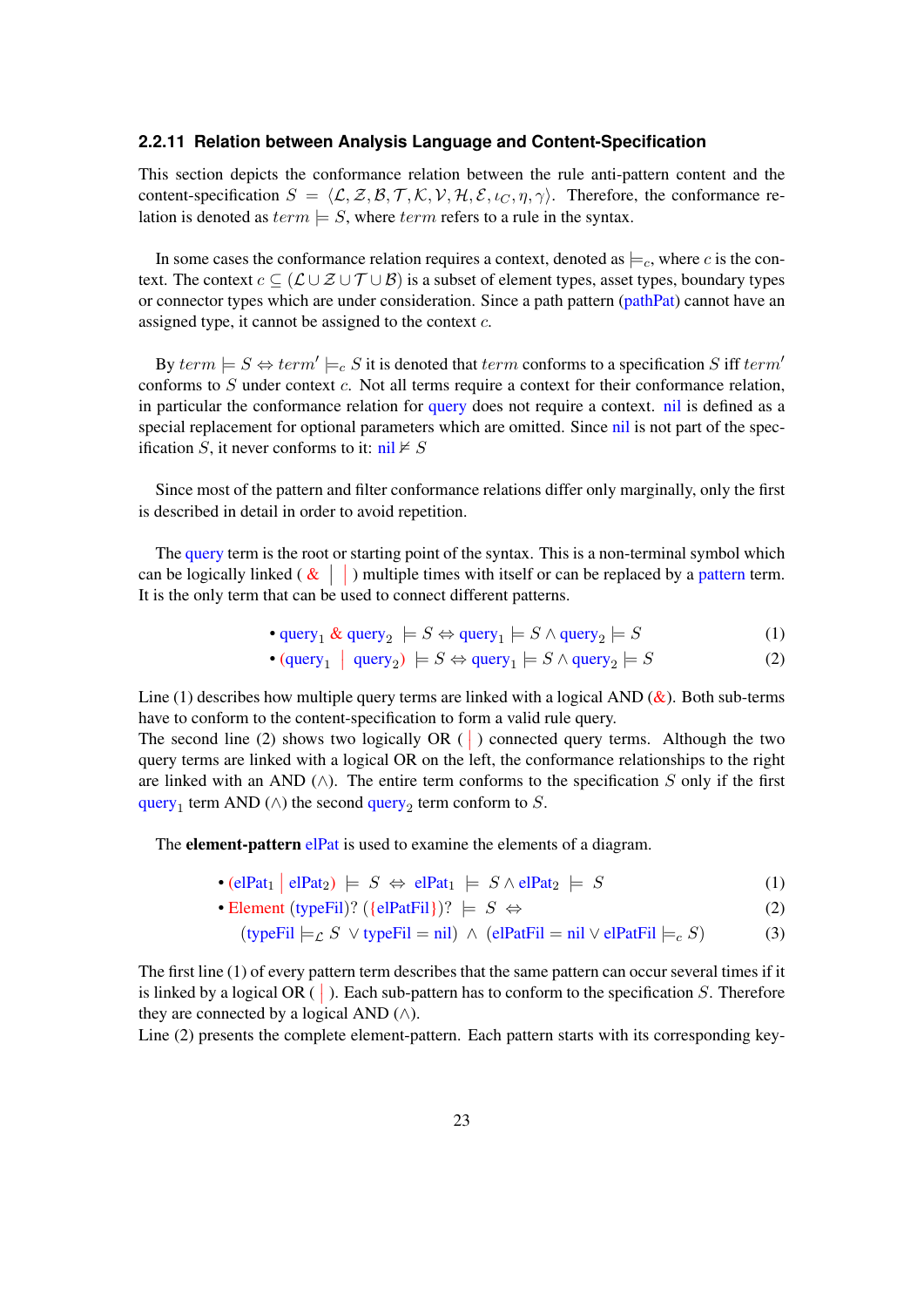word (Element, Asset, Boundary, Connector, Flow). It should be noted that the type-filter (typefil) and the element-pattern-filters (elPatFil) definition are marked with a question mark. Therefore, they can be omitted. If they are omitted, these terms are replaced by nil.

(3) The provided type-filter (typefil) is either omitted and thus nil or must conform to the specification S. The context of the type-filter evaluation is  $\mathcal L$  since an element-pattern is used to analyze all element-components within the diagram D. If an element-pattern has additional filters (elPatFil), these have to conform to the specification  $S$  under the consideration of the context c. This context contains either the set of element-types ( $c \subset \mathcal{L}$ ) defined within the provided type-filter (typefil) or nil if the type-filter was omitted.

The conformance relation of the asset-pattern (assetPat) and boundary-pattern (boundPat) is similar to this one.

The **asset-pattern** (assetPat) is used to examine the assets of a system. It is the only pattern that cannot stand alone but is used in the so-called asset-filter (assetFil).

• (assetPat<sub>1</sub> | assetPat<sub>2</sub>)  $\models S \Leftrightarrow$  assetPat<sub>1</sub>  $\models S \wedge$  assetPat<sub>2</sub>  $\models S$ • Asset (typeFil)? ( $\{assetPatFil\}$ )?  $\models S \Leftrightarrow$ (typeFil  $\models$  z S ∨ typeFil = nil) ∧ (assetPatFil = nil ∨ assetPatFil  $\models$  c S)

The **boundary-pattern** (boundPat) examines the defined boundary components of a diagram.

- (boundPat<sub>1</sub> | boundPat<sub>2</sub>)  $\models S \Leftrightarrow$  boundPat<sub>1</sub>  $\models S \wedge$  boundPat<sub>2</sub>  $\models S$
- Boundary (typeFil)? ({boundPatFil})?  $\models S \Leftrightarrow$ (typeFil  $\models$ <sub>B</sub> S ∨ typeFil = nil) ∧ (boundPatFil = nil ∨ boundPatFil  $\models$ <sub>c</sub> S)

The **connector-pattern** (conPat) is used to investigate the connectors.

- $(\text{conPat}_1 \mid \text{conPat}_2) \models S \Leftrightarrow \text{conPat}_1 \models S \wedge \text{conPat}_2 \models S$  (1)
- Connector (typeFil)? {srcFil & tgtFil (& conPatFil)?}  $\models S \Leftrightarrow$  (2)
	- (typeFil  $\models$  T S ∨ typeFil = nil) ∧ srcFil  $\models$  S ∧ tgtFil  $\models$  S ∧ (3)

$$
(\text{conPatFil} = \text{nil} \lor \text{conPatFil} \models_c S) \tag{4}
$$

Line (2) depicts the complete connector-pattern. Compared to the previous patterns this pattern includes a mandatory source-filter (srcFil) and target-filter (tgtFil).

(3) In order that the connector-pattern conforms to the specification  $S$ , both the source-filter and the target-filter have to conform to  $S$ .

The flow-pattern (flowPat) is used to evaluate these flow sequences. [Section 2.2.10](#page-21-0) introduced the concept of flows.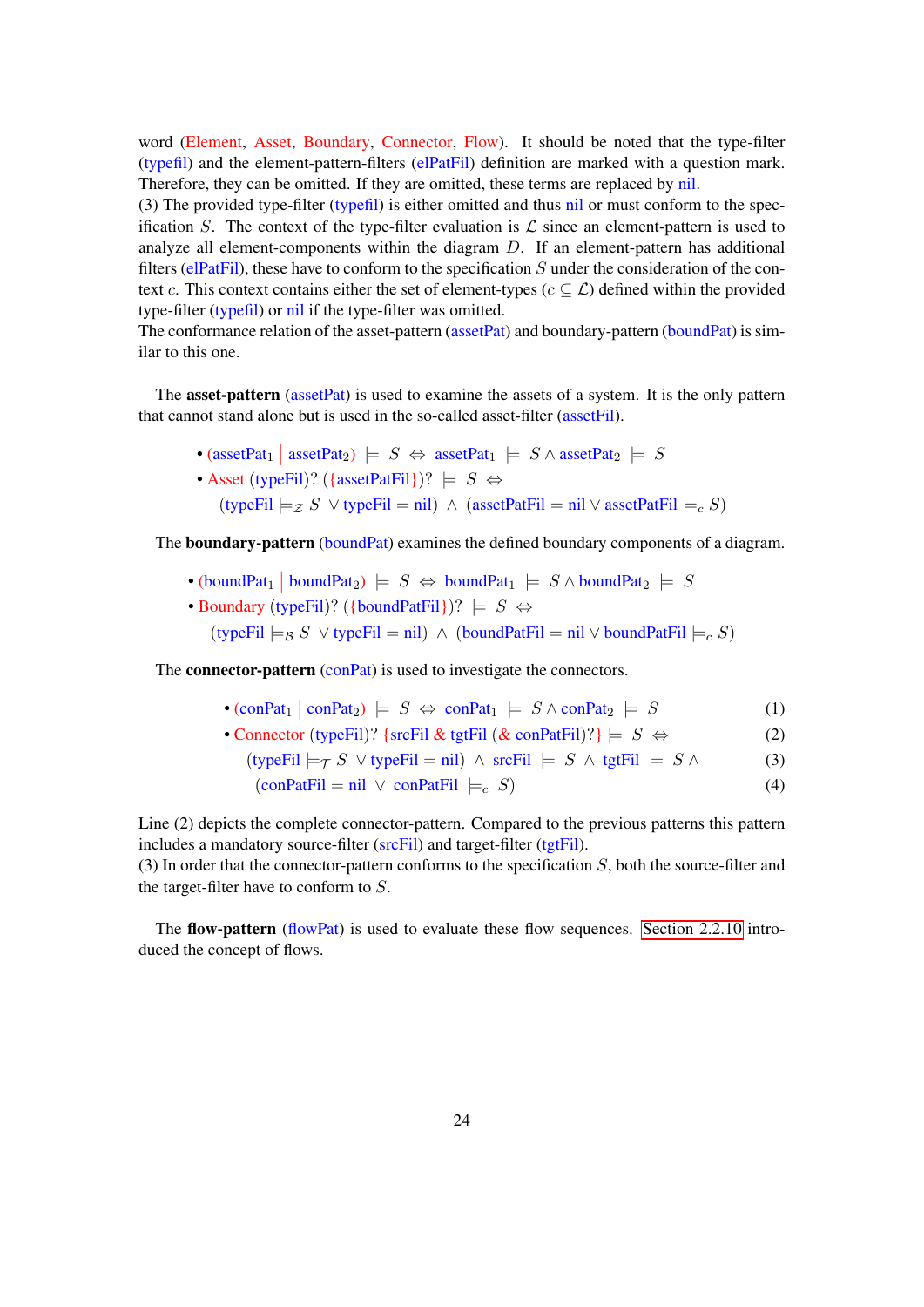• 
$$
(flowPat_1 | flowPat_2) \models S \Leftrightarrow flowPat_1 \models S \wedge flowPat_2 \models S
$$
 (1)

• Flow {srcFil & tgtFil ( $\&$  flowPatFil)?}  $\models S \Leftrightarrow$  (2)

$$
\text{srcFil} \models S \land \text{tgtFil} \models S \land (\text{flowPatFil} = \text{nil} \lor \text{flowPatFil} \models S) \tag{3}
$$

(2) The flow-pattern is the only pattern that contains no type specification as a flow consists of various elements and connectors. Similar to the connector-pattern (conPat), the flow-pattern always includes a source-filter (srcFil) and a target-filter (tgtFil).

(3) The source-filter as well as the target-filter have to conform to  $S$ . The validation of the additional filters applied to the flow-pattern requires no additional context  $c$ , as a flow cannot have an assigned type.

The type-filter (typeFil) is used to examine elements, assets, boundaries and connectors according to their assigned type. Therefore, the evaluation of the type-filter also has a context  $c$  which contains the set of diagram component types, depending on the pattern that holds the type-filter.

$$
\bullet : (\mathbf{l=})? \text{ "q" } \models_c S \Leftrightarrow q \in c \tag{1}
$$

$$
\bullet : (\text{in} \mid \text{not in})? \text{ } [\text{ } "q_1", \text{ } \dots"q_i"] \models_c S \Leftrightarrow \forall q_i \in c \tag{2}
$$

The context c is either the set of element-types  $(\mathcal{L})$ , asset-types  $(\mathcal{Z})$ , boundary-types  $(\mathcal{B})$ , or connector-types  $(T)$ . Depending on the previous pattern.

Line (1) describes the simple version of the type-filter. In this case it is checked whether the diagram component under investigation has or has exactly not the assigned type defined by  $q$ . The type-filter conforms to the specification  $S$  if the specified type is contained by the type set inside the context c.

Line (2) depicts an advanced version of the type-filter.In this case it is checked whether the diagram component has one of or has exactly none of the specified types defined by  $q_1 \ldots q_i$ . The type-filter conforms to the specification S if all the specified types  $q_1 \ldots q_i$  are contained by the type set inside the context  $c$ .

The source-filter (srcFil) is used within the connector-pattern and flow-pattern to specify the source element. The **target-filter** (tgtFil) is used to specify the target element.

• Source elPat 
$$
\models_c S \Leftrightarrow \text{elPat} \models S
$$
 (1)

• Target elPat 
$$
\models_c S \Leftrightarrow \text{elPat} \models S
$$
 (2)

(1-2) The source-filter as well as the target-filter conforms to the specification if the defined element-pattern ( $ellPat$ ) conforms to  $S$ .

The term elPatFil describes all filters which can be assigned to an element-pattern. An element-pattern can be filtered according to its properties (propFil), its assets (assetFil), its rela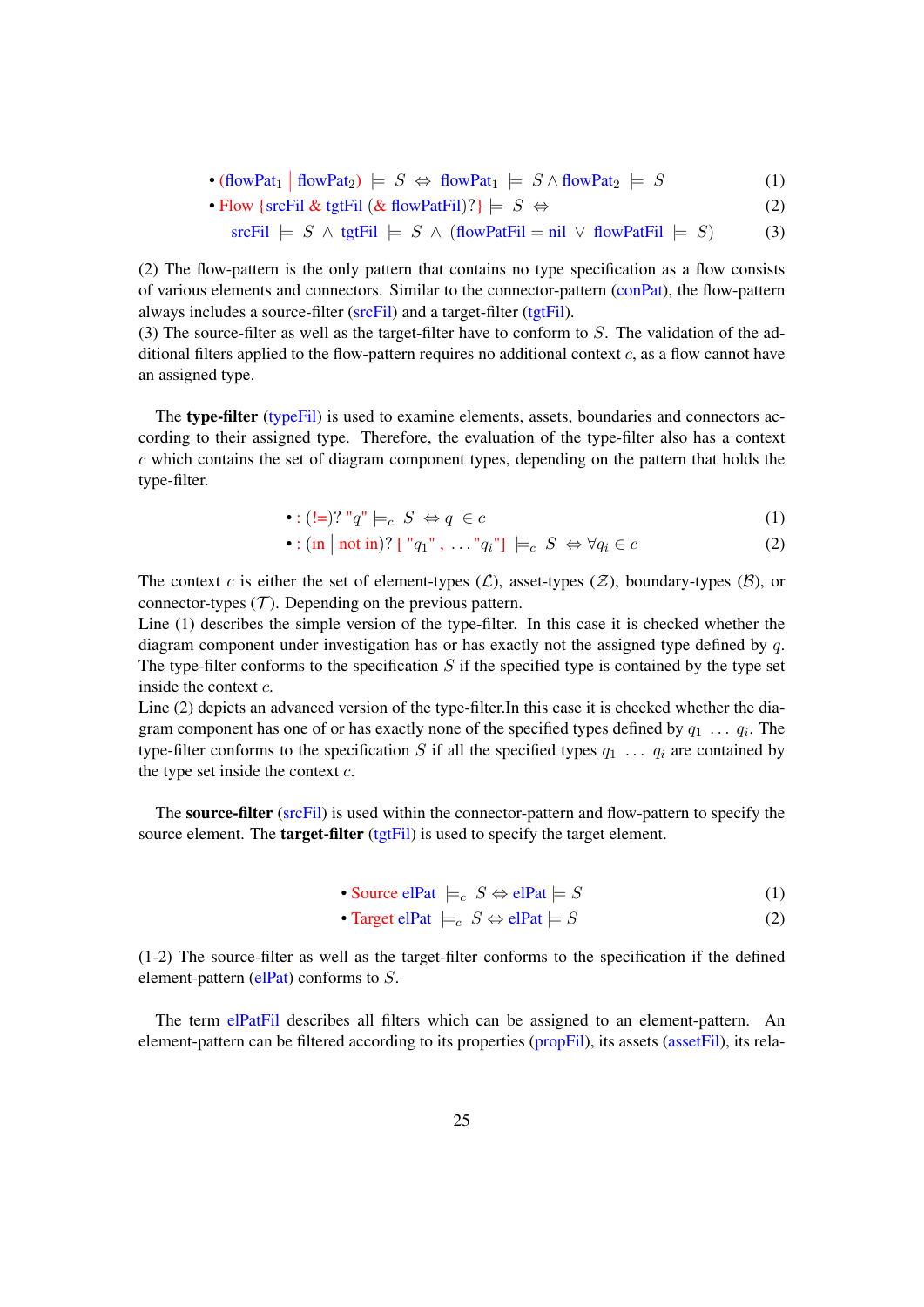tionships to other elements and boundaries (elRelFil) and its incoming and outgoing connectors (conFil) as well as flows (flowFil).

• 
$$
\text{elPatFil}_1 \& \text{elPatFil}_2 \models_c S \Leftrightarrow \text{elPatFil}_1 \models_c S \land \text{elPatFil}_2 \models_c S
$$
 (1)

• 
$$
(\text{elPatFil}_1 | \text{elPatFil}_2) \models_c S \Leftrightarrow \text{elPatFil}_1 \models_c S \wedge \text{elPatFil}_2 \models_c S
$$
 (2)

Each pattern of the syntax can be assigned multiple filters. These filters are connected either using a logical AND  $(\&)$  or a logical OR ( $\vert$ ). The conformance relation of the following filters is similar to this one.

Line (1) depicts two filters that are logically connected by an AND  $(\&)$ . In this case, each of the filters has to conform to the specification  $S$ .

Line (2) depicts two filters that are logically connected by an OR ( $\vert$ ). Similar to the line (1), each of the filters has to conform to the specification  $S$ . Since it is not a matter of the semantic evaluation of the language, both conformance relations are connected in line 4 with an AND  $(\wedge)$ .

The asset-specific filters are defined using the term assetPatFil. An asset-pattern can only be filtered according to its properties propFil.

```
• assetPatFil<sub>1</sub> & assetPatFil<sub>2</sub> \models_c S \Leftrightarrow assetPatFil<sub>1</sub> \models_c S \wedge assetPatFil<sub>2</sub> \models_c S
```
• (assetPatFil<sub>1</sub> | assetPatFil<sub>2</sub>)  $\models_c S \Leftrightarrow$  assetPatFil<sub>1</sub>  $\models_c S \wedge$  assetPatFil<sub>2</sub>  $\models_c S$ 

The filters of the boundary-pattern are specified using the boundPatFil term. Similar to the asset-filters, a boundary-pattern has only one filter which refers to the relationship between the boundary and other elements boundRelFil.

• boundPatFil<sub>1</sub> & boundPatFil<sub>2</sub>  $\models_c S \Leftrightarrow$  boundPatFil<sub>1</sub>  $\models_c S \wedge$  boundPatFil<sub>2</sub>  $\models_c S$ • (boundPatFil<sub>1</sub> | boundPatFil<sub>2</sub>)  $\models_c S \Leftrightarrow$  boundPatFil<sub>1</sub>  $\models_c S \wedge$  boundPatFil<sub>2</sub>  $\models_c S$ 

The connector-specific filters are defined using the term conPatFil. A connector-pattern can be filtered according to its assigned properties (propFil), its assets (assetFil) and whether it crosses an element or boundary (conCrossesFil).

```
• conPatFil<sub>1</sub> & conPatFil<sub>2</sub> \models_c S \Leftrightarrow conPatFil<sub>1</sub> \models_c S \wedge conPatFil<sub>2</sub> \models_c S• (conPatFil<sub>1</sub> | conPatFil<sub>2</sub>) \models_c S \Leftrightarrow \text{conPatFil}_1 \models_c S \wedge \text{conPatFil}_2 \models_c S
```
The flow-related filters are given by the term flowPatFil. A flow-pattern can be filtered according to its included elements and connectors (includesFil) and whether it crosses a boundary or element (flowCrossesFil).

• flowPatFil<sub>1</sub> & flowPatFil<sub>2</sub>  $\models S \Leftrightarrow$  flowPatFil<sub>1</sub>  $\models S \wedge$  flowPatFil<sub>2</sub>  $\models S$ • (flowPatFil<sub>1</sub> | flowPatFil<sub>2</sub>)  $\models S \Leftrightarrow \text{flowPatFil}_1 \models S \wedge \text{flowPatFil}_2 \models S$ 

The **property-filter** propFil is used to examine elements, assets and connectors according to their assigned properties.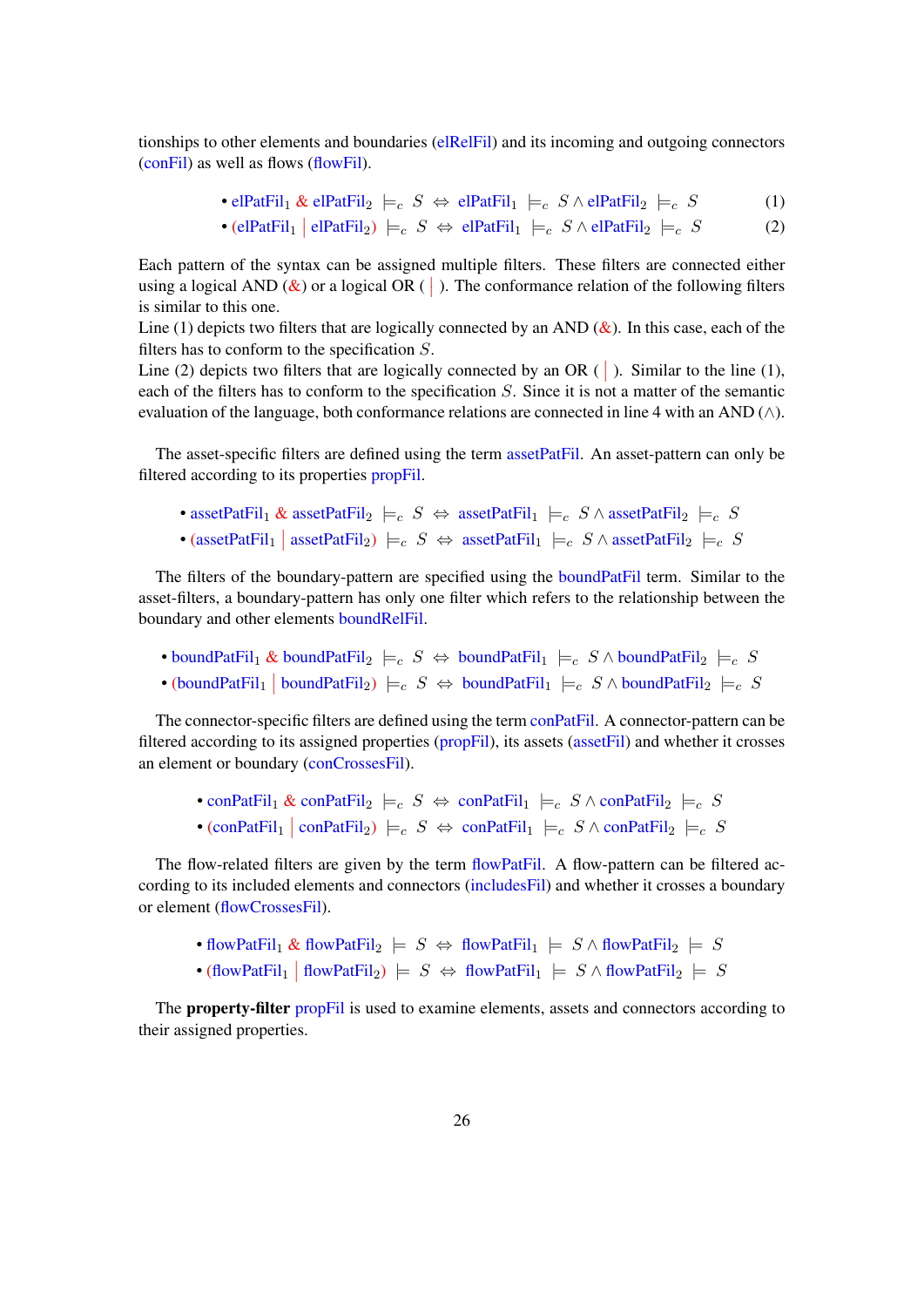• "
$$
k
$$
" (= | !=) " $v$ " |= $c$  S  $\Leftrightarrow$  (1)

$$
k \in \mathcal{K} \land (c = \text{nil} \lor \forall 1 \leq j \leq i, k \in \eta(c_j)) \land v \in \gamma(k)
$$
\n
$$
(2)
$$

• "
$$
k
$$
" (in | not in)  $["v_1", \ldots "v_i"] \models_c S \Leftrightarrow$  (3)

$$
k \in \mathcal{K} \land (c = \text{nil} \lor \forall 1 \leq j \leq i, k \in \eta(c_j)) \land \forall 1 \leq j \leq i, v_j \in \gamma(k)
$$
 (4)

The first two lines (1-2) describe the first variant of this filter. This property-filter conforms to  $S$ if k is part of the property key set K. Moreover, v has to be a valid value for the key k determined by the function  $\gamma(k)$ . If the context c is not nil, then the property key k must be valid for each type inside the type set stored in context c determined by the function  $\eta(c)$ .

The second variant of this filter is described in lines (3-4). Similar to the first variant, the property key k must be part of K, and if the context c is not nil, then it must be a valid key for each component type inside the context. Unlike the first variant, this one deals with a set of values  $\{v_1, v_2 \dots v_i\}$ , which must all be valid values for k.

The **asset-filter** (asset Fil) determines whether an element holds an asset or a connector transports an asset. The filter can be applied to an element-pattern (elPat) or a connector-pattern (conPat), since these are the only diagram components which can be related to an asset.

• **Holds assetPat** 
$$
\models_c
$$
  $S \Leftrightarrow$  assetPat  $\models S$  (1)

(1) The asset-filter conforms to the specification if the defined asset-pattern (assetPat) conforms to  $S$ .

The **element-relation-filter** (elRelFil) can only be used in an element-pattern (elPat) and examines the relationships between an element and other elements and boundaries. The context  $c$  is either nil or an element type (elType).

- Contains (no)? elPat  $\models_c S \Leftrightarrow$  elPat  $\models S$  (1)
- (Not)? Contained by elPat  $\models_c S \Leftrightarrow$  elPat  $\models S$  (2)
- (Not)? Contained by boundPat  $\models_c S \Leftrightarrow$  boundPat  $\models S$  (3)

(1) The first variant of this filter is valid if the defined element-pattern (elPat) conforms  $S$ . The conformance relation of line (2) is similar to the first variant in line (1). Line (3) conforms to the specification if the boundary-pattern (boundPat) does.

The **boundary-relation-filter** (boundRelFil) is the only filter that can be assigned to a boundarypattern (boundPat). This filter is similar to the element-relation-filter, but in this case from the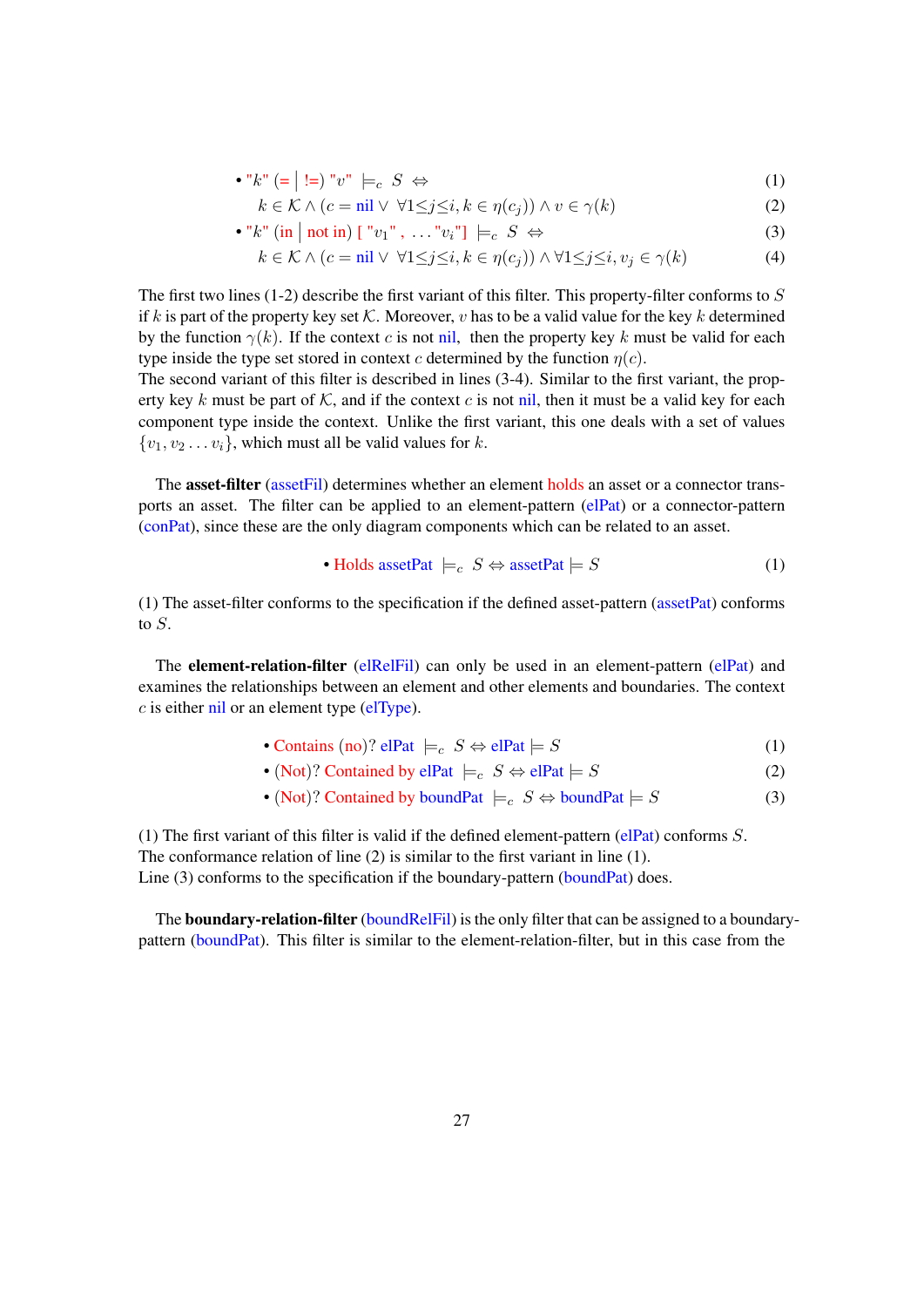perspective of a boundary. The context  $c$  is either nil or a set of boundary types (boundType).

- Contains (no)? elPat  $\models_c S \Leftrightarrow$  elPat  $\models S$
- Contains (no)? boundPat  $\models_c S \Leftrightarrow$  boundPat  $\models S$
- (Not)? Contained by boundPat  $\models_c S \Leftrightarrow$  boundPat  $\models S$

The conformance relation of this filter is similar to the element-relation-filter (elRelfil).

The **connector-filter** (conFil) can only be assigned to an element-pattern (elPat). This filter is very similar to the connector-pattern, but it has either a source-filter (srcFil) or a target-filter (tgtFil). The element-pattern which contains this filter forms the counterpart of the defined source or target-filter.

| • Has (No)? Connector (typeFil)? { (srcFil   tgtFil) ( $\&$ conPatFil)?} $\models_c S \Leftrightarrow$<br>(1) |
|---------------------------------------------------------------------------------------------------------------|
|---------------------------------------------------------------------------------------------------------------|

 $(typeFil \models \tau S \lor typeFil = nil) \land$  (2)

 $\text{(srcFil} \models S \lor \text{tgtFil} \models S) \land$  (3)

$$
(\text{conPatFil} = \text{nil} \lor \text{conPatFil} \models_c S) \tag{4}
$$

Line (1) depicts the full syntax of the filter. The syntax is similar to the connector-pattern (conPat), except that this filter requires either a source-filter or a target-filter.

(3) The specified source or target-filter must conform to the specification  $S$ . The other is nil and does therefore not conform to the specification.

The flow-filter (flowFil) is similar to the flow-pattern (flowPat) but it only requires either the source (srcFil) or the target-filter (tgtFil). This filter can only be assigned to an element-pattern (elPat). The conformance relation of this filter is similar to the connector-filter (conFil).

> • Has (No)? Flow { (srcFil | tgtFil) (& flowPatFil)?}  $\models_c S \Leftrightarrow$  $(\text{srcFil} \models S \lor \text{tgtFil} \models S) \land (\text{flowPatFil} = \text{nil} \lor \text{flowPatFil} \models S)$

The **connector-crosses-filter** (conCrossesFil) can only be assigned to a connector-pattern (conPat) or a connector-filter (conFil). It is used to check if a connector crosses a boundary or element.

• Crosses elPat  $\models c$   $S \Leftrightarrow$  elPat  $\models S$  (1)

• Crosses boundPat 
$$
\models_c S \Leftrightarrow \text{boundPat} \models S
$$
 (2)

(1) The first variant of this filter is valid if the defined element-pattern (elPat) conforms  $S$ . Line (2) conforms to the specification if the boundary-pattern (boundPat) does.

The flow-crosses-filter (flowCrossesFil) can only be assigned to a flow-pattern (flowPat) or a connector-filter (flowFil). The conformance relation of this filter is similar to the connector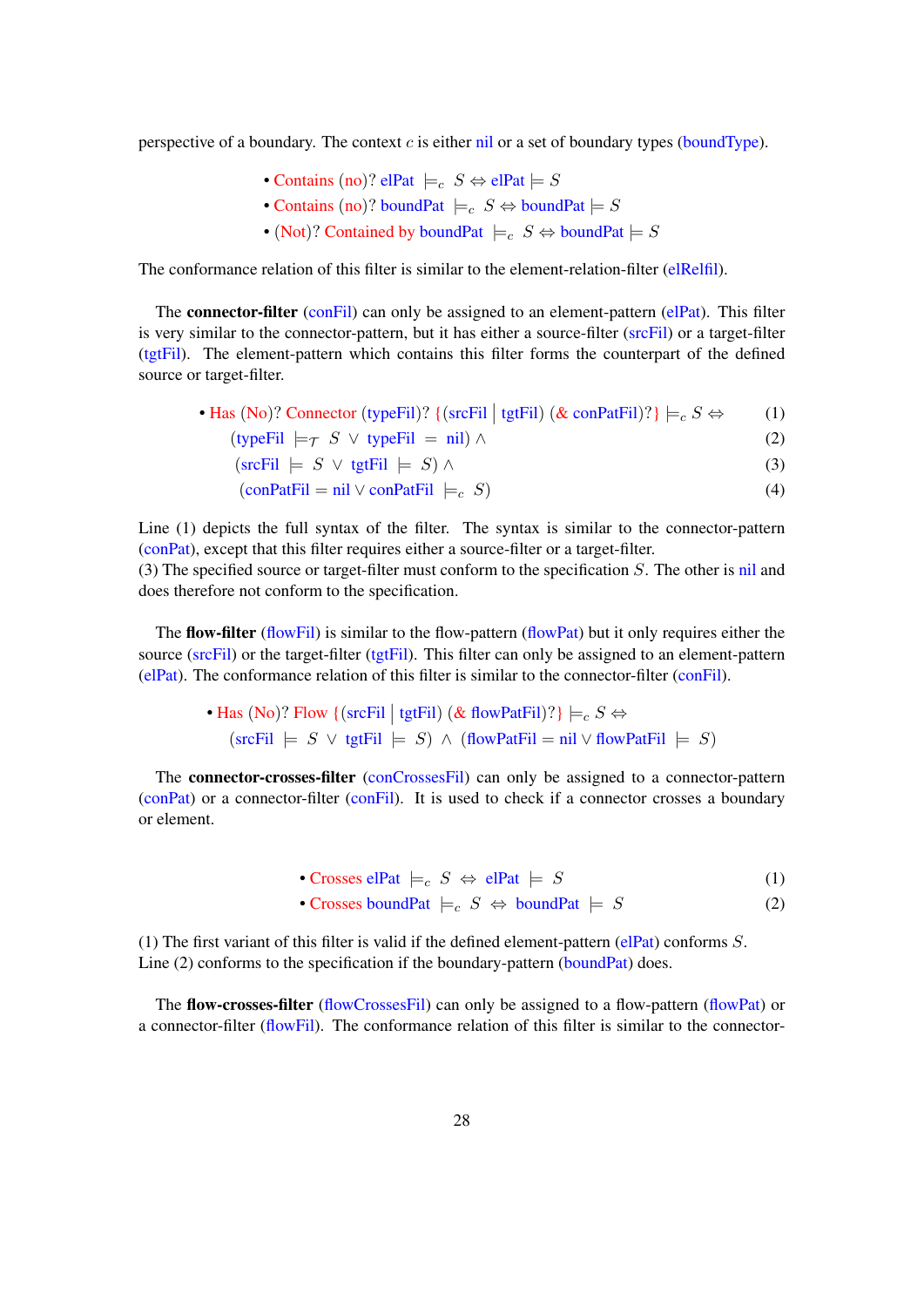crosses-filter (conCrossesFil). It is used to check if one of the connectors within the flow crosses a boundary or element.

\n- Crosses elPat 
$$
\models_c S \Leftrightarrow
$$
 elPat  $\models S$
\n- Crosses boundPat  $\models_c S \Leftrightarrow$  boundPat  $\models S$
\n

The **includes-filter** (includesFil) can only be applied to a flow-pattern (flowPat) or a flow-filter (flowFil). It is used to check if a flow contains a specific element or connector.

• Includes (no | only)? elPat  $\models_c S \Leftrightarrow$  elPat  $\models S$  (1)

• Includes (no | only)? conPat 
$$
\models_c S \Leftrightarrow \text{conPat} \models S
$$
 (2)

(1) The first variant of this filter is valid if the defined element-pattern (elPat) conforms to  $S$ . (2) The second variant of this filter is valid if the defined connector-pattern (conPat) conforms to S.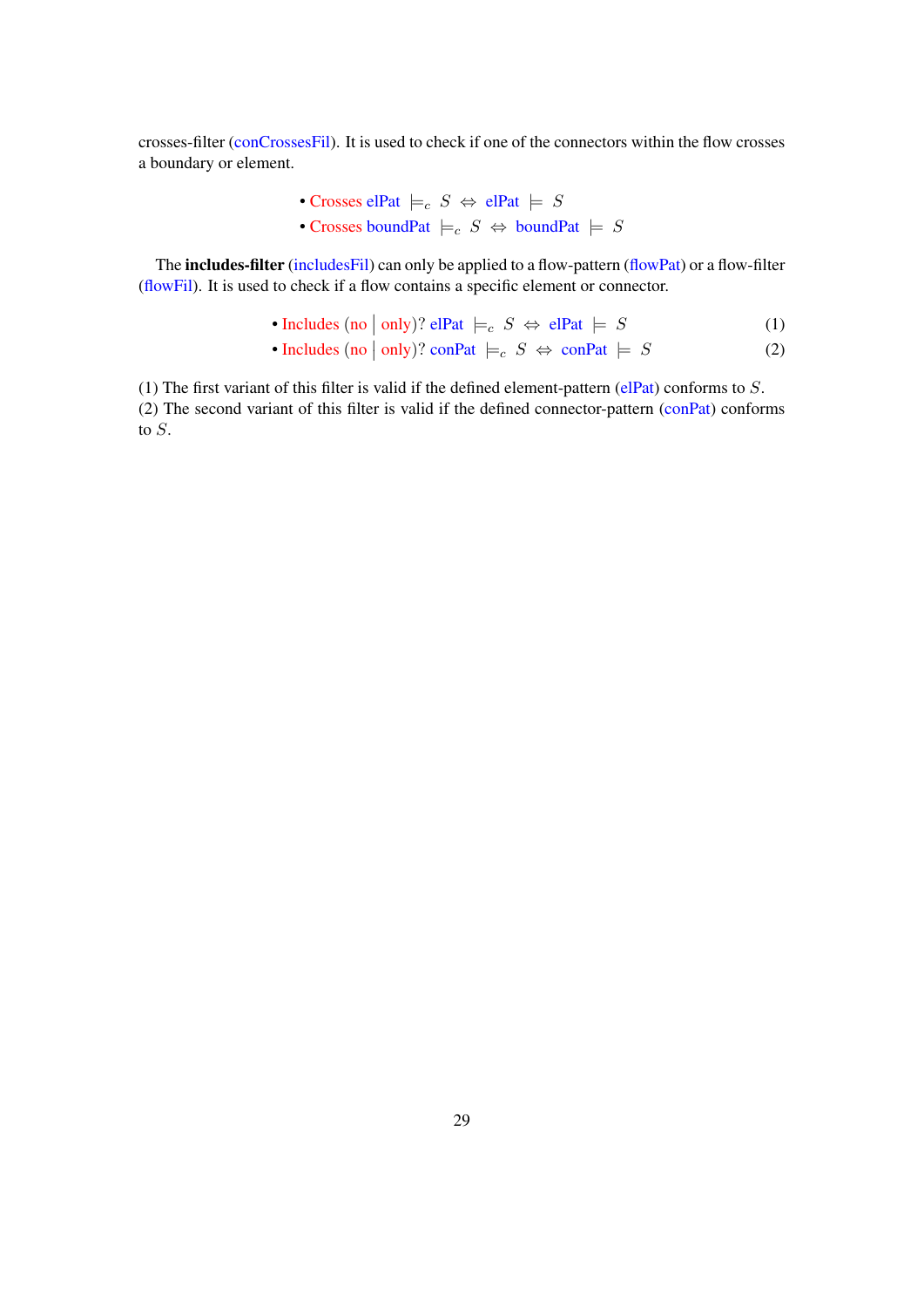#### <span id="page-29-0"></span>**2.3 Method Concept**

The previous sections presented the formal system-model and threat-model. The following sections discuss the semantic evaluation of the language and its grammar. The first part elaborates the evaluation of the individual patterns and applied filters. Section [2.3.2](#page-42-0) presents the flows( $D, src, tgt$ ) algorithm.

#### <span id="page-29-1"></span>**2.3.1 Semantic Evaluation of Anti-Patterns**

In contrast to the previous section, the semantic evaluation on the basis of a concrete diagram is examined, and not whether an anti-pattern is syntactically correct.  $D = \langle N, \mathcal{Y}, \mathcal{A}, \mathcal{R}$ , source,  $target, \lambda_C, \mu, \delta, \kappa, \rho$ . Therefore, the context c has to be redefined.

In this case, the context  $c \in (\mathcal{N} \cup \mathcal{Y} \cup \mathcal{A} \cup \mathcal{R} \cup \{seq(\mathcal{N} \cup \mathcal{R})\})$  contains an element, asset, boundary or connector identifier or a flow sequence which is under consideration of the evaluation.

Only for the type-filter (typeFil) has a special context, denoted as capital  $C$ . This special context is necessary because the type filter considers all diagram components according to the assigned type. In this case the context C contains either the set of all element identifiers  $(N)$ , asset identifiers  $(Y)$ , boundary identifiers  $(A)$  or connector identifiers  $(R)$ .

Let  $[\![term]\!]_D$ ,  $[\![term]\!]_{D,c}$  or  $[\![term]\!]_C$  be the evaluation function of a term with respect to a diagram  $D$  and an optional context  $c$ , type-filter context  $C$ . The evaluation function follows a recursive manner, where each evaluation results in a set of tuples. Each tuple has the form  $(x, M)$ . Where x represents the element, asset, boundary, connector identifier, or flow sequence, which is under investigation.  $M$  is a set containing the additionally affected elements, assets, boundaries, connector identifiers, and flow sequences that result from the applied filters. For the top-level term query it is guaranteed that M also contains x itself. This is not true for the evaluation of some of the sub-terms.  $x$  is relevant only as an intermediate result for the recursive calls to  $\mathbb{I}$ . It is not a relevant result of the analysis, which only asks for the affected elements M. The symbol "\_" is used to indicate that any value could be put at this position of the tuple.

The query term is the entry point of each rule query evaluation. Each query term is replaced by one of the pattern terms.

• 
$$
\llbracket \text{query}_1 \& \text{query}_2 \rrbracket = \tag{1}
$$

$$
\{(\_,M_1 \cup M_2) \mid (x_1, M_1) \in \llbracket \text{query}_1 \rrbracket_D \land (x_2, M_2) \in \llbracket \text{query}_2 \rrbracket_D \}
$$
 (2)

• 
$$
\left[ \left( \text{query}_1 \middle| \text{query}_2 \right) \right]_D = \left[ \text{query}_1 \right]_D \cup \left[ \text{query}_2 \right]_D \tag{3}
$$

(1) The evaluation of several query terms, which are connected by a logical AND  $(\&)$ , requires that each of these patterns does not return an empty result. If one of the terms returns an empty set, the end result is the empty set. If all terms return a non-empty set, the end result is the crossproduct of the results, meaning all combinations of affected elements are returned. Since query is the top-level entry point of the evaluation function, the first member of the returned tuple  $( )$ is irrelevant.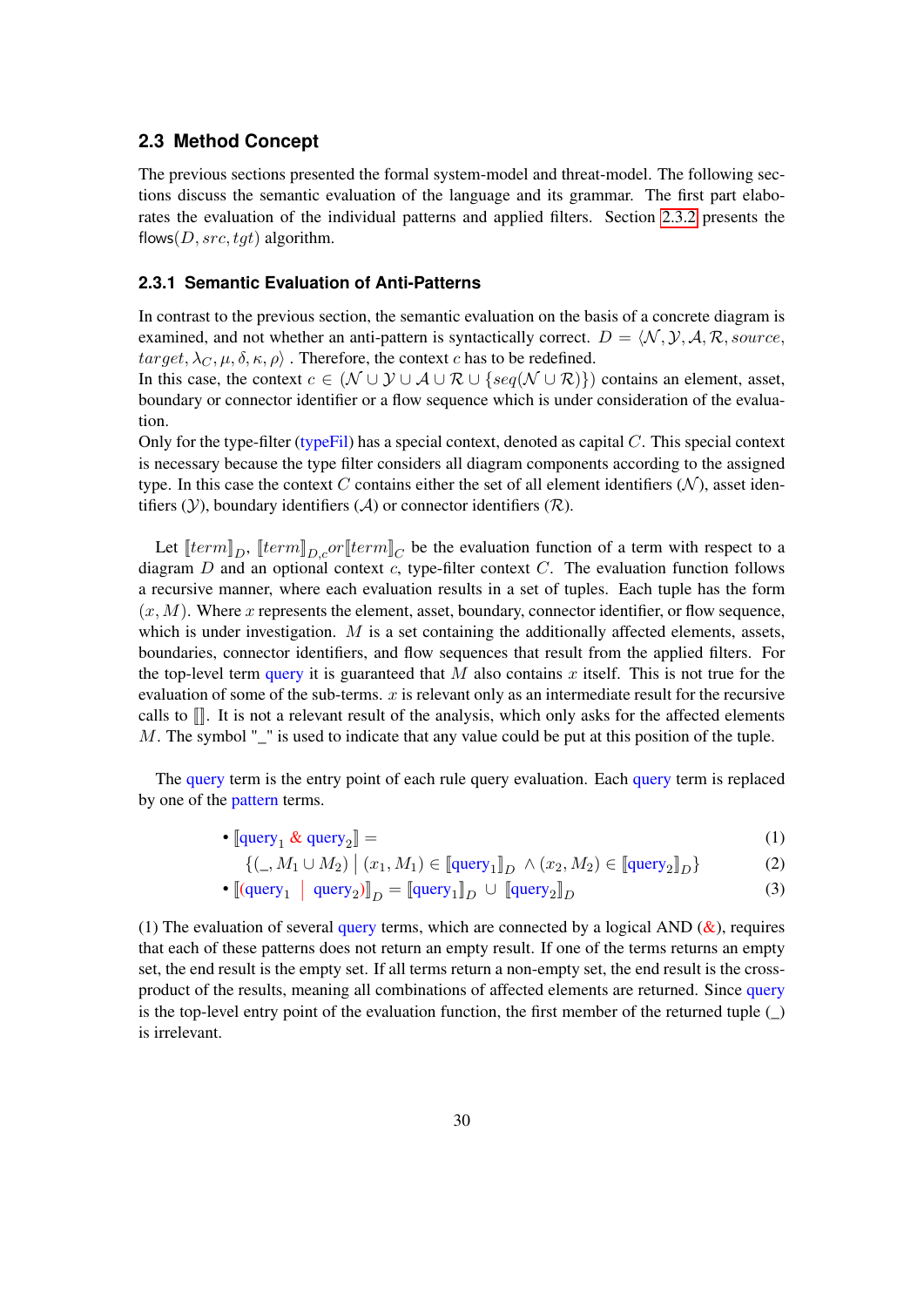(2) If multiple query terms are linked by a logical OR  $($   $)$ , the end result of the evaluation is the union of the resulting sets of tuples. A logical OR requires that only one of the two evaluations return a non-empty set. If both return an empty set, then the end result is the empty set. If one evaluation returns a non-empty set and the other does not, then the end result is the non-empty set. If both evaluations return a non-empty set, then the end result is the union of both sets. In this case, the cross product is not needed as the result of each query can independently realize the threat.

The **element-pattern** (elPat) allows the description of an anti-pattern which examines all elements in the diagram. During the analysis all elements  $\mathcal N$  in the diagram D are compared to the element-pattern. All elements which conform to the pattern are returned.

- $[(\text{elPat}_1 \mid \text{elPat}_2)]_D = [\text{elPat}_1]_D \cup [\text{elPat}_2]_D$  (1)
- [Element]  $_D = \{(n, \{n\}) \mid$  $n \in \mathcal{N}$  (2)
- [Element typeFil]  $D = \{(n, \{n\}) \mid n \in \mathcal{N} \wedge (n, \_) \in [\text{typeFil}]_{\mathcal{N}} \}$  (3)
- [Element  $\{elPatFil\}$ ] $_D =$  (4)
	- $\{(n, \{n\} \cup M) \mid n \in \mathcal{N} \land (n, M) \in \llbracket \text{elPatFill} \rrbracket_{D,n} \}$  (5)
- [Element typeFil {elPatFil}] $D =$  (6)
	- $\{(n, \{n\} \cup M) \mid n \in \mathcal{N} \land (n, \_) \in [\![\text{typeFil}]\!]_{\mathcal{N}} \land$  (7)
		- $(n, M) \in \llbracket \text{elPatFill}_{D,n} \rrbracket$  (8)

The first line (1) of every pattern term describes that the same pattern can occur several times if it is linked by a logical OR  $( )$ . The evaluation of each pattern returns a set of tuples or an empty set. If all evaluations return an empty set, the empty set is returned. If one of the evaluations returns a non-empty set, this set is returned. If multiple evaluations return a non-empty set, the union of the sets is returned as each pattern can independently realize the threat.

Line (2) displays the simplest form of the element-pattern, which does not specify any type or additional filters. Thus, this rule matches all elements and returns a set of tuples, whereby the number of tuples corresponds to the number of elements in the diagram since each tuple contains one of the elements. There are no additional affected components, therefore  $\{n\}$  is returned.

(3) The resulting set contains only tuples whose elements correspond to the specified type-filter (typeFil). The evaluation of the type-filter takes place under the consideration of the context capital C, which contains all element identifiers contained in D.

(4-5) This element-pattern includes one or more additional filters (elPatFil). The context of the filter evaluation is the element identifier n. Some of the element-pattern-filters can affect additional diagram components which are contained in M. By design  $\llbracket \text{elPatFil} \rrbracket_{D,n}$  returns  $\{(n, M)\}$ if the element n passes the filter. If n does not pass the filter, the empty set will be returned. (6-8) Returns only elements that match the specified type-filter (typeFil) and satisfy the additional filters. Similar to the lines  $(4-5)$ , the resulting tuples contain the affected elements M.

The asset-pattern (assetPat) allows the description of an anti-pattern which examines all assets inside the diagram. All assets  $Y$  inside the diagram  $D$  are compared to the defined pattern.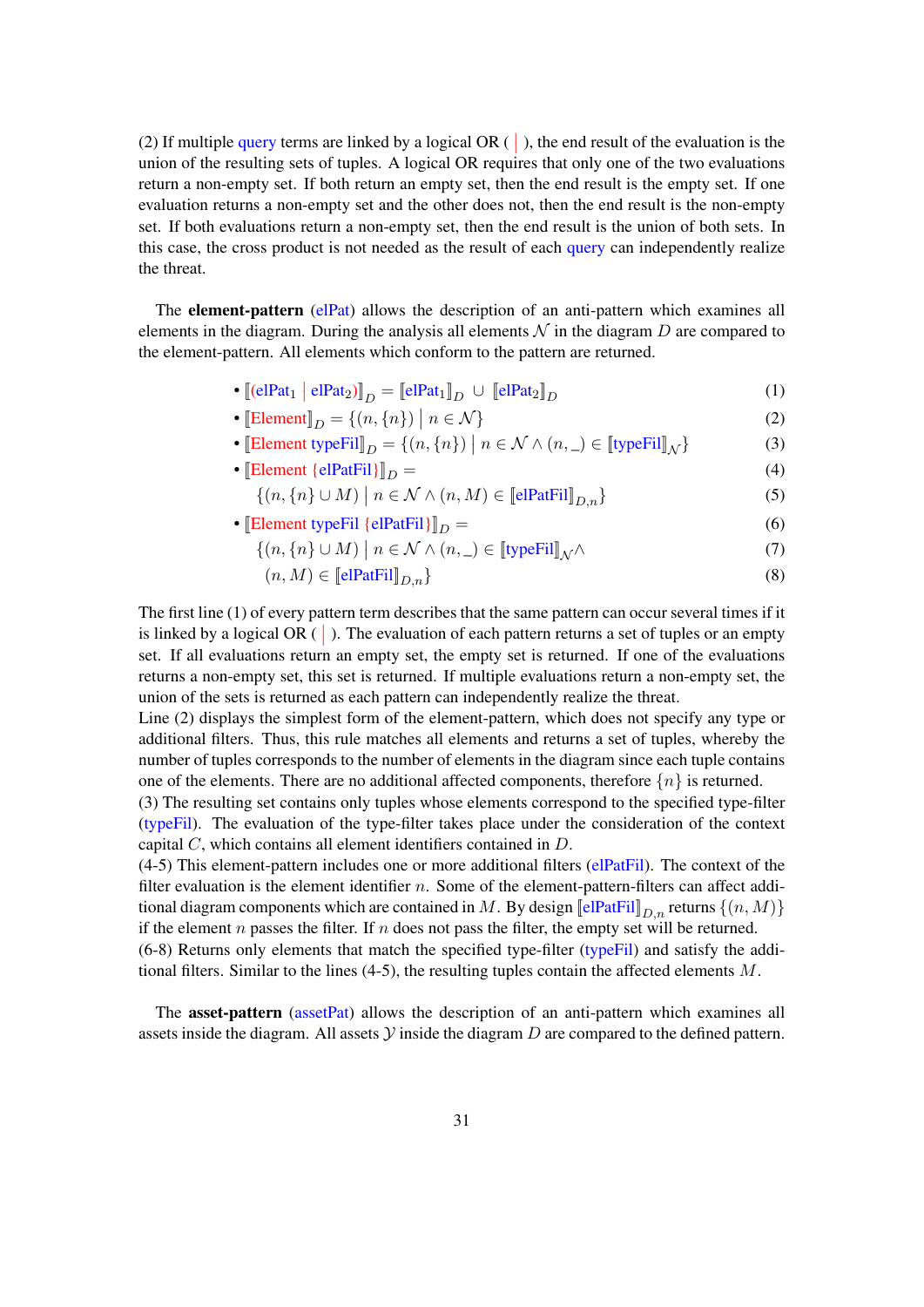The evaluation is similar to that of the element-pattern (elPat).

- [[assetPat<sub>1</sub> | assetPat<sub>2</sub>)]<sub>D</sub> = [assetPat<sub>1</sub>]<sub>D</sub> ∪ [assetPat<sub>2</sub>]<sub>D</sub>
- $[\text{Asset}]_D = \{(y, \{y\}) \mid y \in \mathcal{Y}\}\$
- [[Asset typeFil] $_D = \{(y, \{y\}) \mid y \in \mathcal{Y} \land (y, \_) \in [\![\text{typeFil}]\!]_{\mathcal{Y}}\}$
- $[{\rm Asset} {\{assetPatFil\}}]_D =$  $\{(y, \{y\} \cup M) \mid y \in \mathcal{Y} \land (y, M) \in [\text{assetPatFil}]_{D,y}\}$ • [Asset typeFil {assetPatFil}] $_D =$ 
	- $\{(y, \{y\} \cup M) \mid y \in \mathcal{Y} \land (y, \_) \in [\![\text{typeFil}]\!]_{\mathcal{Y}} \land (y, M) \in [\![\text{assetPatFil}]\!]_{D,y}\}$

The **boundary-pattern** (boundPat) allows the description of an anti-pattern which examines all boundaries inside the diagram. All boundaries  $A$  inside the diagram  $D$  are compared to the defined pattern. The evaluation is similar to that of the element-pattern (elPat).

- [[(boundPat<sub>1</sub> | boundPat<sub>2</sub>)]<sub>D</sub> = [[boundPat<sub>1</sub>]<sub>D</sub> ∪ [[boundPat<sub>2</sub>]<sub>D</sub>
- [Boundary] $_D = \{(a, \{a\}) \mid a \in \mathcal{A}\}\$
- [Boundary typeFil]  $_D = \{(a, \{a\}) \mid a \in A \land (a, \_) \in [\text{typeFil}]_A\}$
- [Boundary {boundPatFil}] $_D =$  $\{(a, \{a\} \cup M) \mid a \in \mathcal{A} \land (a, M) \in \llbracket$ boundPatFil $\rrbracket_{D,a}$
- [Boundary typeFil {boundPatFil}] $_D =$  $\{(a, \{a\} \cup M) \mid a \in \mathcal{A} \land (a, \_) \in [\![\text{typeFil}]\!]_{\mathcal{A}} \land (a, M) \in [\![\text{boundPatFil}]\!]_{D,a}\}$

The **connector-pattern** (conPat) allows the description of an anti-pattern which examines all connectors inside the diagram. All connectors  $R$  inside the diagram  $D$  are compared to the defined pattern.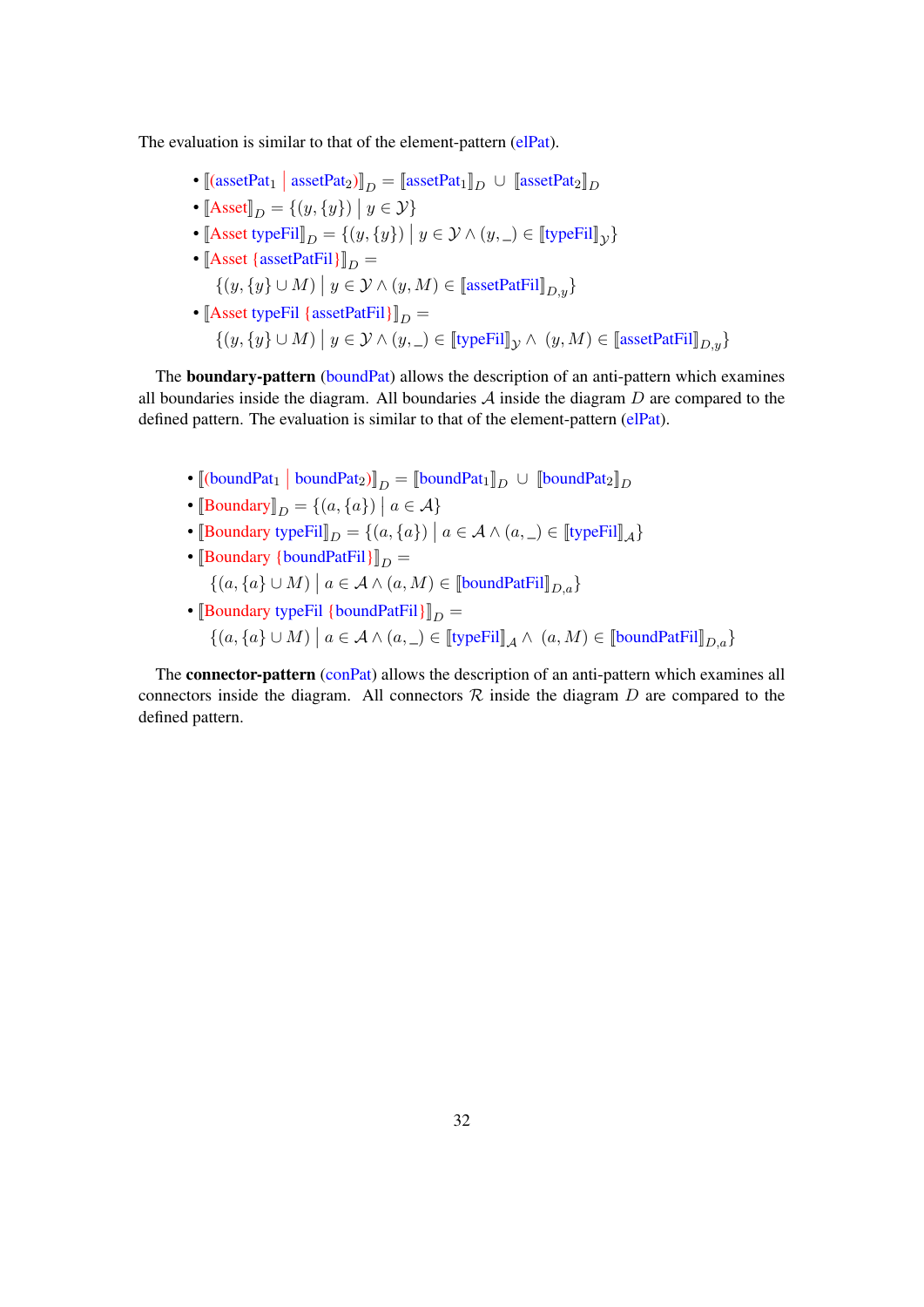| $\bullet \left[ (\text{conPat}_1 \mid \text{conPat}_2) \right]_D = \left[ \text{conPat}_1 \right]_D \cup \left[ \text{conPat}_2 \right]_D$ | (1)  |
|--------------------------------------------------------------------------------------------------------------------------------------------|------|
| • Connector ({srcFil & tgtFil} $\ _D =$                                                                                                    | (2)  |
| $\{(r, \{r\} \cup M_1 \cup M_2) \mid r \in \mathcal{R}\}$                                                                                  | (3)  |
| $\wedge \exists n_1, (n_1, M_1) \in [\text{srcFil}]_D \wedge \exists n_2, (n_2, M_2) \in [\text{tgtFil}]_D$                                | (4)  |
| $\wedge source(r) = n_1 \wedge target(r) = n_2$                                                                                            | (5)  |
| • Connector type Fil ({src Fil & tgt Fil} $\ _D =$                                                                                         | (6)  |
| $\{(r, \{r\} \cup M_1 \cup M_2) \mid r \in \mathcal{R} \wedge (r, \_) \in [\text{typeFil}]_{\mathcal{R}}\}$                                | (7)  |
| $\wedge \exists n_1, (n_1, M_1) \in [\text{srcFil}]_D \wedge \exists n_2, (n_2, M_2) \in [\text{tgtFil}]_D$                                | (8)  |
| $\wedge source(r) = n_1 \wedge target(r) = n_2$                                                                                            | (9)  |
| • Connector type Fil ({srcFil & tgtFil & conPatFil} $\ _D =$                                                                               | (10) |
| $\{(r, \{r\} \cup M_1 \cup M_2 \cup M_3) \mid r \in \mathcal{R} \wedge (r, \_) \in [\text{typeFil}]_{\mathcal{R}}\}$                       | (11) |
| $\wedge \exists n_1, (n_1, M_1) \in [\text{srcFil}]_D \wedge \exists n_2, (n_2, M_2) \in [\text{tgtFil}]_D$                                | (12) |
| $\wedge source(r) = n_1 \wedge target(r) = n_2$                                                                                            | (13) |
| $\wedge (r, M_3) \in [\text{conPatFil}]_{D,r}$                                                                                             | (14) |

Lines (2-5) describe a connector-pattern without specified type-filter and no additional filters except the mandatory source and target-filter (srcFil,tgtFil). Each resulting tuple consists of the connector r, the union of r,  $M_1$  and  $M_2$ , where  $M_1$  is a set that contains the source element  $n_1$ , and its affected components and  $M_2$  is a set that contains the target element  $n_2$  and its affected components.

Lines (6-9) describe a connector-pattern variant with a specified type-filter. In addition to the lines (2-5), the connector identifier  $r$  has to be inside the resulting set of the type-filter (typeFilter) evaluation.

Lines (10-14) depict a connector-pattern variant with additional connector filters. The context of the filter evaluation is the connector identifier  $r$ . The additional affected components are contained in set  $M_3$ , which is also part of the union of each resulting tuple.

The flow-pattern flowPat allows the description of an anti-pattern which examines a defined flow sequence. In section [2.2.10,](#page-21-0) the concept of flows has been introduced. The function flows( $D, src, tgt$ ) returns a set of all possible flow sequences between a source element and target element in diagram D.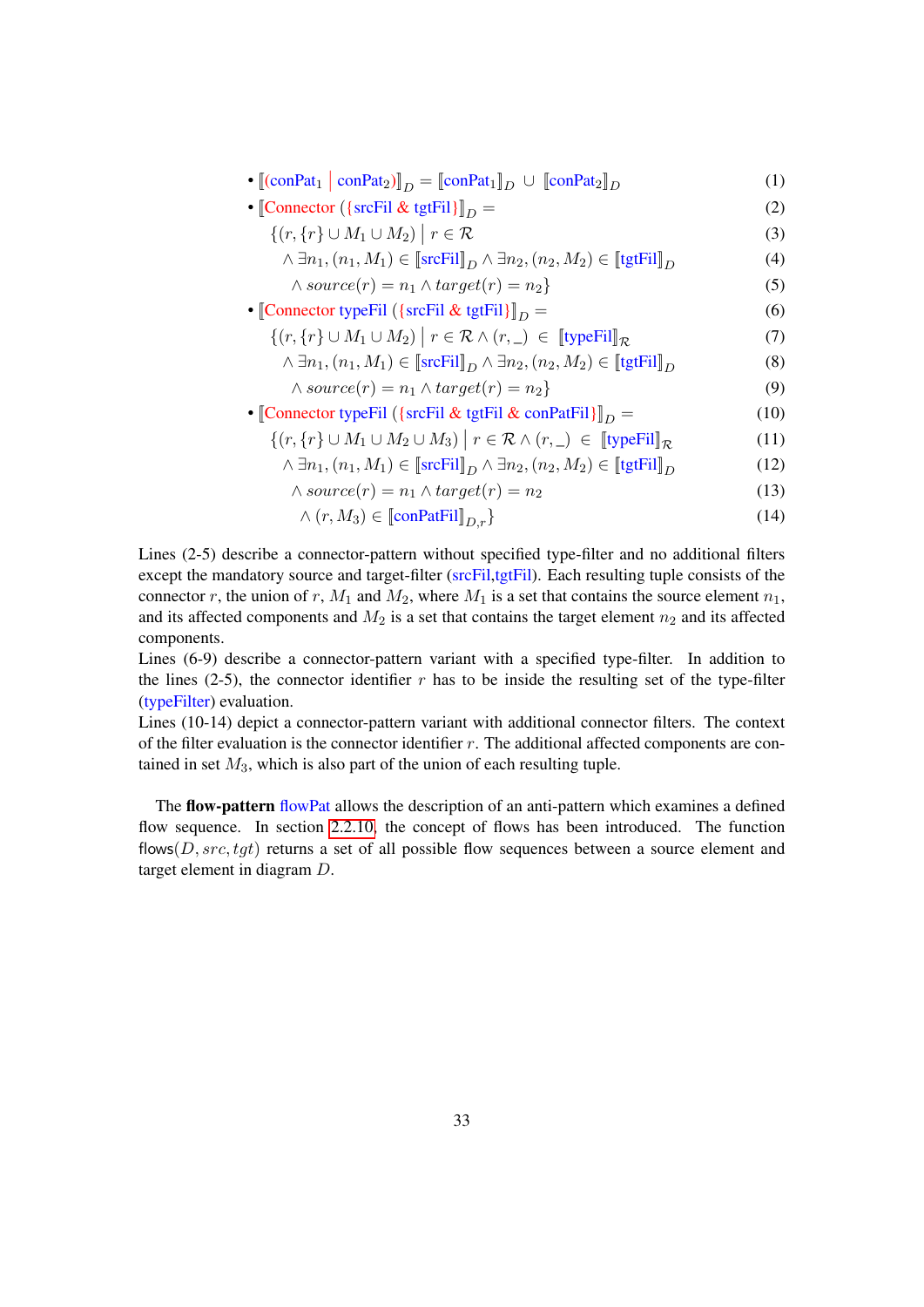- $[(flowPat_1 | flowPat_2)]_D = [[flowPat_1]]_D \cup [[flowPat_2]]_D$  (1)
- $\lbrack \lbrack \rbrack \rbrack$   $\lbrack \rbrack$   $\lbrack \rbrack$   $\lbrack \rbrack$   $\lbrack \rbrack$   $\lbrack \rbrack$   $\lbrack \rbrack$   $\lbrack \rbrack$   $\lbrack \rbrack$   $\lbrack \rbrack$   $\lbrack \rbrack$   $\lbrack \rbrack$   $\lbrack \rbrack$   $\lbrack \rbrack$   $\lbrack \rbrack$   $\lbrack \rbrack$   $\lbrack \rbrack$   $\lbrack \rbrack$   $\lbrack \rbrack$   $\$ 
	- $\{(p, \{p\} \cup M_1 \cup M_2) \mid \exists n_1, (n_1, M_1) \in [\text{srcFil}]_D$  (3)
		- $\land \exists n_2, (n_2, M_2) \in \llbracket \text{tgtFill} \rrbracket_D \land \exists p, p \in flows(D, n_1, n_2)$  (4)
			- $\land pSource(p) = n_1 \land pTarget(p) = n_2$  (5)
- $\left[\text{Flow }\{\text{srcFil}\ \& \text{ tgtFil}\ \& \text{ flowPatFil}\}\right]_D =$  (6)
	- $\{(p, \{p\} \cup M_1 \cup M_2 \cup M_3)\mid$ (7)
	- $\exists n_1, (n_1, M_1) \in [\text{srcFil}]_D$  (8)

$$
\wedge \exists n_2, (n_2, M_2) \in \llbracket \text{tgtFil} \rrbracket_D \wedge \exists p, p \in flows(D, n_1, n_2) \tag{9}
$$

- $\wedge pSource(p) = n_1 \wedge pTarget(p) = n_2$  (10)
- $\wedge$   $(p, M_3) \in \left[ \text{flowPatFil} \right]_{C,n}$  (11)

Lines (2-5) describe a flow-pattern with no additional filter, except the mandatory source and target-filter ( $srcFil, tgtFil$ ). Each resulting tuple consists of the flow sequence p and the union of p,  $M_1$  and  $M_2$  where  $M_1$  is a set that contains the source element  $n_1$  and its affected components and  $M_2$  is a set that contains the target element  $n_2$  and its affected components. The flow sequence p must exist in the result set of the function flows( $D, n_1, n_2$ ) where  $n_1$  is the source element and  $n_2$  is the target element.

(6-11) This flow-pattern has additional flow-filters. The context of the filter evaluation is the flow sequence p. The additional affected components are contained in the set  $M_3$ , which is also part of the union of each resulting tuple.

The type filter (typeFil) is used to examine the diagram components according to their assigned type. This filter can be applied to the element-pattern (elPat), asset-pattern (assetPat), boundary-pattern (boundPat) and connector-pattern (conPat). The evaluation of this filter takes place under the consideration of the special context capital  $C$ . This context contains the respective set of diagram component identifiers to which this filter is to be applied according to the previous pattern.

• 
$$
[\![\colon "q"]_C = \{(c, \emptyset) \mid \lambda_C(c) = q \lor \lambda_C(c) \in \iota_C(q)\}\]
$$
 (1)

$$
\bullet \left[ \left[ \left[ \begin{array}{c} \vdots \\ \vdots \end{array} \right] \right]_C = \{ (c, \emptyset) \mid \lambda_C(c) \neq q \land \lambda_C(c) \notin \iota_C(q) \} \tag{2}
$$

•  $\[\cdot\]$ : IN  $\[\cdot\]^{q}$ ", ...,  $\]^{q}$ <sub>i</sub>"]] $\]_{C} =$  (3)

$$
\{(c,\emptyset) \mid \lambda_C(c) \in \{q \dots q_i\} \lor \lambda_C(c) \in \{\iota_C(q) \dots \iota_C(q_i)\}\}\
$$
\n(4)

$$
\bullet \left[ : \text{NOT IN } \left[ "q", \ldots, "q_i" \right] \right]_C = \tag{5}
$$

$$
\{(c,\emptyset) \mid \lambda_C(c) \notin \{q \dots q_i\} \land \lambda_C(c) \notin \{\iota_C(q) \dots \iota_C(q_i)\}\}\
$$
\n(6)

The context capital  $C$  contains either all element, asset, boundary or connector identifiers. The functions  $\lambda_C$  and  $\iota_C$  consider the set of identifiers specified inside the context capital C. The variable q (or variables  $q \dots q_i$ ) defines the specified type which should be examined.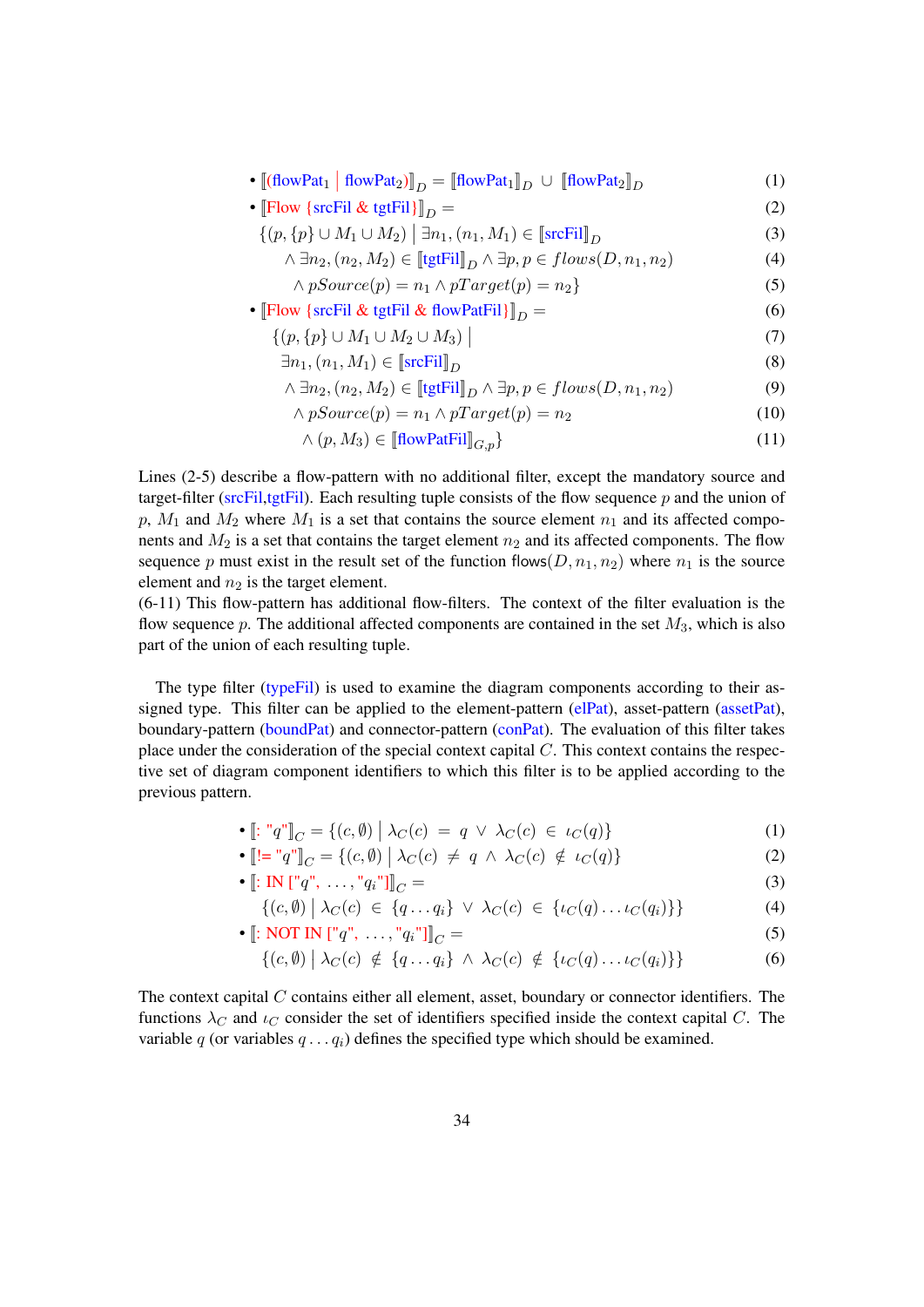(1) The first version of this filter checks whether the assigned type of the diagram component matches the specified type  $q$ . Due to the fact that the types are defined in a two level hierarchy and each diagram component has both a "Top-Type" and a "sub-type", the component must either have exactly  $(\lambda_C(c)=q)$  the specified type  $(q)$  or be a "Sub-Type" of it  $(\lambda_C(c) \in \iota_C(q))$ . The returned set of the evaluation consists of tuples that contain the diagram component c that fulfills the type-filter and the empty-set ∅ since no additional diagram components can be affected by this filter.

Line (2) displays the negated version of the first version (1). Therefore, the component must not have  $(\lambda_C(c) \neq q)$  the specified type (q) AND is not allowed to be a "Sub-Type" of it  $(\lambda_C(c) \notin \iota_C(q)).$ 

(3-4) The third version of the type-filter is similar to the first version (1). However, in this case it is examined whether the assigned type of diagram component is contained within a set of possible types  $(q_1 \ldots q_i)$ . Therefore, the assigned type must be in the set  $(\lambda_C(c) \in \{q \ldots q_i\})$ , OR it is in the set of the "Sub-Types"  $(\lambda_C(c) \in \{ \iota_C(q) \dots \iota_C(q_i) \}).$ 

The last version of this filter (5-6) is the negated form of version three (3-4). Furthermore, it is similar to the second version (2). Therefore, it is defined that the tuples of the resulting set can not contain diagram components that have an assigned type that is included inside the type-filter  $(\lambda_C(c) \notin \{q \dots q_i\})$ , AND the type must not be in the set of the "Sub-Types"  $(\lambda_C(c) \notin \{ \iota_C(q) \dots \iota_C(q_i) \}).$ 

The source-filter (srcFil) is used to define the source element of a connector or flow-pattern. The **target-filter** (tgtFil) is used to define the target element.

$$
\llbracket \text{Source elPat} \rrbracket_D = \{ (n, M) \mid n \in N, (n, M) \in \llbracket \text{elPat} \rrbracket_D \} \tag{1}
$$

$$
\llbracket \text{Target elPat} \rrbracket_D = \{ (n, M) \mid n \in N, (n, M) \in \llbracket \text{elPat} \rrbracket_D \} \tag{2}
$$

 $(1-2)$  The resulting set includes only tuples that contain an element n that conforms the specified element-pattern (elPat), a set M that contains the additional affected components. This applies to the source-filter as well as the target-filter.

The elPatFil term defines the additional filters of an element-pattern. Therefore, the context  $c$ can only be an element identifier. Assignable filters are: propFil, assetFil, elRelFil, conFil and flowFil.

• 
$$
\left[ \text{elPatFil}_1 \& \text{elPatFil}_2 \right]_{D,c} =
$$
 (1)

$$
\{(c, M_1 \cup M_2) \mid (c, M_1) \in \llbracket \text{elPatFil}_1 \rrbracket_{D,c} \land (c, M_2) \in \llbracket \text{elPatFil}_2 \rrbracket_{D,c} \} \tag{2}
$$

$$
\bullet \left[ \left( \text{elPatFil}_1 \; \middle| \; \text{elPatFil}_2 \right) \right]_{D,c} = \left[ \text{elPatFil}_1 \right]_{D,c} \cup \left[ \text{elPatFil}_2 \right]_{D,c} \tag{3}
$$

(1-2) If a pattern has multiple additional filters that are linked by a logical AND ( $\&$ ), each one of them must be fulfilled by the component in the context  $c$ . If one of the terms returns an empty set, the end result is the empty set. If all terms return a non-empty set, the end result is the cross-product of all the results, meaning all combinations of affected elements ( $M_1$  and  $M_2$ ) are returned.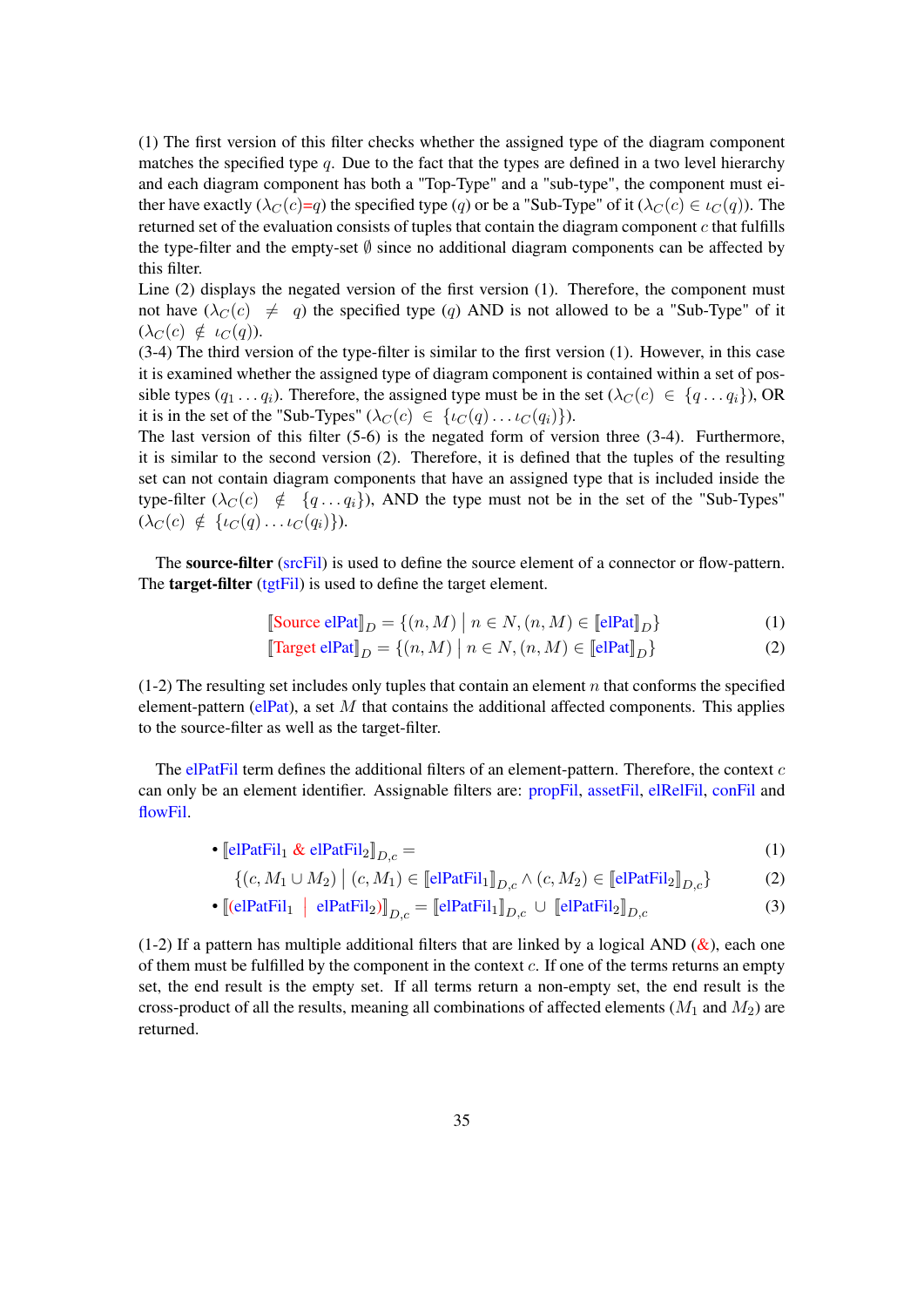(3) If the filters are linked by a logical OR  $( \cdot )$ , only one of them has to be met by the component in the context  $c$ . The resulting set is the union of all evaluation sets as each entry of the evaluations independently fulfills the filter.

The assetPatFil term defines the additional filters of an asset-pattern. Therefore, the context  $c$ can only be an asset identifier. The only assignable filter is the property-filter (propFil).

- $\left[ \text{assetPatFil}_1 \& \text{assetPatFil}_2 \right]_{D,c} =$  (1)
	- $\{(c, M_1 \cup M_2) \mid (c, M_1) \in [\text{assetPatFil}_1]_{D,c} \land (c, M_2) \in [\text{assetPatFil}_2]_{D,c}\}$  (2)
- $[(\text{assetPatFil}_1 \mid \text{assetPatFil}_2)]_{D,c} = [\text{assetPatFil}_1]_{D,c} \cup [\text{assetPatFil}_2]_{D,c}$  (3)

The boundPatFil term defines the additional filters of a boundary-pattern. Therefore, the context  $c$  can only be a boundary identifier. The only assignable filter is the boundary-relationfilter boundRelFil.

•  $\left[\text{boundPatFil}_1 \& \text{boundPatFil}_2\right]_{D,c} =$  (1)

$$
\{(c, M_1 \cup M_2) \mid (c, M_1) \in \llbracket \text{boundPatFil}_1 \rrbracket_{D,c} \land (c, M_2) \in \llbracket \text{boundPatFil}_2 \rrbracket_{D,c} \} \tag{2}
$$

•  $[(boundPath[i] \mid boundPath[i]_{D,c} = [[boundPath[i]_{D,c} \cup [[boundPath[i]_{D,c} (3)$ 

The conPatFil term defines the additional filters of a connector-pattern. Therefore, the context c can only be a connector. Assignable filters are: propFil, assetFil, conCrossesFil.

•  $\text{conPatFil}_1 \& \text{conPatFil}_2\big|_{D,c} =$  (1)

$$
\{(c, M_1 \cup M_2) \mid (c, M_1) \in \llbracket \text{conPatFil}_1 \rrbracket_{D,c} \land (c, M_2) \in \llbracket \text{conPatFil}_2 \rrbracket_{D,c} \} \tag{2}
$$

•  $[(\text{conPatFil}_1 \mid \text{conPatFil}_2)]_{D,c} = [\text{conPatFil}_1]_{D,c} \cup [\text{conPatFil}_2]_{D,c}$  (3)

The flowPatFil term defines the additional filters of a flow-pattern (flowPat). Therefore, the context c can only be a flow  $(p)$ . Assignable filters are: flowCrossesFil, includesFil.

- $\left[\text{flowPatFil}_1 \& \text{flowPatFil}_2\right]_{D,c} =$  (1)
	- $\{(c, M_1 \cup M_2) \mid (c, M_1) \in [\text{flowPatFil}_1]_{D,c} \land (c, M_2) \in [\text{flowPatFil}_2]_{D,c}\}$  (2)
- $[(flowPatFil_1 \mid flowPatFil_2)]_{D,c} = [[flowPatFil_1]]_{D,c} \cup [[flowPatFil_2]]_{D,c}$  (3)

The **property-filter** (propFil) investigates the assigned properties of the component given by the context c. The context can either be an element, an asset or a connector identifier.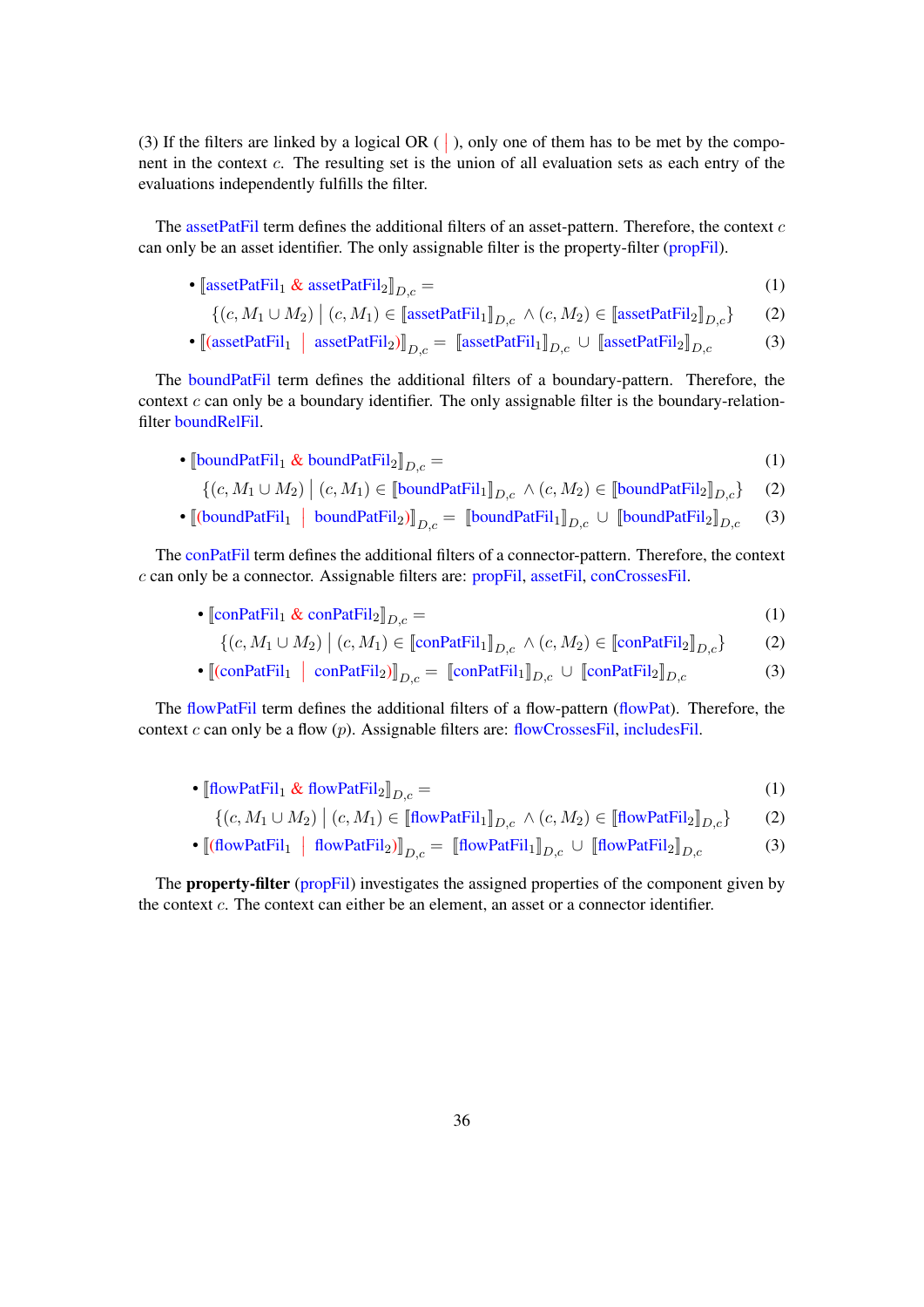• 
$$
[\ulcorner k \urcorner = \urcorner v \urcorner]_{D,c} = \begin{cases} \{(c, \{c\})\} & \text{if } \mu(c, k) \equiv v \\ \emptyset & \text{if } \mu(c, k) \not\equiv v \lor \mu(c, k) = \text{undefined} \end{cases}
$$
 (1)

• 
$$
[\n \ulcorner k \urcorner := \urcorner v \urcorner]_{D,c} = \begin{cases} \{(c, \{c\})\} & \text{if } \mu(c,k) \not\equiv v \\ \emptyset & \text{if } \mu(c,k) \equiv v \lor \mu(c,k) = \text{undefined} \end{cases}
$$
 (2)

• 
$$
[["k" in ["v_1", \ldots "v_i"]]_{D,c} =
$$
 (3)

$$
\begin{cases} \{(c,\{c\})\} & \text{if } \mu(c,k) \in \{v_1,\ldots v_i\} \\ \emptyset & \text{if } \mu(c,k) \notin \{v_1,\ldots v_i\} \vee \mu(c,k) = \text{undefined} \end{cases} \tag{4}
$$

$$
\begin{aligned}\n\left[ \begin{array}{cc} \emptyset & \text{if } \mu(c,k) \notin \{v_1,\ldots v_i\} \lor \mu(c,k) = \text{undefined} \\
\bullet \left[ \begin{array}{cc} \n\text{if } v_1 \text{', } \ldots \text{', } v_i \text{''} \end{array} \right] \right]_{D,c} =\n\end{aligned}
$$
\n(5)

$$
\begin{cases} \{(c,\{c\})\} & \text{if } \mu(c,k) \notin \{v_1,\ldots v_i\} \\ \emptyset & \text{if } \mu(c,k) \in \{v_1,\ldots v_i\} \lor \mu(c,k) = \text{undefined} \end{cases} \tag{6}
$$

(1) Returns the provided context c if the function  $\mu(c, k)$  returns the same value as defined in v. If the result of the function  $\mu(c, k)$  does not match the value v, the empty set is returned. Since the function  $\mu$  is a partial function, it is also possible that the property key k is not defined for the component in context c and is therefore *undefined*. If k is *undefined* for the context c, the empty set is returned.

(2) Returns the provided context c if the function  $\mu(c, k)$  does not return the same value as defined in v or the partial function is not defined for the property k and the context c. An empty set is returned if the result of  $\mu(c, k)$  matches the value v.

(3-4) Is similar to the first variant of the property-filter, except that in this case a set of possible values  $(v_1 \ldots v_i)$  is specified. The context c is returned if the result of the partial function  $\mu(c, k)$  is in the set of values or is *undefined*. The empty set is returned if the result of the function  $\mu(c, k)$  is not in the values  $(v_1 \dots v_i)$ .

(5-6) Represents the negated form of the variant from lines  $(3-4)$ . In this case, the context c is returned if the result of the partial function  $\mu(c, k)$  is not within the set of the specified values or it is *undefined*. An empty set is returned if the result of  $\mu(c, k)$  is part of the values set  $v_1 \dots v_i$ .

The asset-filter (assetFil) examines whether an element or connector is linked to an asset defined by the asset-pattern (asset Pat). This filter can only be assigned to an element or a connectorpattern. For this reason, context  $c$  can only contain one element or connector identifier.

• [Holds assetPat] 
$$
D_{,c} = \{(c, M) | \exists y, (y, M) \in [\text{assetPat}]_D \land (c, y) \in \rho\}
$$
 (1)

(1) The diagram  $D$  contains asset  $y$ , which corresponds to the specified asset-pattern (assetPat). The relation  $\rho$  contains all relationships between elements, connectors and assets. Therefore, the tuple  $(c, y)$  must be contained in  $\rho$  for this filter to apply. The resulting set includes only tuples that contain the context  $c$  that is related to the asset  $y$ , a set  $M$  that contains the affected asset.

The element-relation-filter elRelFil examines the relations of an element component with other elements and boundaries. This filter can only be applied to an element-pattern (elPat).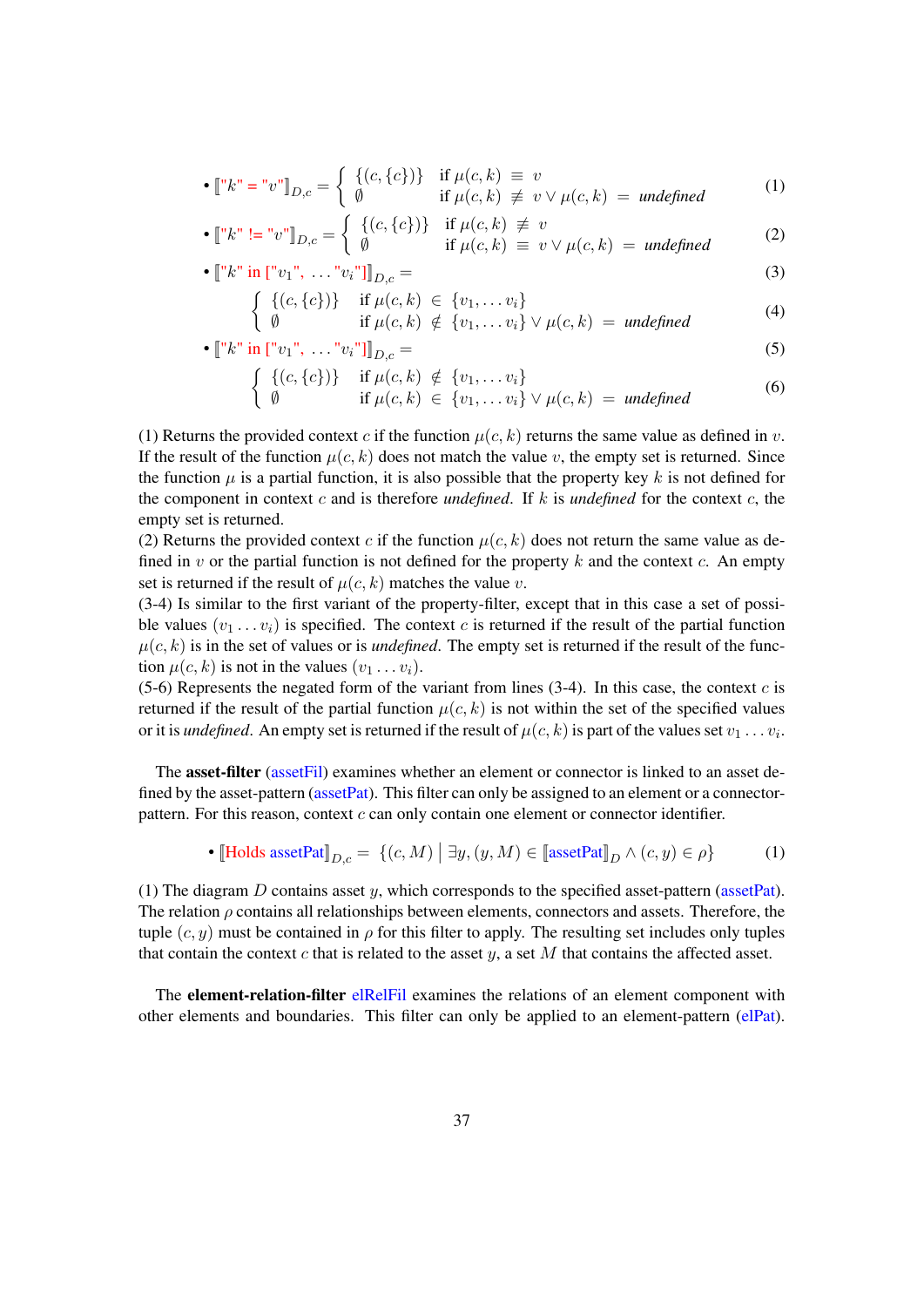Therefore, the context  $c$  can only be an element identifier  $n$ .

- [Contains elPat] $_{D,c} = \{(c, M) | \exists n, (n, M) \in [\text{elPat}]_{D} \land (c, n) \in \delta \}$  (1)
- [Contains no elPat] $_{D,c} = \{(c, \{c\}) \mid$  [Contains elPat] $_{D,c} = \emptyset\}$  (2)
- [Contained by elPat] $_{D,c} = \{(c, M) | \exists n, (n, M) \in [\text{elPat}]_{D} \land (n, c) \in \delta \}$  (3)
- [Not Contained by elPat] $D_{,c} = \{(c, \{c\}) \mid \text{[Continued By elPat]}_{D,c} = \emptyset\}$  (4)
- [Contained by boundPat] $D_{,c} = \{(c, M) | \exists a, (a, M) \in [\text{boundPat}]_{D} \land (a, c) \in \kappa\}$  (5)
- [Not Contained by boundPat] $_{D,c} = \{(c, \{c\}) \mid \text{[Continued By boundPat]}_{D,c} = \emptyset\}$  (6)

(1) Examines if the element in context c contains another element n. This element has to conform to the defined element-pattern (elPat), and the tuple  $(c, n)$  must be part of the relation  $\delta$ which defines all element-element relations. The resulting tuples contain the context  $c$ , the set  $M$  which contains the element  $n$ , and the additional affected diagram components.

(2) Represents the negated form of (1). Therefore, the resulting set of (1) has to be the empty set. As a non-existing element cannot be part of the result, only the element identifier in context c is returned.

(3) Examines if the element in context  $c$  is contained by another element  $n$ . This element has to conform the defined element-pattern (elPat) and the tuple  $(n, c)$  must be part of the relation  $\delta$ .

(4) Represents the negated form of (3). Therefore, the resulting set of (3) is not allowed to contain a tuple which includes the context  $c$ .

(5) Checks if the element in context c is contained by a boundary a. This boundary has to conform to the defined boundary-pattern (boundPat), and the tuple  $(a, c)$  must be part of the relation  $\kappa$  which defines all boundary-element relations. The resulting tuples contain the context c, the set  $M$  which contains the boundary  $a$ , and the additional affected diagram components.

(6) Represents the negated form of (5). Therefore, the resulting set of (5) has to be the empty set.

The boundary-relation-filter boundRelFil examines the relations of an boundary component with other elements and boundaries. This filter can only be applied to an boundary-pattern (boundPat). Therefore, the context  $c$  can only be a boundary identifier  $a$ .

- [Contains elPat] $_{D,c} = \{(c, M) | \exists n, (n, M) \in [\text{elPat}]_{D} \land (c, n) \in \kappa \}$  (1)
- [Contains no elPat] $_{D,c} = \{(c, \{c\}) \mid [\text{contains elPat}]_{D,c} = \emptyset\}$  (2)
- [Contains boundPat] $_{D,c} = \{(c, M) | \exists a, (a, M) \in [\text{boundPat}]_{D} \land (c, a) \in \kappa \}$  (3)
- [Contains no boundPat] $D_{,c} = \{(c, \{c\}) \mid \text{[contains boundPat]}_{D,c} = \emptyset\}$  (4)
- [Contained by boundPat] $D_{,c} = \{(c, M) | \exists a, (a, M) \in [\text{boundPat}]_{D} \land (a, c) \in \kappa\}$  (5)
- [Not Contained by boundPat] $_{D,c} = \{(c, \{c\}) \mid \text{[Continued by boundPat]}_{D,c} = \emptyset\}$  (6)

(1-6) The evaluation of this filter is similar to the previously presented element-relation-filter (elRelFil), except that the relationships of a boundary are examined.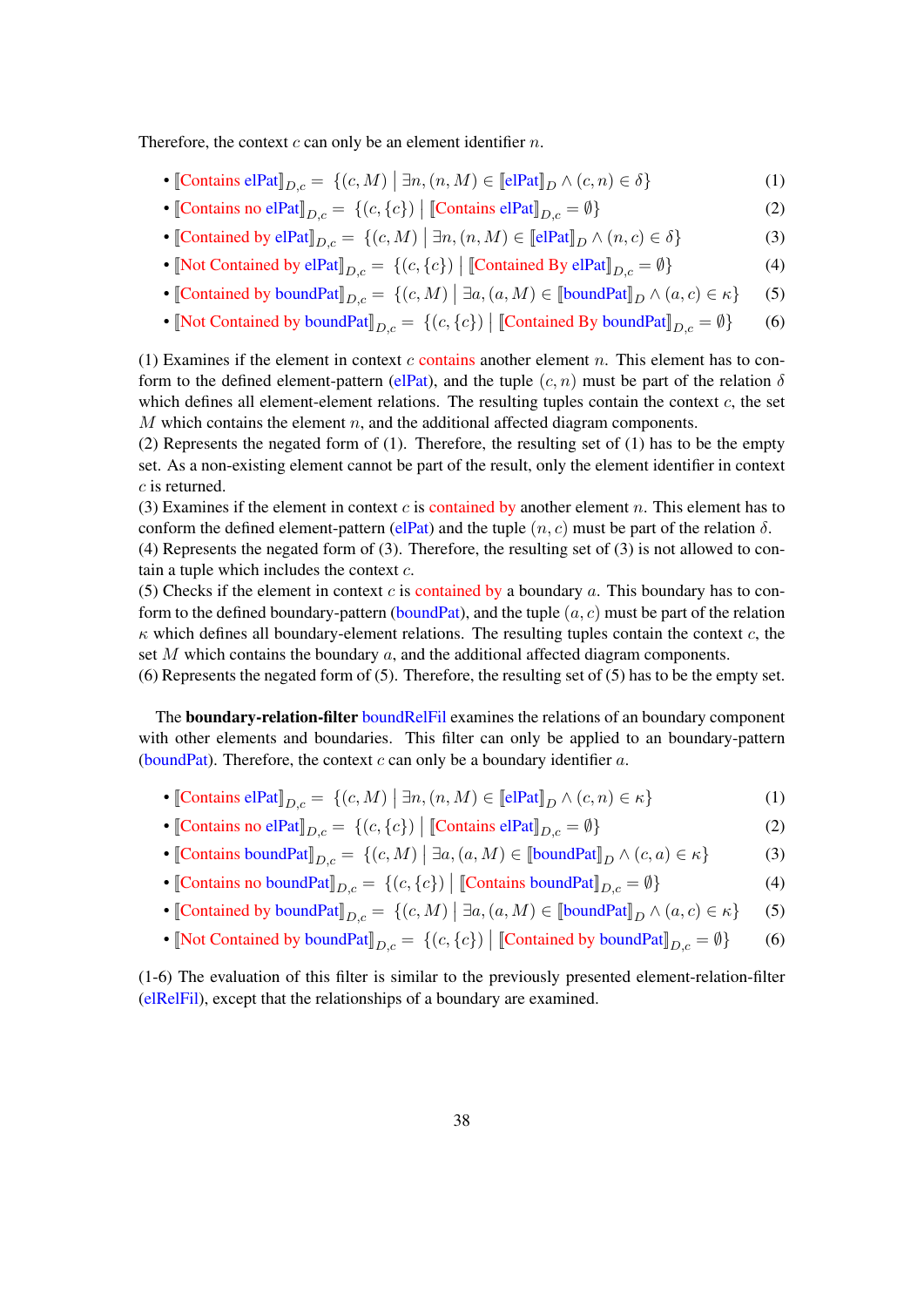The **connector-filter** (conFil) examines the incoming and outgoing connections of an element. This filter can only be applied to an element-pattern ( $e$ IPat). Therefore, the context c can only be an element identifier n.

| • [Has Connector (typeFil)? {srcFil & conPatFil} $]_{D,c}$ =                                                                                                                               | (1) |
|--------------------------------------------------------------------------------------------------------------------------------------------------------------------------------------------|-----|
| $\left( \begin{array}{cc} \epsilon & 1 \end{array} \right) + M + M \right) = \epsilon \mathcal{D} + \mathbb{R}$ $\left( \begin{array}{cc} \epsilon & M \end{array} \right) \in \mathbb{R}$ | (^) |

$$
\{(c, \{r\} \cup M_1 \cup M_2) \mid r \in \mathcal{R} \land \exists n_1, (n_1, M_1) \in \llbracket \text{srcFil} \rrbracket_D \tag{2}
$$

$$
\wedge \left(\text{typeFil} = \text{nil} \vee (r, \_) \in \text{typeFil}_{\mathcal{T}}\right) \tag{3}
$$

$$
\wedge source(r) = n_1 \wedge target(r) = c \wedge (r, M_2) \in \llbracket \text{conPatFill} \rrbracket_{D,r} \} \tag{4}
$$

• [Has Connector (typeFil)? {tgtFil & conPatFil}] $D_{c}$  = (5)

$$
\{(c, \{r\} \cup M_1 \cup M_2) \mid r \in \mathcal{R} \land \exists n_1, (n_1, M_1) \in [\![\text{tgtFil}]\!]_D \tag{6}
$$

$$
\wedge \text{(typeFil} = \text{nil} \vee (r, \_) \in \text{typeFil}_{\mathcal{T}} \text{)}
$$
\n
$$
\qquad (7)
$$

$$
\wedge source(r) = c \wedge target(r) = n_1 \wedge (r, M_2) \in \llbracket \text{conPatFill} \rrbracket_{D,r} \}
$$
 (8)

- [Has No Connector (typeFil)? { $\text{srcFil} \& \text{conPatFil}$ }] $_{D,c} =$  (9)
	- $\{(c, \{c\}) \mid [\text{Has Connector (typeFil})? \ \{\text{srcFil} \ \& \ \text{conPatFil}\} ]_{D,c} = \emptyset\}$  (10)
- [Has No Connector (typeFil)? {tgtFil & conPatFil}] $D_{c}$  = (11)

$$
\{(c, \{c\}) \mid [\text{Has Connector (typeFil})? \text{ {tgtFil & conPatFil}}]_{D,c} = \emptyset\} \tag{12}
$$

 $(1-4)$  Examines an incoming connector r since the connector-filter contains a source-filter (srcFil). Each result tuple consists of the context c and the union of r,  $M_1$  and  $M_2$  where  $M_1$  is a set that contains the source element  $n_1$  and the affected diagram components. The additional affected components of the connector-filter (conPatFil) are contained in the set  $M_2$ .

Lines (5-8) are similar to (1-4), except that in this case, an outgoing connector is evaluated since a target-filter (tgtFil) is specified.

(9-10) Represents the negated form of (1-4). Therefore, the resulting set of (1-4) has to be the empty set. As a non-existing connector cannot be part of the result, only the element identifier in context  $c$  is returned.

(11-12) Represents the negated form of (5-8).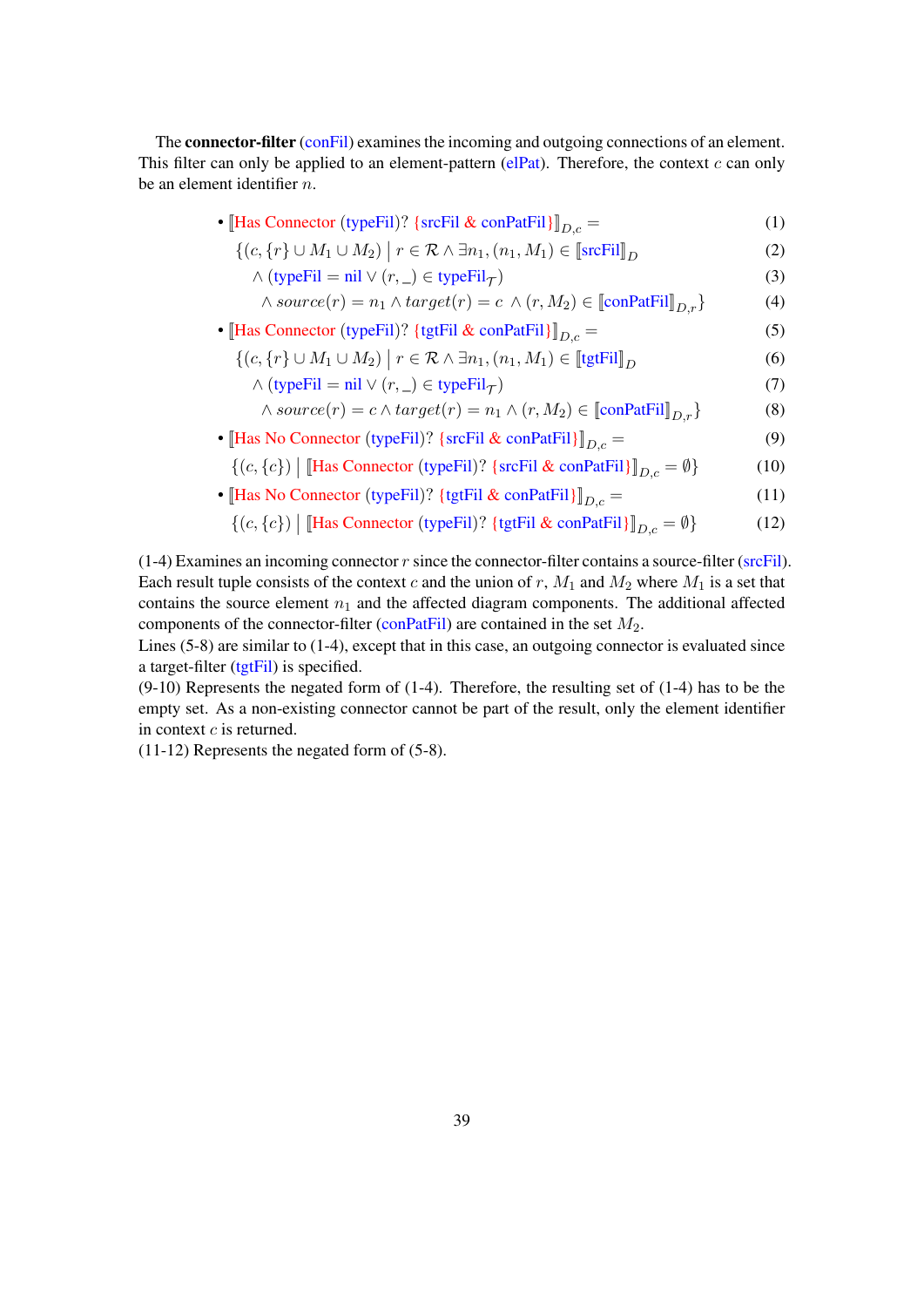The flow-filter (flowFil) examines the incoming and outgoing flows of an element. This filter can only be applied to an element-pattern ( $e$ IPat). Therefore, the context  $c$  can only be an element identifier n.

• [Has Flow {srcFil & flowPatFil}] $D_{c} =$  (1)

$$
\{(c, \{p\} \cup M_1 \cup M_2) \mid \wedge \exists n_1, (n_1, M_1) \in \llbracket \text{srcFil} \rrbracket_D \tag{2}
$$

$$
\wedge \exists p, p \in flows(D, n_1, c) \wedge (p, M_2) \in [\![\text{flowPatFil}]\!]_{D,p} \}
$$
\n(3)

- [Has Flow {tgtFil & flowPatFil}] $D_c =$  (4)
	- $\{(c, \{p\} \cup M_1 \cup M_2) \mid \land \exists n_1, (n_1, M_1) \in [\text{tgtFil}]_D$  (5)

$$
\wedge \exists p, p \in flows(D, c, n_2) \wedge (p, M_2) \in [\text{flowPatFil}]_{D, p} \}
$$
\n(6)

- [Has No Flow {srcFil & flowPatFil}] $D_c =$  (7)
	- $\{(c, \{c\}) \mid \llbracket$ Has Flow {srcFil & flowPatFil} $\rrbracket_{D,c} = \emptyset\}$  (8)
- [Has No Flow {tgtFil & flowPatFil}] $D_{c} =$  (9)

$$
\{(c, \{c\}) \mid [\text{Has Flow } \{\text{tgtFil } \& \text{ flowPatFil}\}]_{D,c} = \emptyset\}
$$
 (10)

Lines (1-3) describe a flow-filter, which examines an incoming flow sequence  $p$ , as the flow-filter contains a source-filter (srcFil). The function flows( $D, n_1, c$ ) returns a set of flows between the source element  $n_1$  and the target element in the context c. Each result tuple consists of the context c and the union of p,  $M_1$  and  $M_2$  where  $M_1$  is a set that contains the source element  $n_1$  and the affected diagram components. The additional affected components of the flow-filter (flowPatFil) are contained in the set  $M_2$ .

Lines (4-6) are similar to (1-4), except that in this case, an outgoing flow is evaluated since a target-filter (tgtFil) is specified. The function flows(D, c,  $n_2$ ) returns a set of flows between the source element in the context c and the target element  $n_2$ .

Lines  $(7-8)$  represent the negated form of  $(1-4)$ . Therefore, the resulting set of  $(1-4)$  has to be the empty set. As a non-existing flow sequence cannot be part of the result, only the element identifier in context  $c$  is returned.

Lines (9-10) represent the negated form of (5-8).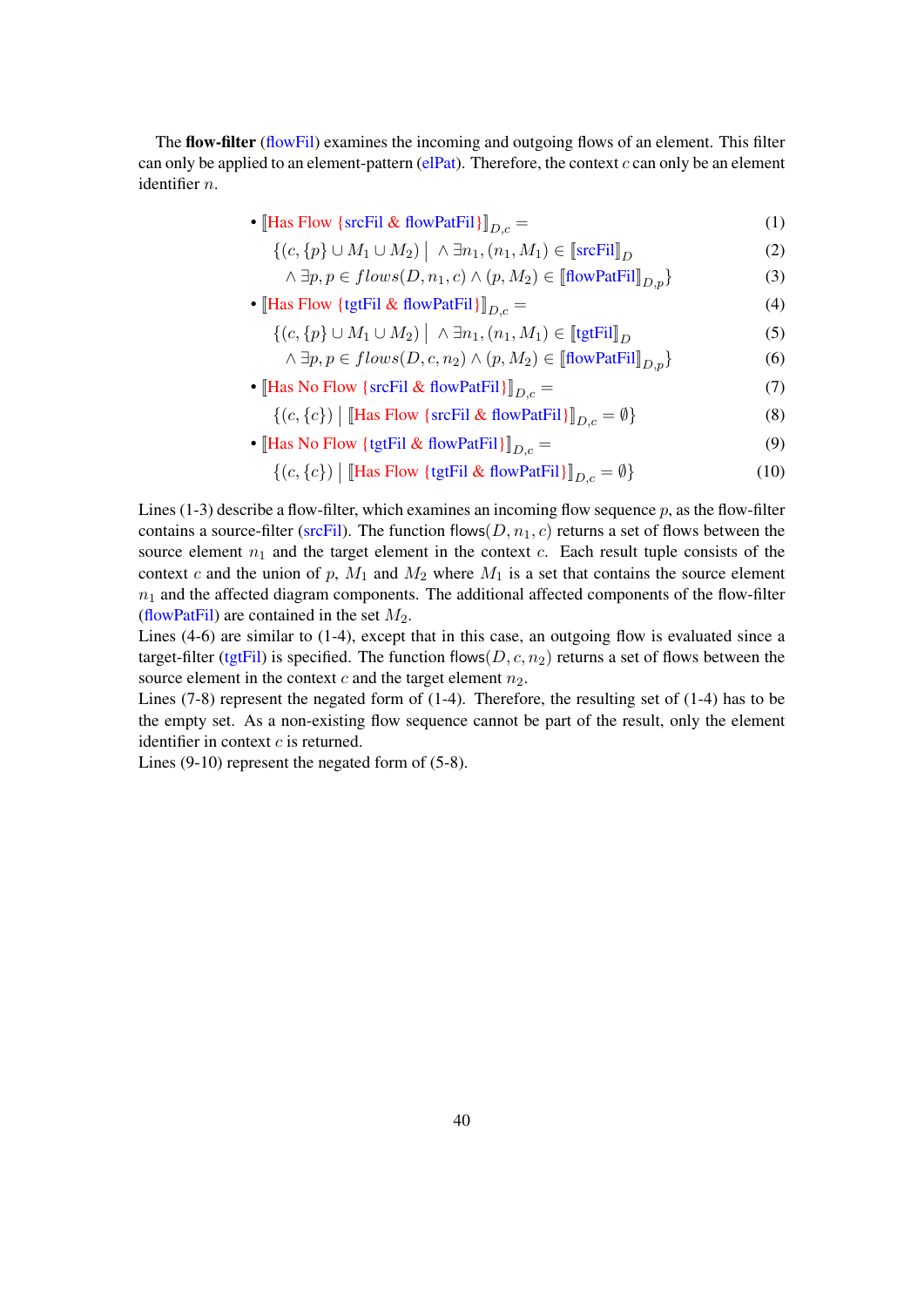The connector-crosses-filter (conCrossesFil) examines whether a connector crosses a boundary or an element. This filter can only be applied to a connector-pattern (conPat) or a connectorfilter (conFil). Therefore, the context  $c$  can only be a connector identifier  $r$ .

•  $[Crosses$  elPat $]_{D,c} =$  (1)

$$
\{(c, M) \mid \exists n, (n, M) \in \llbracket \text{elPat} \rrbracket_D \tag{2}
$$

$$
\land (n, source(c)) \in \delta \neq (n, target(c)) \in \delta \tag{3}
$$

• [Crosses boundPat] $_{D,c} =$  (4)

$$
\{(c, M) \mid \exists a, (a, M) \in \llbracket \text{boundPat} \rrbracket_D \tag{5}
$$

$$
\land (a, source(c)) \in \kappa \neq (a, target(c) \in \kappa))
$$
\n(6)

Lines (1-3) represent the first variant of this filter, which examines whether the connector in the context  $c$  crosses an element  $n$ . The element  $n$  has to conform to the specified element-pattern (elPat). The relation  $\delta$  contains all element relations inside the diagram D. A connector r crosses the element if either the source element or the target element of the connector is contained by  $n$ , and the other is not contained by n. The resulting tuples contain the context  $c$ , a set M which contains the crossed element, the additional affected elements.

Lines (4-6) depict the second variant of this filter, which examines whether the connector in the context c crosses a boundary  $a$ . The boundary  $a$  has to conform to the specified boundarypattern (boundPat). The relation  $\kappa$  contains all boundary-element relations inside the diagram D. A connector  $r$  crosses the element if either the source element or the target element of the connector is contained by a, and the other is not contained by a.

The flow-crosses-filter (flowCrossesFil) examines whether any connector in the flow sequence crosses a boundary or an element. This filter can only be applied to a flow-pattern (flowPat) or a flow-filter (flowFil). Therefore, the context c can only be a flow sequence p.

• 
$$
\llbracket \text{Crosses elPat} \rrbracket_{D,c} = (1)
$$

$$
\{(c, M) \mid \exists n, (n, M) \in \llbracket \text{elPat} \rrbracket_D \land \exists r \in \mathit{connectors}(c) \tag{2}
$$

$$
\wedge \ (n, source(r)) \in \delta \neq (n, target(r)) \in \delta \tag{3}
$$

• [Crosses boundPat] 
$$
D_{,c} = (4)
$$

$$
\{(c, M) \mid \exists a, (a, M) \in \llbracket \text{boundPat} \rrbracket_D \land \exists r \in \mathit{connectors}(c) \tag{5}
$$

$$
\land (a, source(r)) \in \kappa \neq (a, target(r)) \in \kappa \}
$$
\n
$$
(6)
$$

A flow can consist of several connectors. The flow-crosses-filter is used to check whether any of the connectors crosses a boundary or element. The function  $connectors(p)$  returns a set of connector identifiers, which contains all connectors in the flow sequence p.

Lines (1-4) represent the first variant of this filter, which examines whether any connector  $r$ in the flow sequence p crosses an element n. The element n has to conform to the specified element-pattern (elPat). The evaluation of whether a connector crosses an element is similar to the connector-crosses-filter.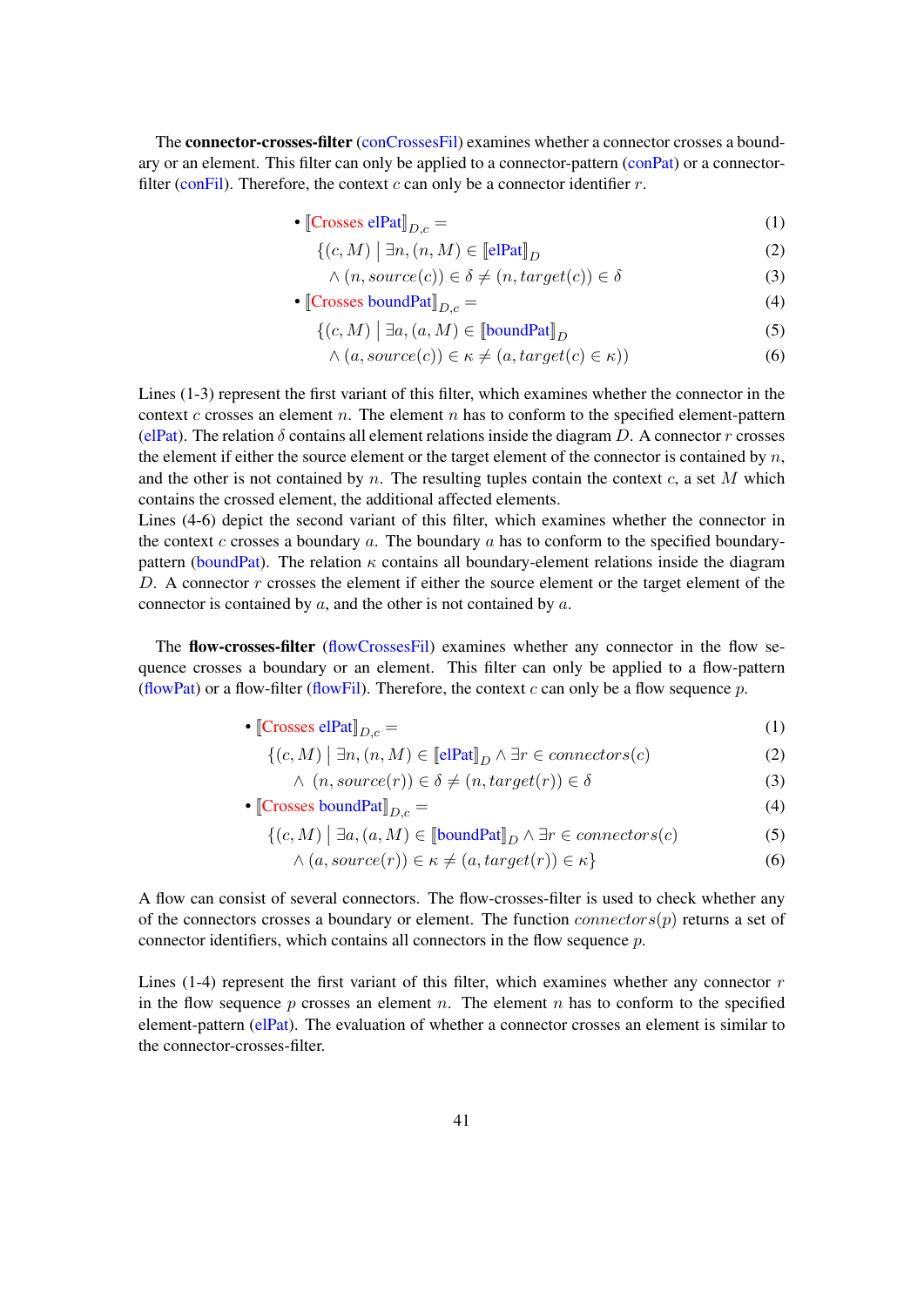(5-8) The second variant of this filter examines whether any connector  $r$  in the flow sequence p crosses a boundary a. The boundary a has to conform to the specified boundary-pattern (boundPat). The evaluation of whether a connector crosses a boundary is similar to the connectorcrosses-filter.

The includes-filter (includesFil) examines the elements or connectors in a flow sequence. This filter can only be applied to a flow-pattern (flowPat) or a flow-filter (flowFil). Therefore, the context  $c$  can only be a flow sequence  $p$ .

- $[Includes \text{ elPat}]_{D,c} =$  (1)
	- $\{(c, M) \mid \exists n, (n, M) \in \llbracket \text{elPat} \rrbracket_D \land n \in elements(c)\}$  (2)
- [Includes no elPat] $_{D,c} = \{(c, \{c\}) \mid \text{[Includes elPat]}_{D,c} = \emptyset\}$  (3)
- $[Includes only e] Pat$  $D_c =$  (4)
	- $\{(c, M_1 \cup ... M_i) \mid \{n_1, ... n_i\} = elements(c),$  (5)
		- $(n_i, M_i) \in \llbracket \text{elPat} \rrbracket_D, \forall 1 \leq j \leq i \}$  (6)
- $[Includes conPat]_{D,c} =$  (7)
	- $\{(c, M) \mid \exists r, (r, M) \in \llbracket \text{conPat} \rrbracket_D \land r \in \text{connectors}(c) \}$  (8)
- [Includes no conPat] $_{D,c} = \{(c, \{c\}) \mid \text{[Includes conPat]}_{D,c} = \emptyset\}$  (9)
- $[Includes only conPat]_{D,c} =$  (10)

$$
\{(c, \{M_1 \cup \ldots M_i\}) \mid \{r_1, \ldots r_i\} = {connectors}(c), \tag{11}
$$

$$
(r_j, M_j) \in \llbracket \text{conPat} \rrbracket_D, \ \forall 1 \le j \le i \ \}
$$
\n
$$
(12)
$$

Lines (1-2) represent the first variant of the includes-filter, which examines whether a flow sequence  $p$  contains an element  $n$ . The element  $n$  has to conform to the specified element-pattern (elPat). The returned tuples contain the context c, a set M that contains the additional affected components of the element-pattern.

(3) This filter variant represents the negated form of the first variant (1-2). Therefore, the resulting set of (1-2) has to be the empty set. As a non-existing element cannot be part of the result, only context  $c$  is returned.

(4-6) The third variant of the filter examines whether all elements  $(n_1 \ldots n_i)$  in the a flow sequence  $p$  conform to a specified element-pattern (elPat).

Lines  $(7-8)$  depict an includes-filter which examines whether a flow sequence p contains a connector  $r$ . The connector  $r$  has to conform to the specified connector-pattern (conPat).

Lines (9) represent the negated form of the filter in lines (8-9).

(10-12) The last filter variant examines whether all connectors  $(r_1 \ldots r_i)$  in the a flow sequence p conform to a specified connector-pattern (conPat).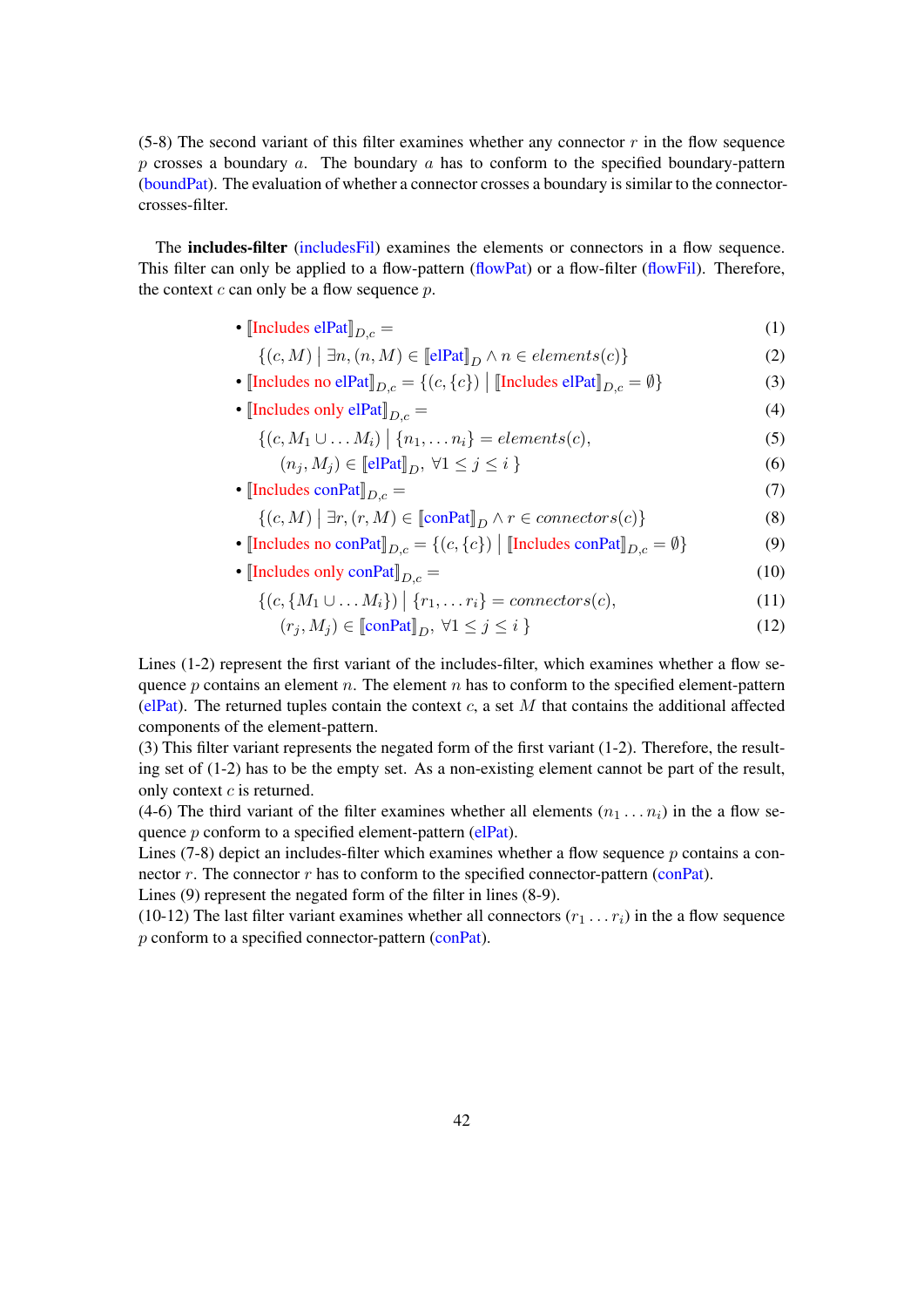#### <span id="page-42-0"></span>**2.3.2 The Flow-finding Algorithm**

[Section 2.2.10](#page-21-0) introduced the concept of the flows. The function flows( $D, src, tgt$ ) is used to find all possible flows between a source element  $src$  and a target element  $tgt$  within a diagram D. The function is used within the flow-pattern (flowPat) and the flow-filter (flowFil). By definition, a flow consists of an alternating sequence of elements and connectors. The following algorithm describes the implementation of the function flows( $D, src, tgt$ ).

#### Algorithm 1 The Flow-finding Algorithm

```
1: –Initialization –
2: Input: Diagram (D)
3: Input: Source Element (src)
4: Input: Target Element (tgt)
5: Output: Set of Flows (flowSet)
6: procedure FLOWS(D, src, tgt)7: flowSet \leftarrow \emptyset8: usedConnectors \leftarrow \emptyset9: RECURSIVESEARCH(src,tgt,usedConnectors,flowSet,D)
10: return flowSet
11: end procedure
12: procedure RECURSIVESEARCH(src, tgt, usedConnectors, flowSet)
13: if |usedConnectors| > 0 then
14: if src \equiv tgt then
15: p \leftarrow createSeq(usedConnectors)16: flowset add p
17: return
18: end if
19: end if
20: srcConnectors \leftarrow connectors(D, src)21: for each connector \in srcConnectors do
22: if connector \notin usedConnectors then
23: newSrc \leftarrow target(connector)24: usedConnectors add connector
25: RECURSIVESEARCH(newSrc,tgt,usedConnectors,flowSet,D)
26: usedConnectors remove connector
27: end if
28: end for
29: end procedure
```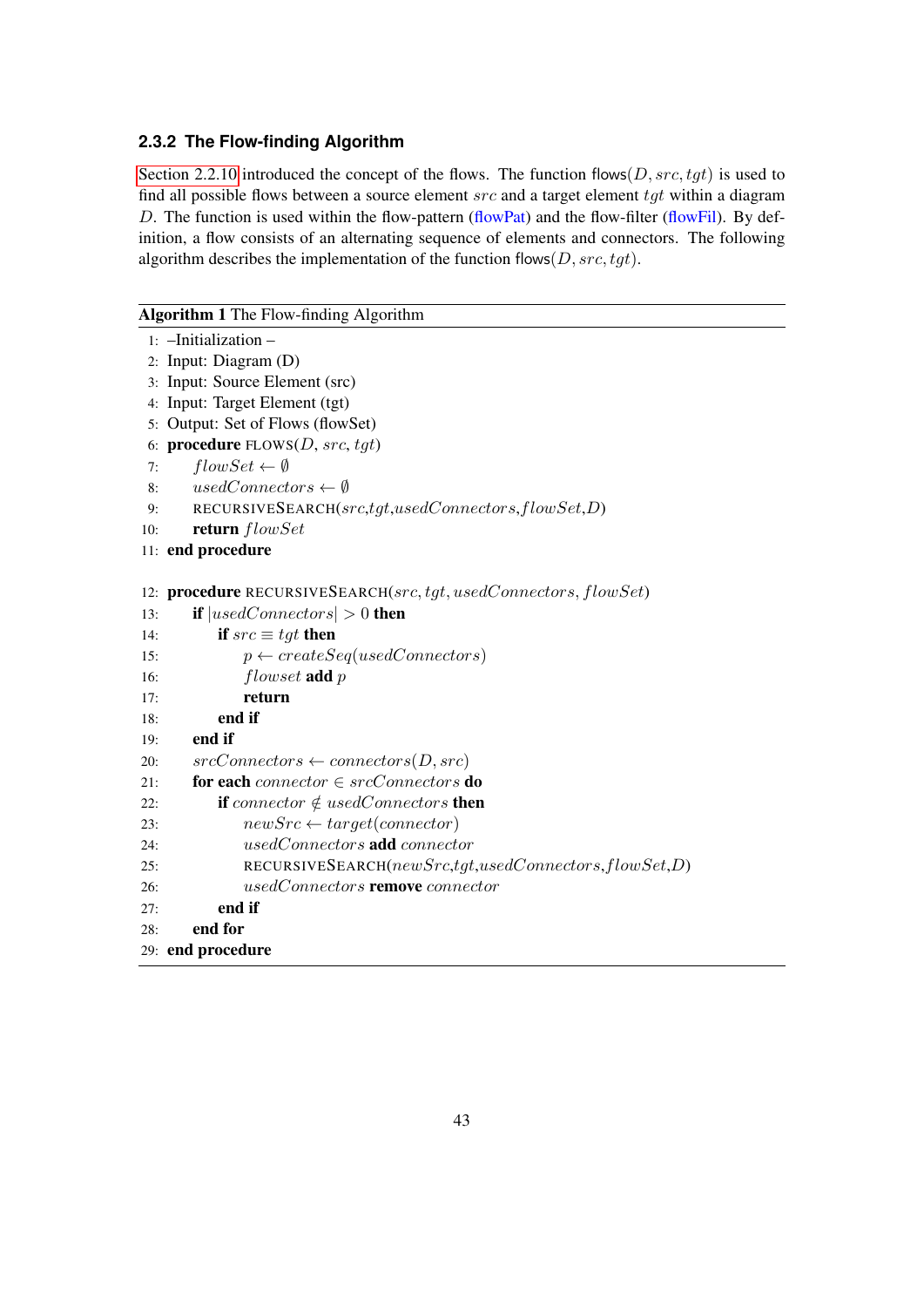The algorithm implements the depth-first search (DFS) approach. The analysis of an element is paused as soon as the next element has been identified [\(Mukhopadhyay et al., 2016,](#page-55-8) p.48).

The lines (1-5) describe the initialization of the function. As already mentioned, the flows function takes three arguments: a diagram instance  $(D)$ , a source element (src), and a target element  $(tqt)$ . The function returns a set of flows as output.

Lines (6-11) describe the initial call of the function flows  $(D, src, tot)$ . Line (7) initializes a new  $flowSet$  is as an empty set. (8) A flow is an alternating sequence of elements and connectors. However, it is defined that each connector in a flow sequence must be unique. Therefore, the algorithm has to remember which connectors have already been visited in order to avoid endless loops. usedConnectors is an initially empty set that stores the visited connectors. Line (9) shows the call of the function recursiveSearch. This function takes five parameters as input: source element, target element, the set of already visited connectors (usedConnectors), the  $flowSet$ , and the diagram instance  $D$ . The arguments are passed as references to the function. (10) The  $flowSet$  is the return/output value of the algorithm as it contains the end result of the algorithm.

The recursive function  $recursiveSearch$  is depicted in lines (12-29). (13) If the function is called the first time, the set of the  $usedConnectors$  is empty. A flow must contain at least one connector, and therefore, the number of visited connectors (usedConnectors) must be greater than zero.

The lines (14-18) depict the end of a recursive call if the source element is equivalent to the target element. (15) If the source element is equivalent to the target element, a flow has been found. The set of usedConnectors contains all connectors which are part of the flow  $p$ . The function createSeq( $usedConnectors$ ) converts the set of connectors to a valid flow sequence. (16) The flow sequence is added to the  $flowSet$ . Line (17) depicts the end of a recursive call.

(20) If the usedConnectors set does not contain any connectors or the current source element does not match the target element, the algorithm must continue. The function srcConnectors( $D$ ,  $src$ ) returns a set of connectors whose source element is the current  $src$  element. These are stored inside the variable  $srcConnectors$ .

Lines (21-28) describe the search for the next source element for the next recursive iteration.  $(21-22)$  For each *connector* within the *srcConnectors* set, it is checked whether it has already been visited. If not, then the target element of this connector is the new source element ( $newSrc$ ) for the next iterative call. (24) The *connector* is added to the set of usedConnectors. Line (25) depicts the call of the next recursive iteration. (26) The *connector* is removed from the *usedConnectors* as soon as the recursive call returns.

# <span id="page-43-0"></span>**3 Related Research/Tools**

In this section, we look at the concept behind security analyses of IT-systems. To this end, we present the most common strategies, methods, existing tools and related research in this area.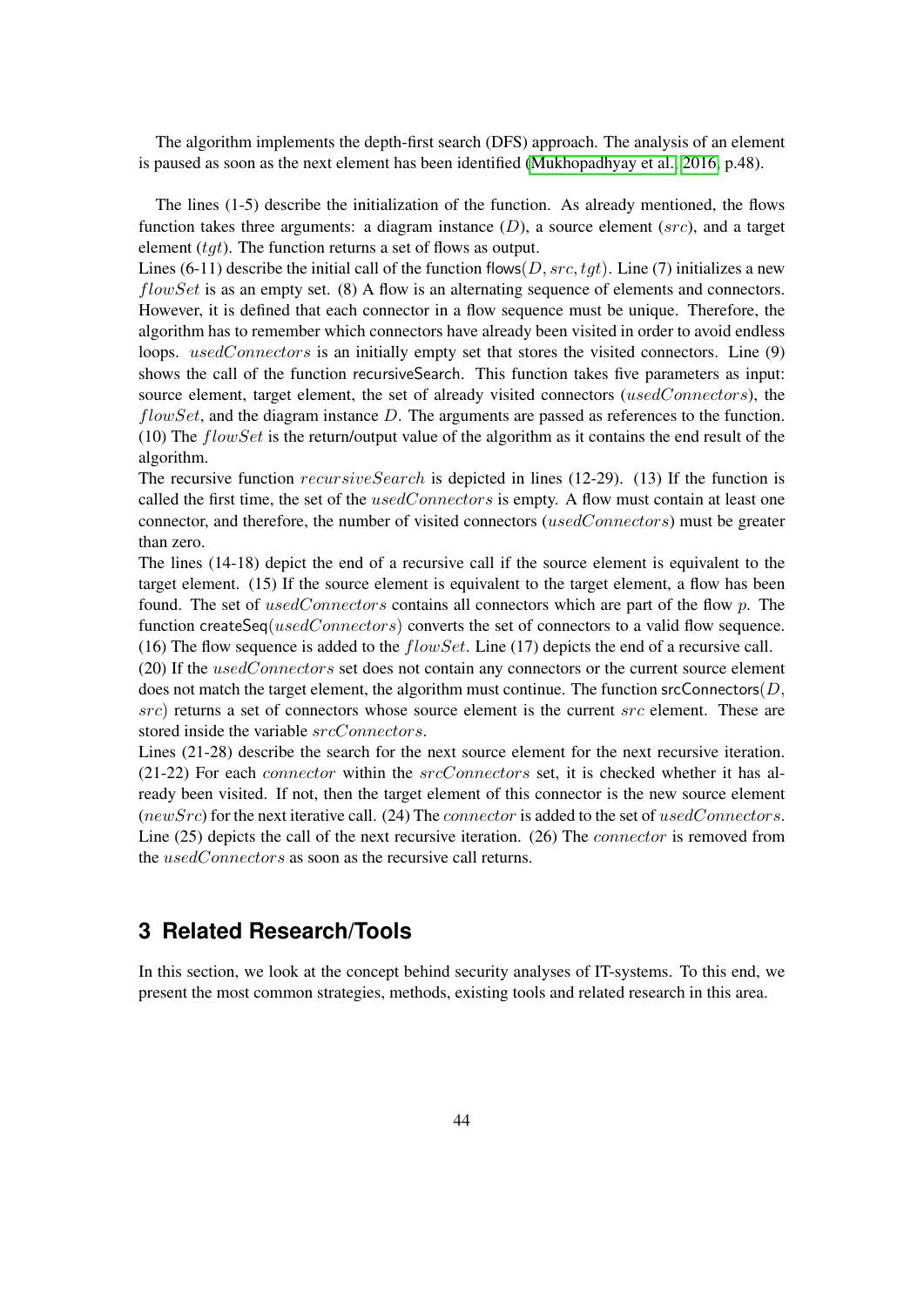#### <span id="page-44-0"></span>**3.1 Threat Modeling and Risk Management**

Before describing the analysis approach of ThreatGet, we introduce the concept of threat modeling. An adequate definition of the threat modeling concept at the high level is the following: *"Threat modeling is the first step in any security solution. It's a way to start making sense of the vulnerability landscape. What are the real threats against the system? If you do not know that, how do you know what kind of countermeasures to employ?"* [\(Schneier, 2000,](#page-56-5) p.214). According to this quote by [Schneier,](#page-56-5) identifying vulnerabilities and threats using an adequate threat modeling methodology is essential to a successful risk management process [\(Schneier, 2000\)](#page-56-5). Consequently, threat modeling is a key subpoint in the larger process of risk management, as only threats and vulnerabilities that have already been identified can be addressed.

Risk management is not a straightforward process that ends after a single execution but should be performed iteratively to respond to new threats, information, and changes [\(Schmittner et al.,](#page-56-6) [2019\)](#page-56-6). To make the entire process as effective as possible, it is also important to involve as many stakeholders as possible and to take a holistic view of it.

Over time, three different threat modeling strategies have emerged. Most existing methods can be assigned to at least one of these strategies. However, there are also methods and frameworks that combine all strategic approaches, such as the "Hybrid Threat Modeling Method" (hTMM) by [Mead, Shull, Vemuru, and Villadsen](#page-55-9) [\(2018\)](#page-55-9). In the following, we present the strategies and their representatives and show which of them has been implemented in ThreatGet.

## <span id="page-44-1"></span>**3.2 The Attacker-Centric Strategy**

The focus of this strategy, as the name implies, is on the person behind the attack. The goal of this strategy is to identify the attacker archetype [\(Shevchenko et al., 2016\)](#page-56-7). Therefore, the analyst tries to put himself in the position of the attacker and thus simulate the activities. For instance, the motivation, the background and the necessary knowledge for an attack are analyzed. A well-known method of this strategy is Persona-non-Grata (PnG). The main process of this method is to collect the information and document it on index cards. For this strategy, the approach and information extraction are difficult to automate because they are based on rather subjective and non-technical procedures. Nevertheless, this approach is used to get a first impression or to initiate the threat modeling process in general [\(Mead et al., 2018\)](#page-55-9).

#### <span id="page-44-2"></span>**3.3 The Asset-Centric Strategy**

The focus is on the assets of an organization or system. In broad terms, an asset denotes an object of interest or value. The initial process of an asset-centric strategy is to identify all assets of a given system [Eng.](#page-54-7) It can be helpful to analyze what might be of interest to an attacker and, in particular, what is essential to the company or organization. Based on this, it is analyzed how an attack could damage the assets or how an aggressor could access the assets [\(Shostack, 2014\)](#page-56-0). A well-known method is the CORAS framework, which defines a graphical modeling language for this purpose [\(den Braber et al., 2007\)](#page-54-8). A major drawback of this approach is that the set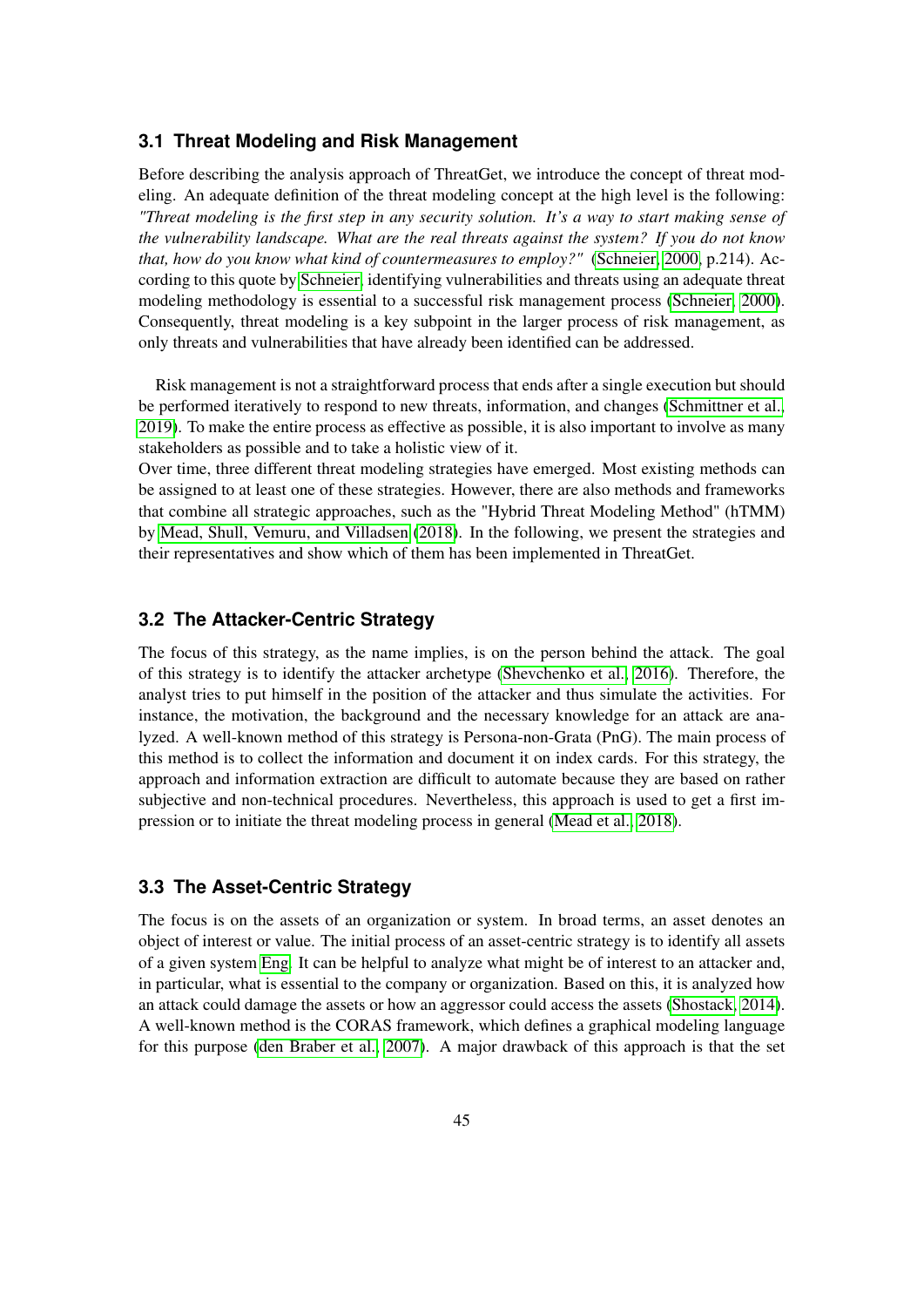of assets can contain a large number of entries, depending on the number of stakeholders and the size of the system. In order to avoid scalability issues, the entries must be reviewed and ranked by importance. Subsequently, possible attacks and damage scenarios are worked out for all assets, starting with the most important ones. Similar to the attacker-centric strategy, most processes in this strategy are based on subjective rather than objective approaches. In particular, the identification and valuation of assets depends to a large extent on the stakeholders involved. In addition, the attack scenarios and damage scenarios are based on the experience of the analysts involved [\(Eng, 2017;](#page-54-7) [Poller et al., 2014;](#page-55-10) [Shevchenko et al., 2016\)](#page-56-7). However, it makes sense to think about what data assets are in a system and how they could be compromised, as they can provide information about the impact and likelihood of an attack. For this reason, ThreatGet allows the user to highlight assets in its diagram and consider them in the analysis.

#### <span id="page-45-0"></span>**3.4 The Software-Centric Strategy**

The primary focus of this approach is on models that represent the underlying architecture of a system and its operating software. The straightforward focus on system components facilitates involving stakeholders in the security analysis process. Designers and developers do not typically think in terms of business goals or assets. Therefore, it is easier to involve them in a process that relates directly to what they create [\(Shostack, 2014;](#page-56-0) [Gumbley, 2020\)](#page-54-9). Another positive aspect is that this approach can already be used during the planning phase of a project, as initial conceptual designs of the system can already be made there, which can be used for security analysis. Furthermore, existing systems can also be analyzed with the help of this process.

Different diagram types can be used to represent the systems, e.g., those from the standard "Unified Modeling Language" (UML) or "Data Flow Diagrams" (DFD). DFDs are often used because they have a simpler structure and are therefore easier to design. [Section 3.4.1](#page-46-0) takes a closer look at the data-flow diagram since most threat modeling methods are based on this diagram, and ThreatGet also uses an extended form of this diagram.. However, the decision for a diagram type should depend on the preferences of the developers.

The best-known threat modeling method that can be assigned to this strategy is STRIDE. This method was developed back in 1999 by Loren Kohnfelder, and Praerit Garg [\(Kohnfelder & Garg,](#page-54-10) [1999\)](#page-54-10). The name STRIDE is an acronym composed of the first letters of the STRIDE categories: Spoofing, Tampering, Repudiation, Information Disclosure, Denial of Service, and Elevation of Privilege. The STRIDE method is intended as a mnemonic and threat categorization to assist the user in the security analysis of a system under consideration [\(Shostack, 2014\)](#page-56-0).

The method can be performed in two ways. The first approach is called "STRIDE-perelement" and focuses on each element within the system. The analyst iterates over each element and examines it for all known threats within the STRIDE categories. This approach is very simple and can be performed by a relatively inexperienced person.

The second approach is called "STRIDE-per-Interaction" and focuses on the analysis of the data exchange between two components. The procedure here is similar to the first way, but in this case, more variables are involved in the process, as both the elements and the transmission path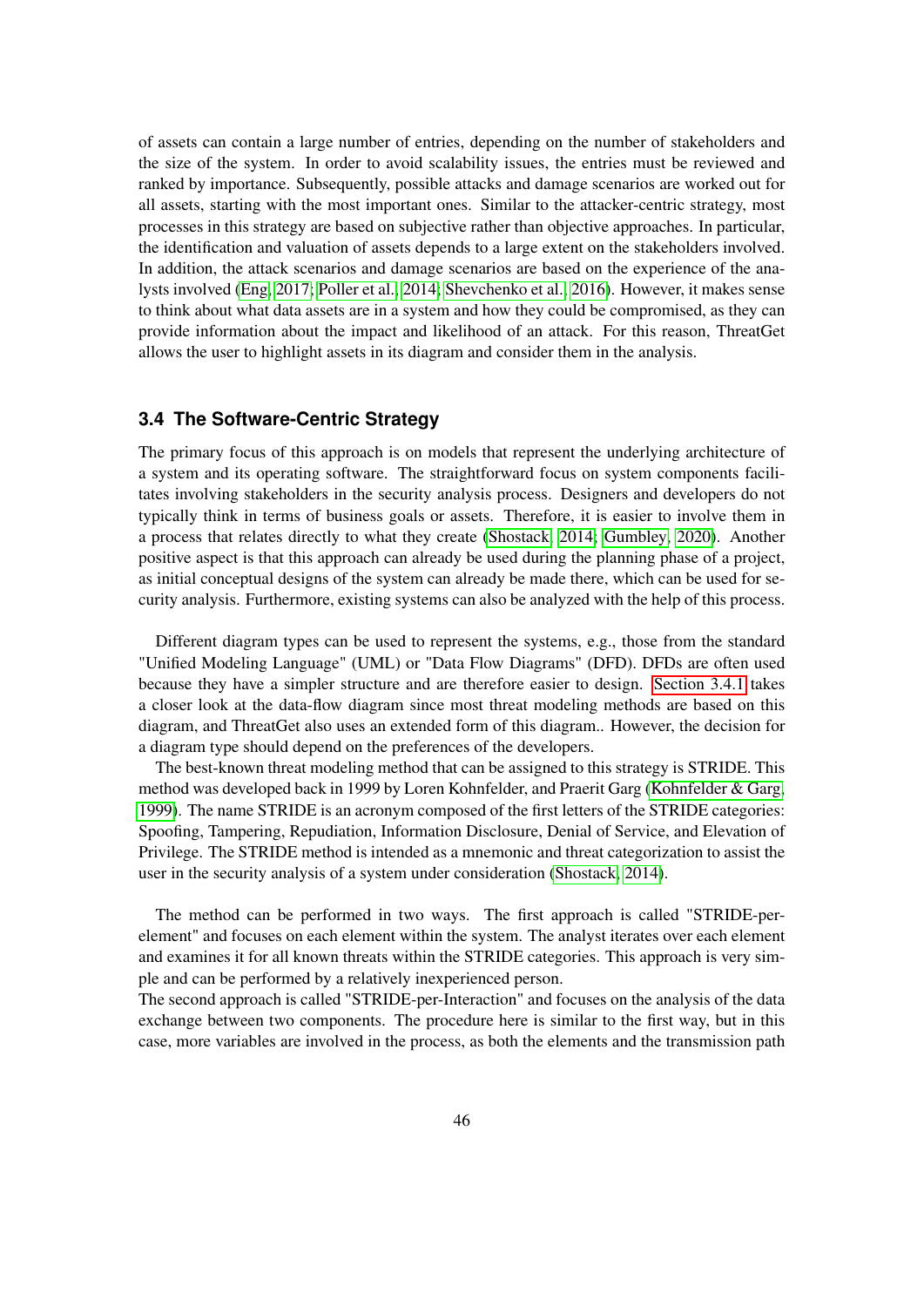of data are analyzed. *"STRIDE-per-element is a simplified approach to identifying threats, designed to be easily understood by the beginner. However, in reality, threats don't show up in a vacuum. They show up in the interactions of the system."* [\(Shostack, 2014,](#page-56-0) p.80).

#### <span id="page-46-0"></span>**3.4.1 The Data-Flow Diagram**

Most of the tools that aim to automate security analysis, which we present in [Section 3.5](#page-46-1) and [Section 3.6,](#page-47-0) are based on a STRIDE guided approach and a DFD. A data flow diagram is composed of a total of five different components, which are listed and specified below:

- External Entity: Describes a component that is not directly part of the system, but can interact with it.
- Data Store: Represents some form of data storage. For example a database or file.
- Process: Describes an action that is executed within a system.
- Data-Flow: Represents a potential data exchange between to components.
- Boundary: Describes a distinction between logically or physically separated system components. In addition, boundaries can be defined to represent multiple privilege levels within the system. They are not an actual part of the system, but can be modeled to represent an attack surface.[\(Shostack, 2014,](#page-56-0) p.49-50).

Except for boundaries, properties can be assigned to all diagram components. Properties are defined in the form of key-value pairs and can provide additional information about the specific component.

By focusing on what is being developed and taking a structured approach to analyzing individual system components and their interaction possibilities, the software-centric strategy creates the best conditions for automating security analysis.

Due to this fact, several tools have already been developed that focus on assisting with analysis or implement an automated approach. Four of these tools have been studied prior to the development of ThreatGet, and we present them in the following two sections.

We divide these tools into two categories because three of each are very similar in their approach to analysis.

#### <span id="page-46-1"></span>**3.5 Template-based Analysis Tools**

The first group of software-centric analysis tools includes two of the total five, and we have classified these as template-based analysis or supporting tools. Both tools use the data flow diagram presented above to represent the system under investigation. They provide an interface in which the system can be modeled and modified, using predefined diagram component templates. We have placed these tools in this group because they also show the user which threats could occur during the analysis. This requires the user to define all potential threats in a template-based format and enter them into the database. As soon as the analysis is started, the user must work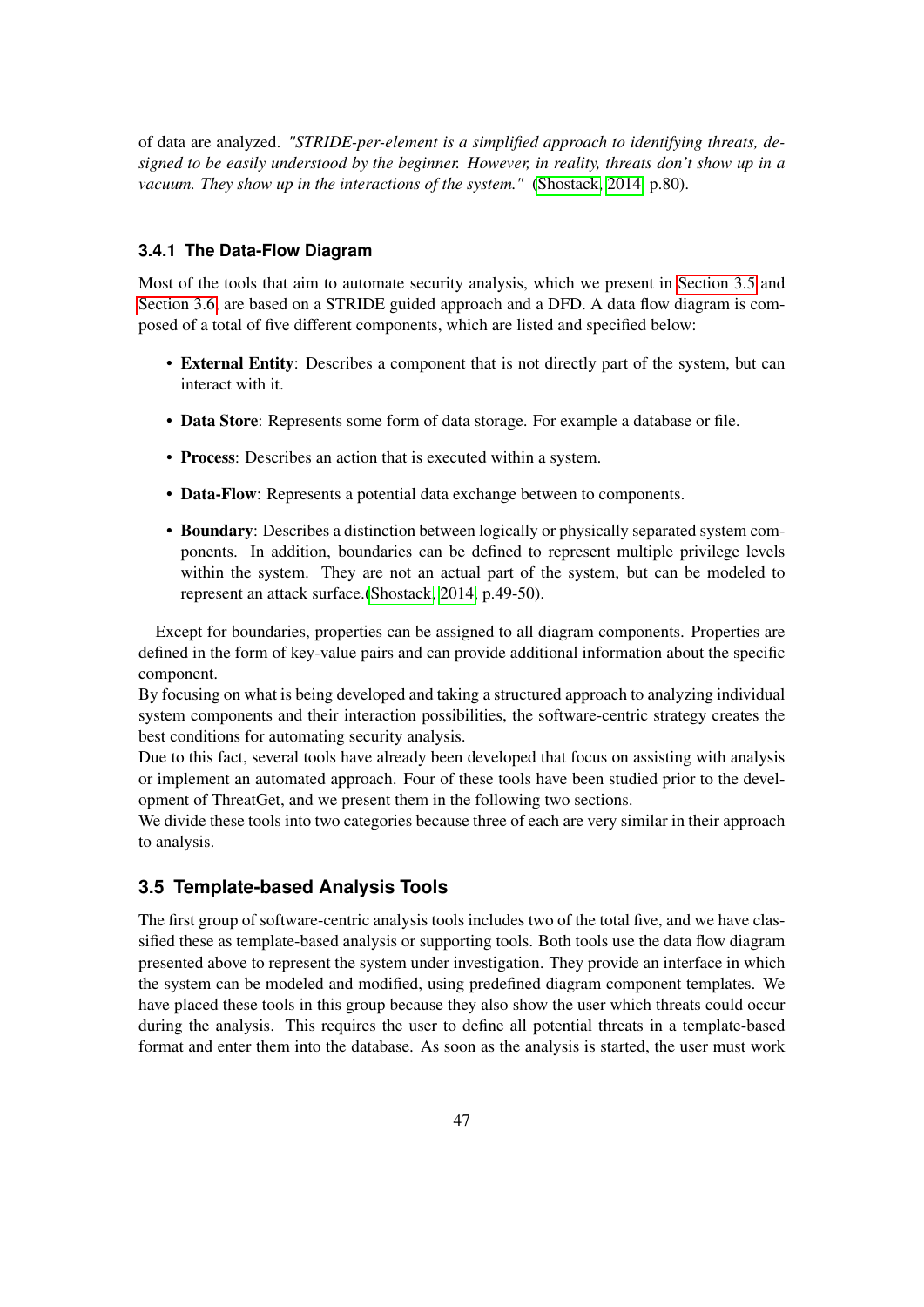manually through the list of threats according to the "STRIDE-per-Element" and "STRIDE-per-Flow" principles and decide which of the entries may or may not apply.

ThreatGet uses an approach comparable to the tools from the second group. However, these are also presented here as they can make a non-negligible contribution to improving the security posture of systems.

The first tool we want to highlight is **Threat Dragon**. It is an open-source threat modeling tool developed by the Open Web Application Security Project  $(OWASP)^2$  $(OWASP)^2$ . Its interface provides a non-modifiable list of diagram component templates that can be used to create a data flow diagram. Every template, except for the boundary, comes with its own but not extendable set of properties. Using the tool is relatively straightforward, as creating the diagram and defining threats is quite simple. In addition to the text-based definition of the threats, the user can add severity and mitigation information to each threat entry. During the analysis, the tool supports the user in selecting threats by proposing threat entries based on the diagram component and its assigned properties.

The second tool is called **IriusRisk**. It is a commercial tool designed and developed by Continuum Security<sup>[3](#page-0-0)</sup>. This tool also uses a template-based approach but offers a much more comprehensive functions compared to Threat Dragon. In contrast to Threat Dragon, the user can freely define individual diagram components and use them for system-modeling. Furthermore, it is also possible to extend the set of assigned properties of the template with user-defined properties. The IriusRisk threat template consists of a textual description of the threat and additional information, such as an assessment of exploitability and potential impact. The defined threat templates can be linked to the component templates. The underlying concept of this approach is that systems are typically built with similar components. Especially when an organization reuses the same components for different products, therefore, once defined, the components and their threats can be reused in multiple diagrams. IriusRisk presents the user with the associated threats for a specific component or data flow during the analysis. This reduces the time needed. However, the user still has to decide which of the threats apply manually.

#### <span id="page-47-0"></span>**3.6 Logic Analysis Tools**

The second group of software-centric analysis tools includes the remaining two tools. We classified them as logic-based analysis tools, as they implement additional functionality to determine whether a defined threat is present in a given system.

For this purpose, all three use a specific analysis language with their own syntax and semantic, defined in a context-free grammar (CFG). Such an analytical language allows threats not only to be described in plain text, but also to be interpreted by a machine. The formulation of the threat in such a language is denoted in the following as an anti-pattern. An anti-pattern describes a state or condition in a system that can lead to a particular threat.

<sup>2</sup><https://docs.threatdragon.org/>

<sup>3</sup><https://iriusrisk.com/>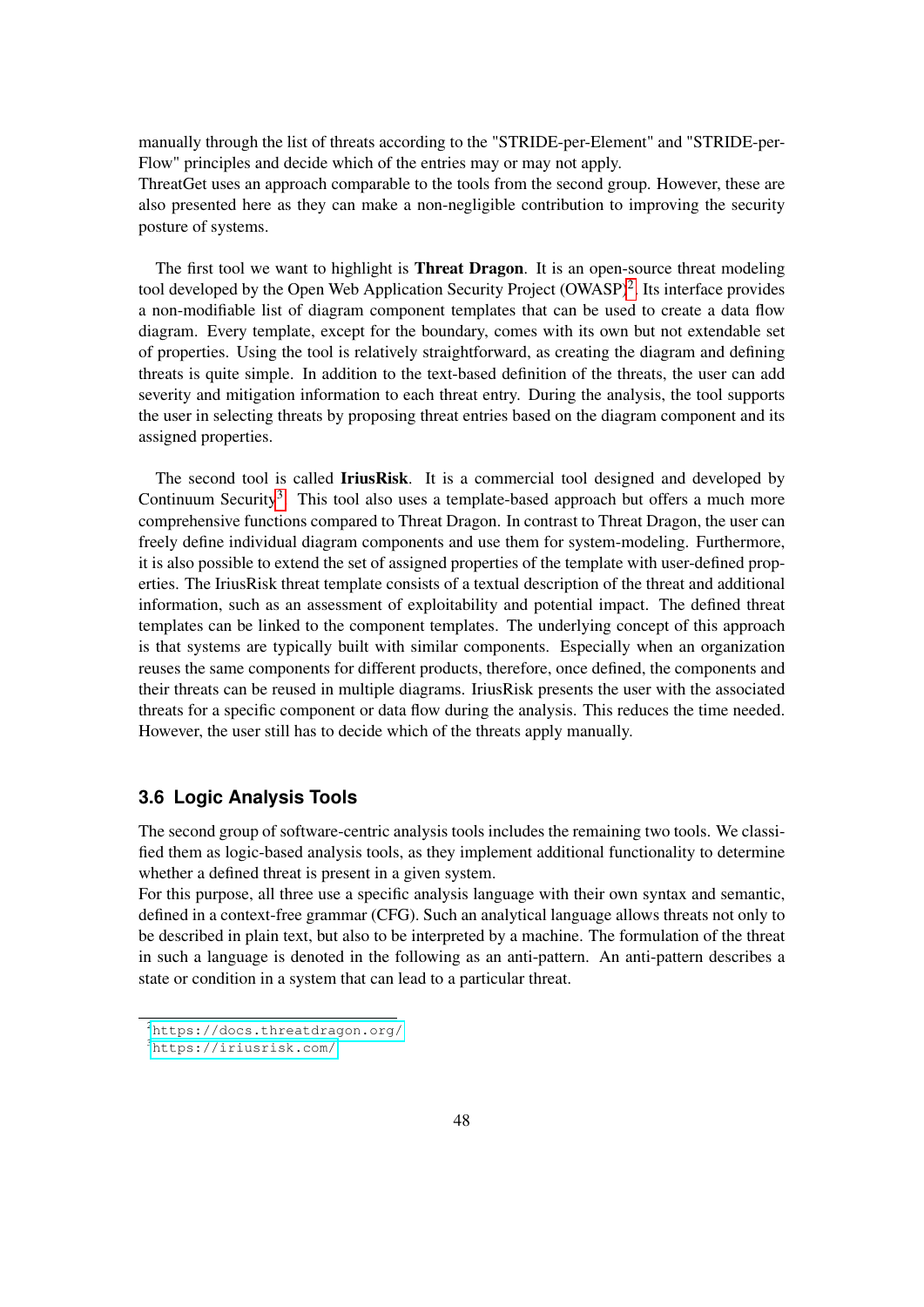The analysis languages consist of a set of specified sentences. These sentences are each composed of individually defined symbols. The grammar of the language gives the order of the sentences and symbols. *"A context-free grammar (CFG) consists of a set of production rules. Each rule describes how a non-terminal symbol can be "replaced" or "expanded" by a string that consists of non-terminal symbols and terminal symbols."* [\(Casanova, 2016,](#page-54-11) p.2). Whereby a terminal symbol represents a fixed part of the language and a non-terminal symbol must be replaced by the given production rule until a terminal symbol is reached.

During the analysis, the tools iterate over the defined threat catalog, interpret the anti-patterns and automatically check whether the declared threat is present in the system under investigation. Due to this approach, only those threats are displayed that actually apply to the system. This significantly reduces the time required for threat identification. The time saved can be used more effectively for the evaluation and mitigation of the identified threats. In addition, nonsophisticated security analysts can perform this procedure, learn from it, and react directly to identified threats. ThreatGet also uses this approach and extends the functionality of the tools we are highlighting in this section.

#### <span id="page-48-0"></span>**3.6.1 pyTM**

The first tool we want to discuss in this group is  $\bf{p}yTM$ . It is open-source tool which is also cre-ated an maintained by OWASP<sup>[4](#page-0-0)</sup>. Compared to the other tools, pyTM differs significantly in its approach, as it does not provide a graphical diagram editor. The system-model, i.e. the diagram, is defined in the python programming language. Components, their internal connections, and properties are defined in individual lines of code and added to the diagram object. Based on this code, pyTM provides the functionality to generate a visual diagram. In addition to the data-flow diagram presented in a previous section, it is also possible to create diagrams from the UML specification.

The tool provides a predefined library of diagram components and properties, which the user can extend. Furthermore, the tool contains a catalog of threats that can also be extended. To manage the threats, the tool uses the JavaScript Object Notation (JSON) data format. The user can not only describe individual threats textually but also define an assessment of the potential impact and likelihood. Furthermore, descriptions regarding severity, necessary preconditions and potential mitigation options can be stored. However, this data is not included in the automatic analysis, but the user is shown this information when a threat is detected. The most important entry, which contains the anti-pattern in pyTM, is called "condition".

The condition of a threat states the logical semantics for the evaluated component. The user can provide additional description of required circumstances for this threat, such as whether a component has a particular property, whether it is in a boundary, or whether it is connected to another component. These individual anti-patterns can also be logically linked to each other. Thus it can be stated whether both conditions must take place or only one of them.

Unfortunately, we could not find a complete definition of the full analysis language, as well as its evaluation. The GitHub account<sup>[5](#page-0-0)</sup> includes some predefined examples. Furthermore, pyTM

<sup>4</sup><https://owasp.org/www-project-pytm/>

<sup>5</sup><https://github.com/izar/pytm/>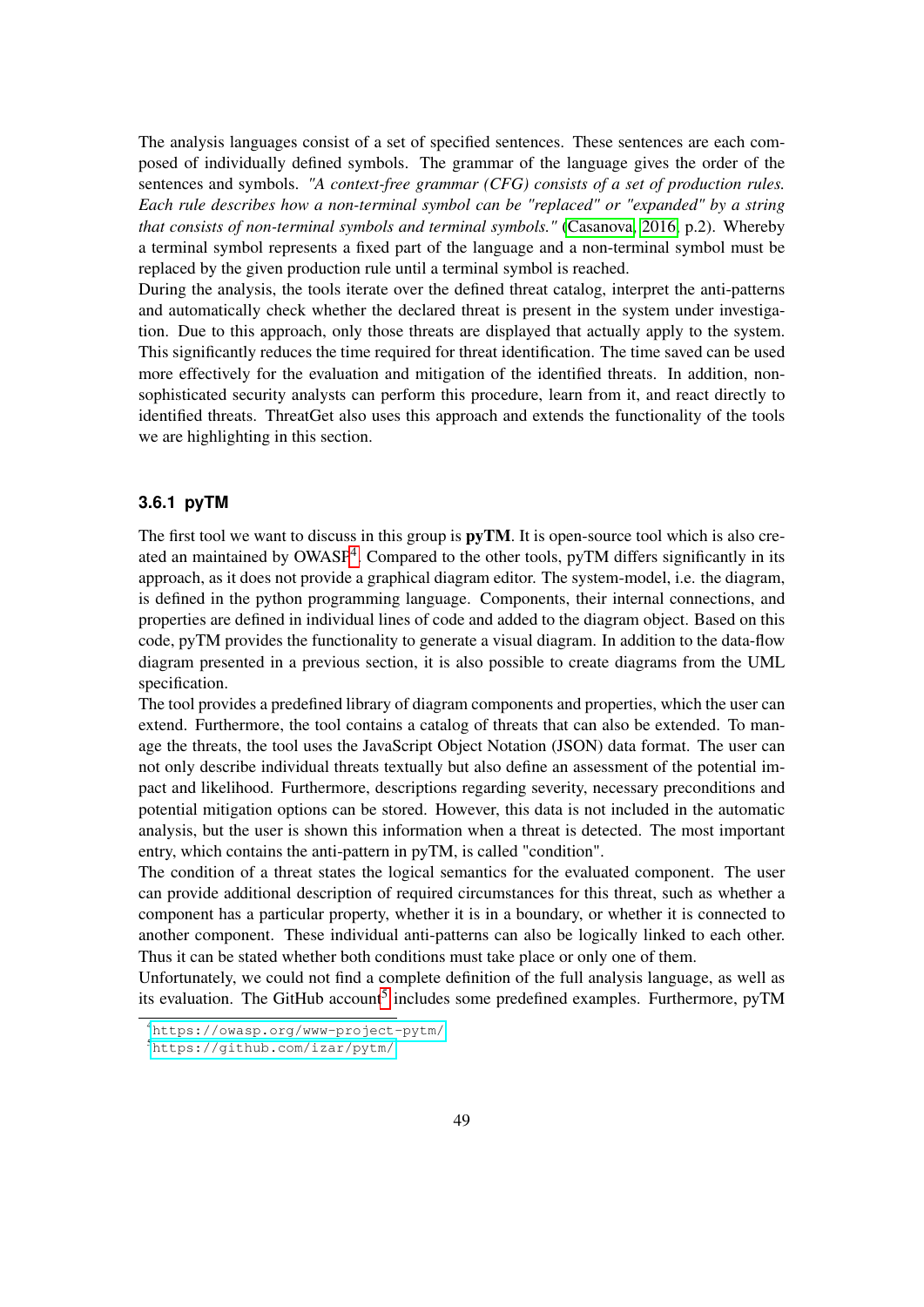is a purely console-based tool and does not provide a graphical user interface (GUI). Only the generated diagrams and the analysis result are presented to the user. Therefore, it is difficult to use for people without programming skills, especially during the diagram and threat definition.

#### <span id="page-49-0"></span>**3.6.2 The Microsoft Threat Modeling Tool**

The Microsoft Threat Modelling Tool (MTMT) is probably the best-known threat modeling tool. It is developed as part of Microsoft's Security Development Lifecycle<sup>[6](#page-0-0)</sup>. The tool is primarily used to implement the STRIDE-per-interaction approach. It includes a catalog of diagram components that can be used to develop a data-flow diagram in the tool's own modeling interface. The components, as well as the defined threat entries, are organized in templates that can be grouped for use in specific domains.

<span id="page-49-1"></span>

Figure 5: Microsoft Microsoft Threat Modeling Too Diagram

[Figure 5](#page-49-1) shows a rudimentary example diagram created using the MTMT. It shows three elements, each connected by data flows. This diagram is intended to represent the retrieval of data from a database by a cell phone. The left element, called the "Generic External Interactor," lies outside the "Generic Trust Boundary" and represents the cell phone. Inside the trust boundary lies a "Generic Process" that handles the query and the "Generic Data Store" containing the data. The flow could be as follows, the interaction sends a request to the process, which validates the request, retrieves the data, and returns it. The boundary represents the actual system, which can be accessed from outside. With this example, we want to show how easy it is to map such facts in a DFD.

To define threats with the MTMT, the user must define them in the analysis language provided by the tool. The grammar of this syntax is displayed in the following. The terminal symbols of the grammar are highlighted in red and non-terminals in blue.

<sup>6</sup><https://www.microsoft.com/en-us/securityengineering/sdl/threatmodeling>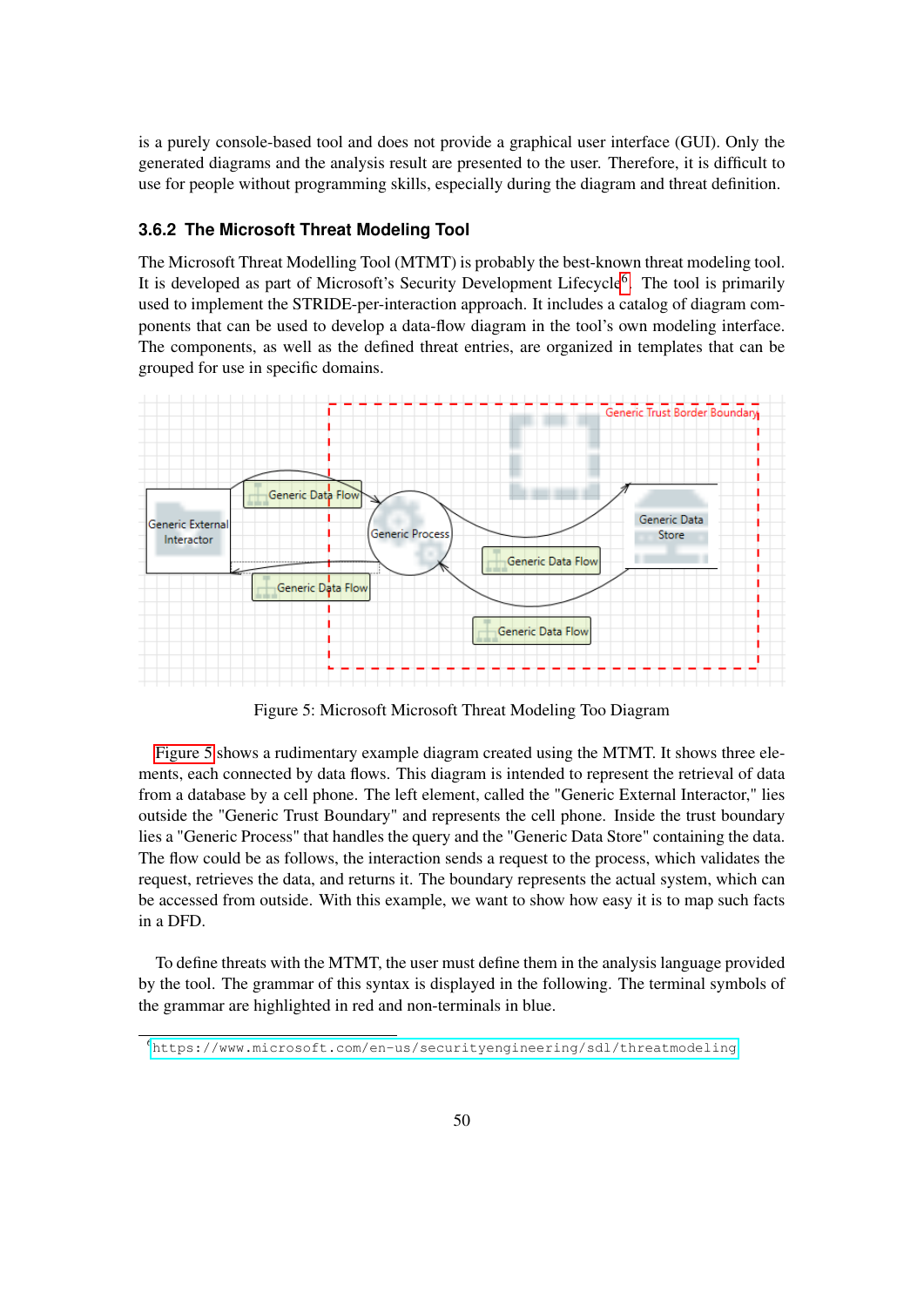| rule       | $ ::=$ expression (op expression) $*$  |
|------------|----------------------------------------|
| expression | $ ::=$ object ( .[literal] )? IS value |
|            | Flow crosses literal   NOT expression  |
| object     | $ ::= Source   Target   Flow$          |
| value      | $ ::=$ YES   NO   literal              |
| op         | $ ::= AND   OR$                        |
| literal    | $\dddot{v} = "text"$                   |

Figure 6: Syntax of MTMT Language

Further information to this grammar and its usage can be found in the Getting Started Guide [\(Microsoft, 2016a\)](#page-55-11) and the User Guide [\(Microsoft, 2016b\)](#page-55-12). However, these documents provide no detailed description about the semantic evaluation during the analysis. Using this grammar, the following anti-patterns can be formulated, for example:

| • Source.["SecureBoot"] IS "NO"                     |     |
|-----------------------------------------------------|-----|
| • Target. [" $\text{Authentication}$ "] IS "NO"     | (2) |
| $\bullet$ Source.[" $SecureBoot$ "] IS " $NO$ " AND |     |

Target.["Authentication"] IS "NO" AND Flow crosses "Boundary" (4)

(1) The first anti-pattern checks whether some element that has an outgoing data-flow has the property "Secure Boot" set to "NO".

(2) The second anti-pattern checks whether some element that has an incoming data-flow has the property "Authentication" set to "NO".

(3-4) The last anti-pattern combines the previous ones and also checks, in addition, whether the data-flow between these two elements "crosses" a "boundary". In this example, the anti-pattern can be used to check if the mobile (Generic External Interactor) inside the boundary can communicate with the process without authenticating itself. This circumstance could mean that an attacker could send malicious data to our process and thus damage the system. A special feature of this analysis language is that it is possible to check whether a boundary is crossed, as these can also represent an attack surface.

The previous examples are intended to show how easy it is to create a system-model with the MTMT and analyze it using the anti-patterns. However, we have found a few limitations of the tool during testing. The MTMT only detects strict anti-patterns during analysis. That is, if the system model is not modeled exactly as described in the pattern, then the anti-pattern does not kick in. This fact is especially apparent when different people model the same system and then different results are displayed during analysis, even though the models are nearly indistinguishable. This drawback indicates that the modeling of the system and the definition of the threats are too closely related [\(Karahasanovic, Kleberger, & Almgren, 2017\)](#page-54-12).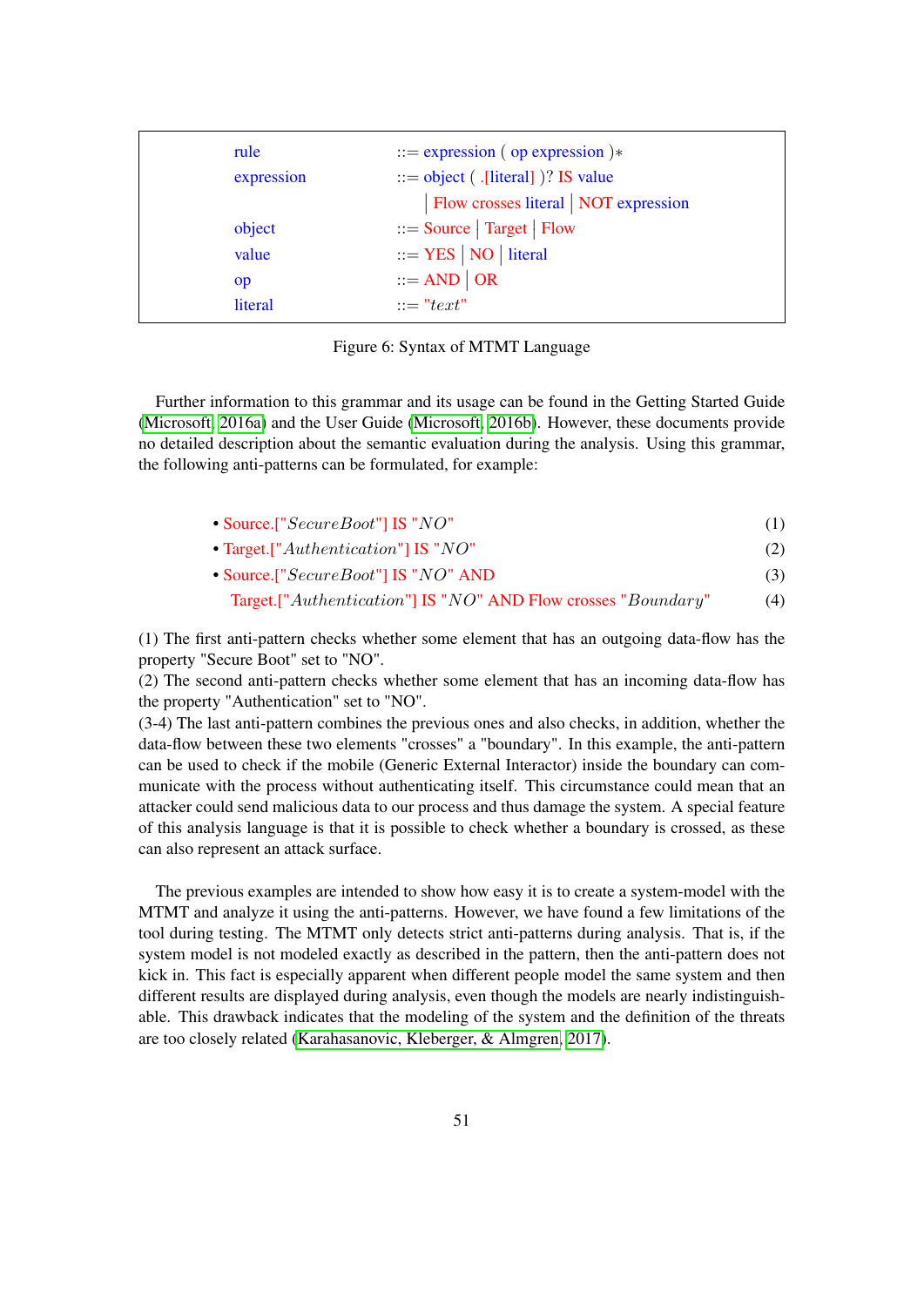# <span id="page-51-0"></span>**4 Conclusion**

IT-systems have changed significantly over the last two decades, and it is hard to imagine most economic sectors and most daily processes without them [\(Jang-Jaccard & Nepal, 2014;](#page-54-2) [Chen,](#page-54-13) [2019\)](#page-54-13). The development towards increasingly interconnected devices is far from complete. It becomes even more apparent when we look at the current trends in the automotive sector and the Internet of Things.

In addition to the positive contributions and improvements that this development has brought, these connected systems are potentially more vulnerable to malicious attacks due to their openly accessible communication interfaces [\(Wolf, 2018\)](#page-56-8). This circumstance illustrates the importance of IT-Security. Nevertheless, many manufacturers neglect the security factor to save costs and compete on the free market [\(Gilchrist, 2017\)](#page-54-1).

Given the future mandatory security standards, the associated accountability, and the increasing awareness of customers regarding data security and integrity, these developers are under pressure to produce not only smart but also more secure devices. Since there will probably not be enough security experts to cover all domains and areas in the near future, there is a high demand for an automated solution to detect security vulnerabilities and threats.

For this reason, the Dependable Systems Engineering Group (DSE) at the Austrian Institute of Technology (AIT) has developed the security analysis tool ThreatGet. The tool allows users to automatically scan even complex IT-systems for potential vulnerabilities and threats in a consistent and repeatable way.

In this paper, we present the ThreatGet approach in detail. It is based on three essential components. The first component is an advanced data-flow diagram to represent a system under investigation and its security-related properties. In [Section 2.2.2,](#page-7-0) we present the modeling notation, as well as the complete formal definition of the diagram, using a basic example.

The second component is a threat and vulnerability knowledge database. In order to create and manage this threat knowledge base, a domain-specific analysis language has been developed that can be interpreted by both humans and machines. The language is used to define vulnerability and threat information in the form of anti-patterns. Each anti-pattern describes a potentially exploitable state or condition in the system that must be considered to create a secure product. The full syntax of the language is highlighted in [Section 2.2.9.](#page-18-1)

The third component is an automated analysis engine that takes the other components as input and compares them. The result of the analysis contains all the anti-patterns that are in the system. [Section 2.3.1](#page-29-1) contains the full semantic evaluation of the anti-patterns, formulated in the analysis language. The semantic analysis allows each user to clearly understand how the analysis is performed and how the results are derived.

This approach is similar to other system-centric approaches such as the Microsoft Threat Modeling Tool but extends existing solutions in all aspects.

ThreatGet is designed to improve the security posture of systems without the need for a security expert. However, it is not feasible to assume that one system can be totally secured. New security exploits are discovered on an almost daily basis. Nevertheless, a system has to be de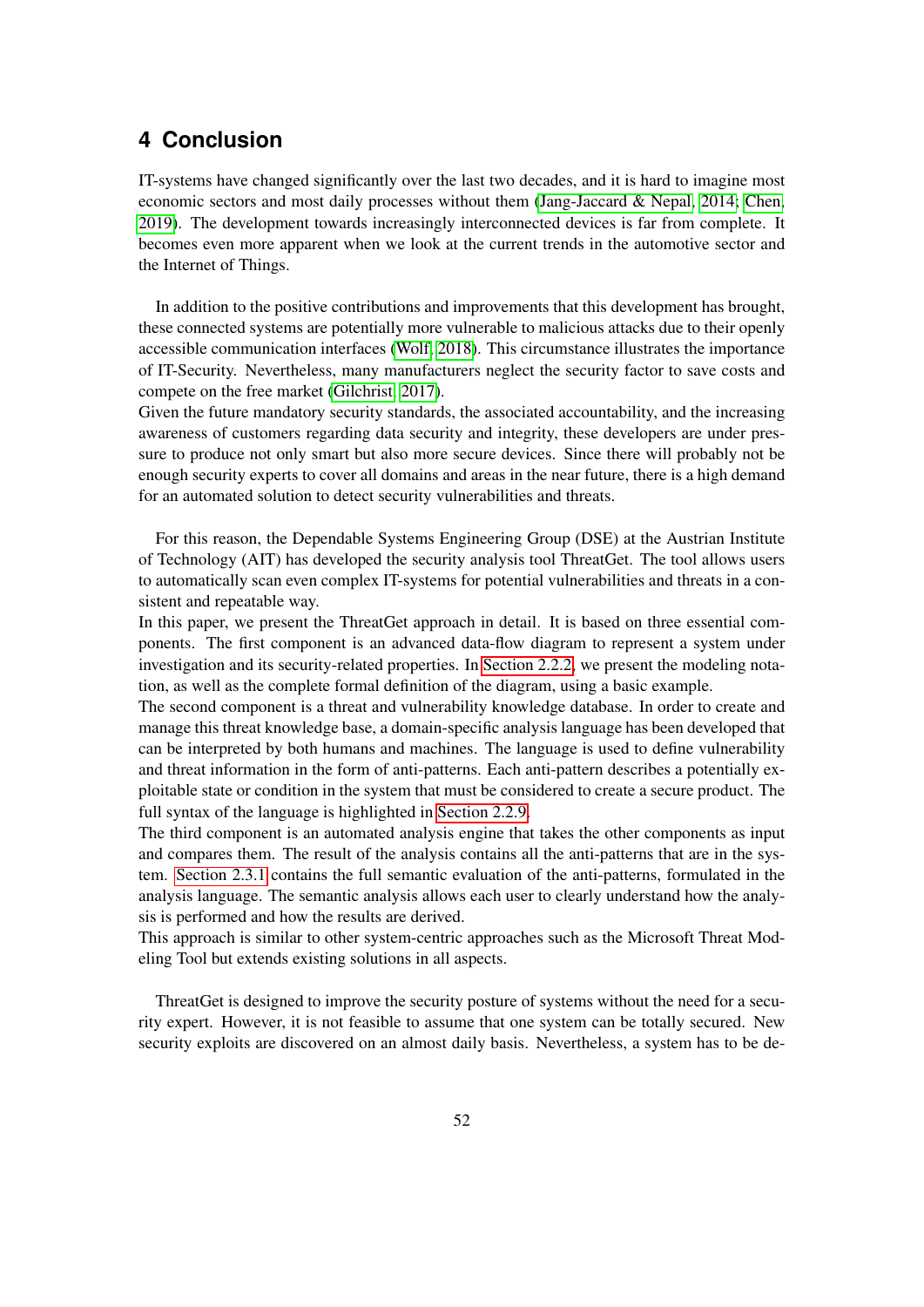signed and developed to be as secure as possible. Therefore, the best approach to achieve this is to examine the system for known weaknesses and implement suitable security measures to defend it from potential threats.

The analysis approach of ThreatGet provides an automated approach towards vulnerability and threat identification. It further extends the approaches of existing solutions. Furthermore, it features a persistent approach concerning the management of threat knowledge.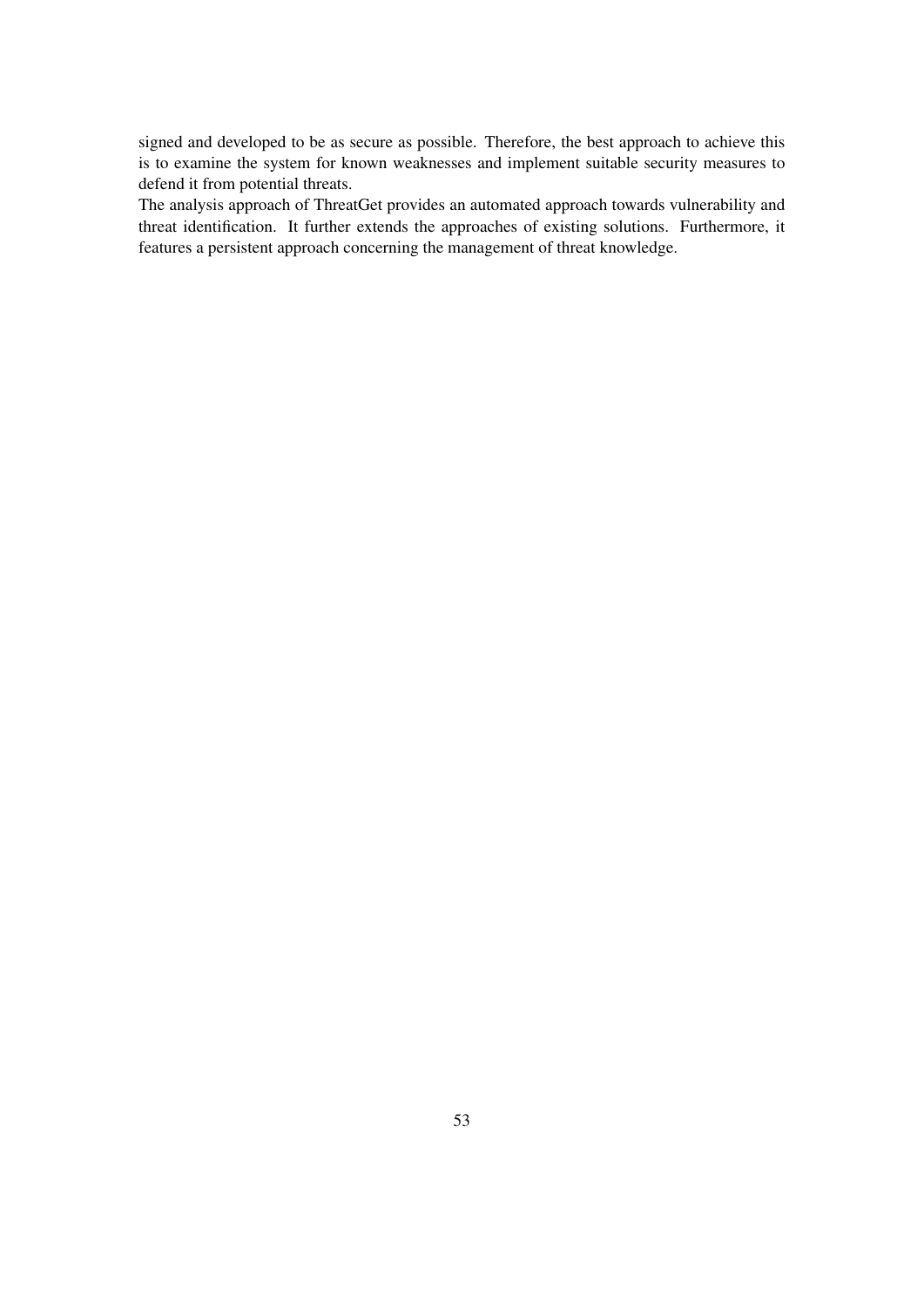# <span id="page-53-0"></span>**5 Future Work / Outlook**

In this section, we discuss how we will extend the ThreatGet tool itself and the analysis language for formulating anti-patterns. The "ThreatGet" tool is being further developed in collaboration with industry partners, private customers, and public projects. Since the tool is already commercially distributed in partnership with Lieber Lieber, the development is not entirely independent of external requirements. Nevertheless, the following two features have been identified and will be integrated into the development process.

The first future development focuses on the integration of threat dependencies during the analysis. Currently, individual threats can be mapped and analyzed with the analysis language. However, threat and vulnerability dependencies cannot yet be fully integrated into the analysis. As described initially, attacks rarely consist of single actions that lead the attacker to the target. In most cases, several attack steps that build upon each other must be conducted in order to achieve the actual goal [\(Navarro et al., 2018\)](#page-55-13). These individual attack steps together form a more complex attack path that describes the entire attack. In order to map such an attack path with the help of the analysis language, it is extended by the concept of pre-and post-conditions [\(Lallie](#page-55-14) [et al., 2020\)](#page-55-14). This concept allows the analyst to depict the requirements as well as the resulting effects of a threat in an intuitive way [\(Aksu et al., 2018\)](#page-54-14). For example, conditions such as the required proximity of the attacker, or required knowledge can be integrated into the analysis and refine the analysis result.

This concept has already been evaluated in the master thesis of Korbinian Christl, in cooperation with the University of Vienna.

The second extension of the ThreatGet tool concerns the system-model used, i.e., the diagram used to represent the system under investigation in an abstracted form. As mentioned in [Sec](#page-43-0)[tion 3,](#page-43-0) different diagram models and approaches can be used to represent the security-related and security-critical aspects of a system. The currently used "Advanced Data-Flow Diagram" (ADFD) provides an easy entry point to modeling such a system due to its simplicity and clear structure [\(Shostack, 2014\)](#page-56-0). However, we have found in several use-case studies that supporting additional diagram models would improve the efficacy of the tool.

Therefore, we evaluate the support of the so-called "Internal Block Diagram" according to the "SysML" standard. This approach has the advantage that this type of diagram is often used to plan and IT-system [\(Schaad & Borozdin, 2012\)](#page-55-15).

Support for multiple diagram types reduces the additional effort required by the user to transfer their system to the ADFD schema. Adapting the system-model would not require any change to the analysis language. Nevertheless, the semantic analysis may need to be adapted to the data model of the diagram.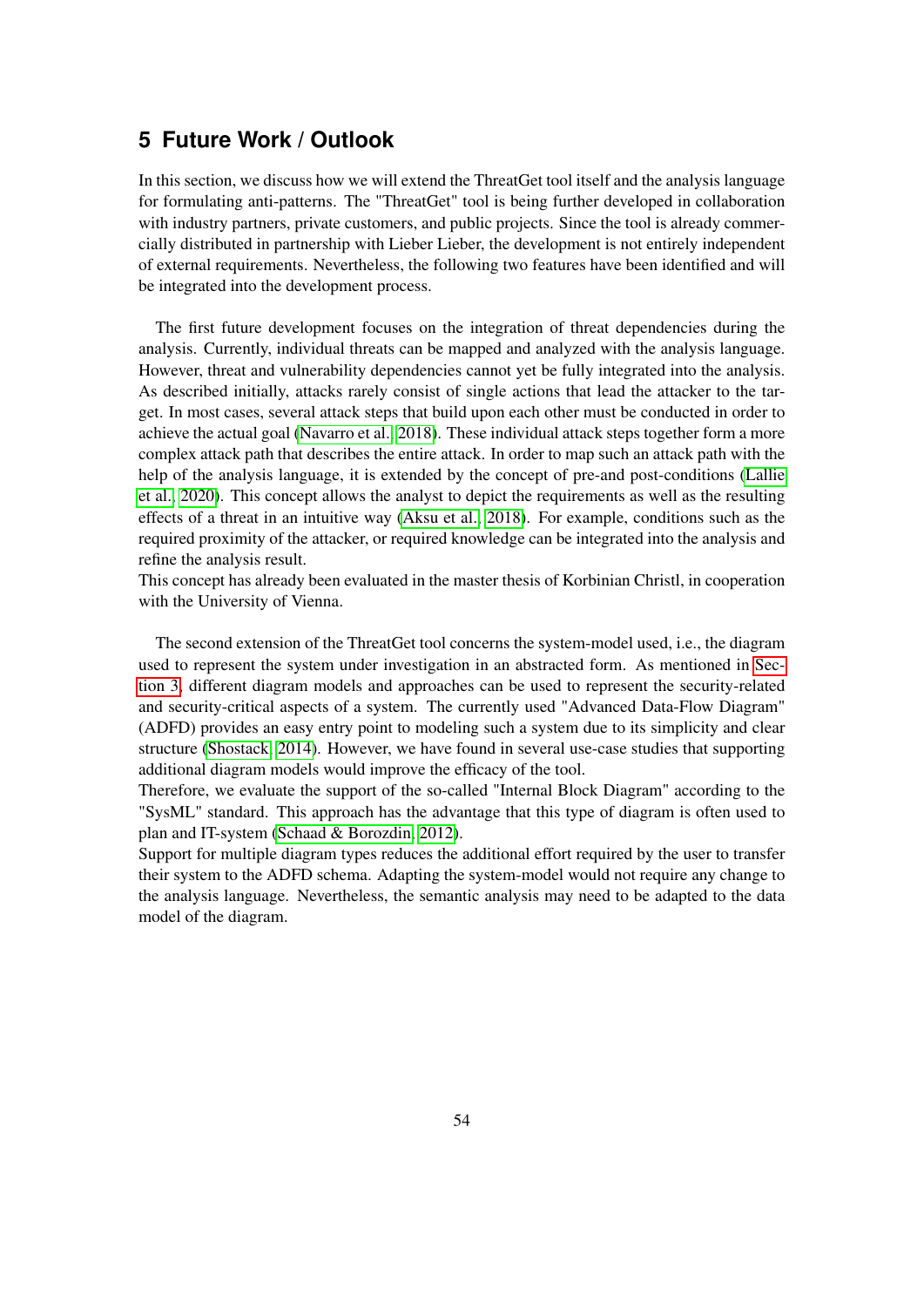# <span id="page-54-0"></span>**References**

- <span id="page-54-14"></span>Aksu, M. U., Bicakci, K., Dilek, M. H., Ozbayoglu, A. M., & Tatli, E. (2018). Automated Generation of Attack Graphs Using NVD. In *Proceedings of the Eighth ACM Conference on Data and Application Security and Privacy - CODASPY '18* (pp. 135–142). Tempe, AZ, USA: ACM Press. Retrieved 2020-04-24, from [http://dl.acm.org/](http://dl.acm.org/citation.cfm?doid=3176258.3176339) [citation.cfm?doid=3176258.3176339](http://dl.acm.org/citation.cfm?doid=3176258.3176339) doi: 10.1145/3176258.3176339
- <span id="page-54-5"></span>Black, P. E. (2007). *Total function* [From Dictionary of Algorithms and Data Structures]. Retrieved 2021-03-09, from [https://xlinux.nist.gov/dads/HTML/](https://xlinux.nist.gov/dads/HTML/totalfunc.html) [totalfunc.html](https://xlinux.nist.gov/dads/HTML/totalfunc.html) (Publisher: National Institute of Standards and Technology)
- <span id="page-54-6"></span>Black, P. E. (2019). *Partial function* [From Dictionary of Algorithms and Data Structures]. Retrieved 2021-03-09, from [https://www.nist.gov/dads/HTML/](https://www.nist.gov/dads/HTML/partialfunct.html) [partialfunct.html](https://www.nist.gov/dads/HTML/partialfunct.html) (Publisher: National Institute of Standards and Technology)
- <span id="page-54-11"></span>Casanova, H. (2016). *Syntactic Analysis.* Retrieved 2020-12-07, from [http://](http://courses.ics.hawaii.edu/ReviewICS312/morea/Compiling/ics312_parsing.pdf) [courses.ics.hawaii.edu/ReviewICS312/morea/Compiling/](http://courses.ics.hawaii.edu/ReviewICS312/morea/Compiling/ics312_parsing.pdf) [ics312\\_parsing.pdf](http://courses.ics.hawaii.edu/ReviewICS312/morea/Compiling/ics312_parsing.pdf)
- <span id="page-54-13"></span>Chen, C. (2019, September). With Great Abstraction Comes Great Responsibility: Sealing the Microservices Attack Surface. In *2019 IEEE Cybersecurity Development (SecDev)* (pp. 144–144).
- <span id="page-54-8"></span>den Braber, F., Hogganvik, I., Lund, M. S., Stølen, K., & Vraalsen, F. (2007, January). Modelbased security analysis in seven steps — a guided tour to the CORAS method. *BT Technology Journal*, *25*(1), 101–117. Retrieved 2020-04-25, from [http://link.springer](http://link.springer.com/10.1007/s10550-007-0013-9) [.com/10.1007/s10550-007-0013-9](http://link.springer.com/10.1007/s10550-007-0013-9) doi: 10.1007/s10550-007-0013-9
- <span id="page-54-7"></span>Eng, D. (2017). *Integrated Threat Modelling.* Reprosentralen, University of Oslo. Retrieved from <http://www.duo.uio.no/>
- <span id="page-54-1"></span>Gilchrist, A. (2017). *IoT Security Issues*. Walter de Gruyter GmbH & Co KG. (Google-Books-ID: xipDDgAAQBAJ)
- <span id="page-54-9"></span>Gumbley, J. (2020). *A Guide to Threat Modelling for Developers.* Retrieved 2021-02-20, from [https://martinfowler.com/articles/agile-threat](https://martinfowler.com/articles/agile-threat-modelling.html) [-modelling.html](https://martinfowler.com/articles/agile-threat-modelling.html)
- <span id="page-54-4"></span>Hussain, S., Kamal, A., Ahmad, S., Rasool, G., & Iqbal, S. (2014). THREAT MODELLING METHODOLOGIES: A SURVEY. In (p. 3).
- <span id="page-54-3"></span>ISO/SAE. (2020). *ISO/SAE DIS 21434 Road vehicles — Cybersecurity engineering*. ISO - International Standardization Organization. Retrieved 2020-05- 01, from [https://www.iso.org/cms/render/live/en/sites/isoorg/](https://www.iso.org/cms/render/live/en/sites/isoorg/contents/data/standard/07/09/70918.html) [contents/data/standard/07/09/70918.html](https://www.iso.org/cms/render/live/en/sites/isoorg/contents/data/standard/07/09/70918.html)
- <span id="page-54-2"></span>Jang-Jaccard, J., & Nepal, S. (2014, August). A survey of emerging threats in cybersecurity. *Journal of Computer and System Sciences*, *80*(5), 973–993. Retrieved 2020-04-25, from [https://linkinghub.elsevier.com/retrieve/](https://linkinghub.elsevier.com/retrieve/pii/S0022000014000178) [pii/S0022000014000178](https://linkinghub.elsevier.com/retrieve/pii/S0022000014000178)
- <span id="page-54-12"></span>Karahasanovic, A., Kleberger, P., & Almgren, M. (2017). *Adapting Threat Modeling Methods for the Automotive Industry.*
- <span id="page-54-10"></span>Kohnfelder, L., & Garg, P. (1999). The threats to our products. , 8.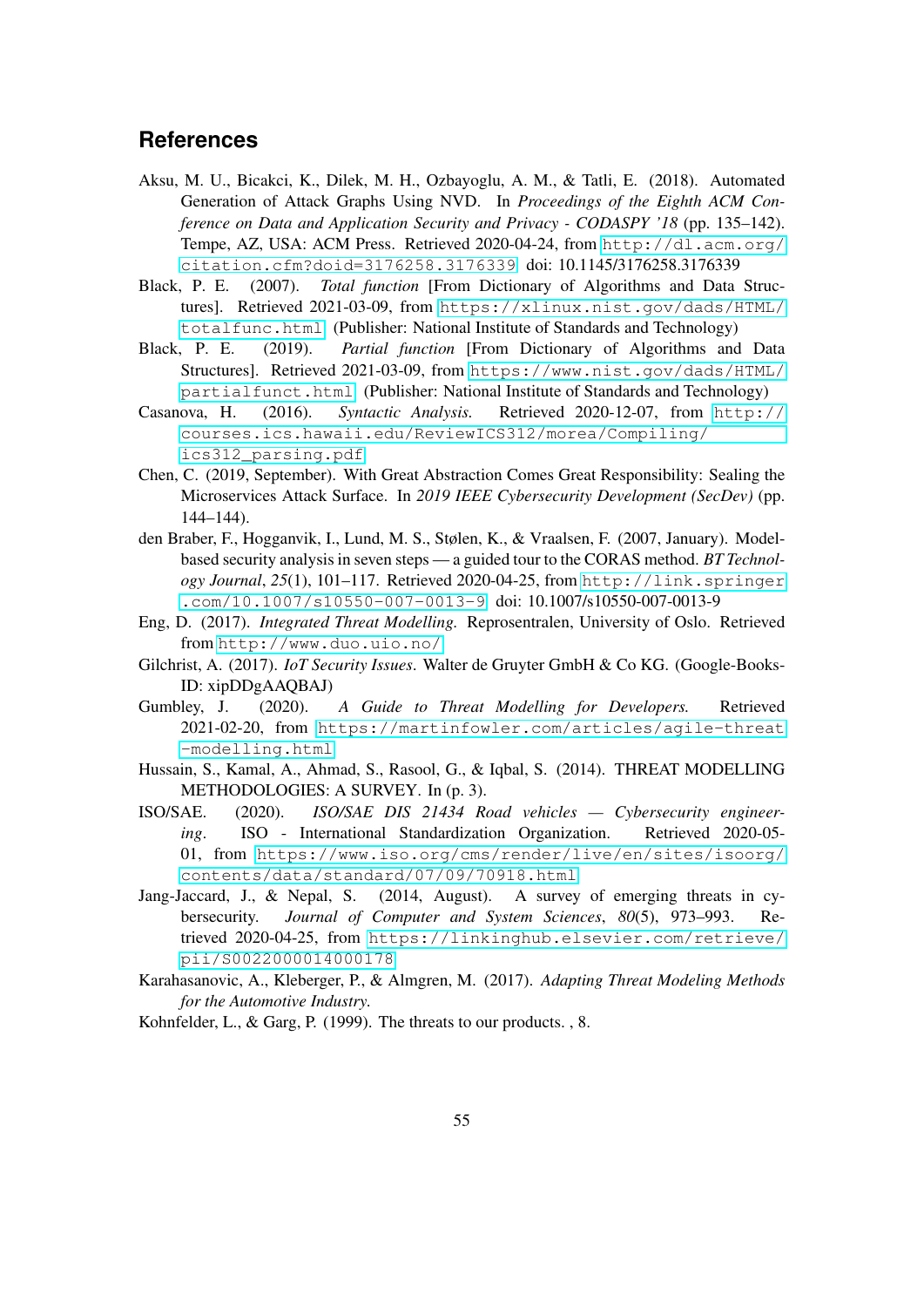- <span id="page-55-2"></span>Krisper, M., Dobaj, J., & Macher, G. (2020). Assessing Risk Estimations for Cyber-Security Using Expert Judgment. In M. Yilmaz, J. Niemann, P. Clarke, & R. Messnarz (Eds.), *Systems, Software and Services Process Improvement* (Vol. 1251, pp. 120– 134). Cham: Springer International Publishing. Retrieved 2020-11-26, from [http://](http://link.springer.com/10.1007/978-3-030-56441-4_9) [link.springer.com/10.1007/978-3-030-56441-4\\_9](http://link.springer.com/10.1007/978-3-030-56441-4_9) (Series Title: Communications in Computer and Information Science)
- <span id="page-55-14"></span>Lallie, H. S., Debattista, K., & Bal, J. (2020, February). A review of attack graph and attack tree visual syntax in cyber security. *Computer Science Review*, *35*, 100219. Retrieved 2020-04-25, from [https://linkinghub.elsevier.com/retrieve/](https://linkinghub.elsevier.com/retrieve/pii/S1574013719300772) [pii/S1574013719300772](https://linkinghub.elsevier.com/retrieve/pii/S1574013719300772)
- <span id="page-55-9"></span>Mead, N., Shull, F., Vemuru, K., & Villadsen, O. (2018). A Hybrid Threat Modeling Method. *Carnegie Mellon University*, 53.
- <span id="page-55-11"></span>Microsoft. (2016a). *Microsoft Threat Modeling Tool Getting Started Guide.* Microsoft Trustworthy Computing.
- <span id="page-55-12"></span>Microsoft. (2016b). *Microsoft Threat Modeling Tool User Guide.* Microsoft Trustworthy Computing.
- <span id="page-55-1"></span>Miller, D. C., & Valasek, C. (2015). *Remote Exploitation of an Unaltered Passenger Vehicle.*
- <span id="page-55-4"></span>MITRE, C. (2019, November). *CVE - Home.* Retrieved 2020-08-05, from [https://cve](https://cve.mitre.org/about/index.html) [.mitre.org/about/index.html](https://cve.mitre.org/about/index.html)
- <span id="page-55-5"></span>MITRE, C. (2020a). *CAPEC - Common Attack Pattern Enumeration and Classification (CAPEC).* Retrieved 2020-05-05, from <https://capec.mitre.org/>
- <span id="page-55-6"></span>MITRE, C. (2020b, February). *CWE - About - CWE Overview.* Retrieved 2020-08-05, from <https://cwe.mitre.org/about/index.html>
- <span id="page-55-0"></span>Mos, M. A., & Chowdhury, M. M. (2020, July). The Growing Influence of Ransomware. In *2020 IEEE International Conference on Electro Information Technology (EIT)* (pp. 643–647). (ISSN: 2154-0373)
- <span id="page-55-8"></span>Mukhopadhyay, S., Agarwal, R., Patel, D., Som, K., & Sarkar, A. (2016). Complexity Based on Traversal of Graphs. , *02*(12), 7.
- <span id="page-55-13"></span>Navarro, J., Deruyver, A., & Parrend, P. (2018, July). A systematic survey on multi-step attack detection. *Computers & Security*, *76*, 214–249. Retrieved 2020-04-24, from [https://](https://linkinghub.elsevier.com/retrieve/pii/S0167404818302141) [linkinghub.elsevier.com/retrieve/pii/S0167404818302141](https://linkinghub.elsevier.com/retrieve/pii/S0167404818302141)
- <span id="page-55-3"></span>NVD. (2020). *NVD - General Information.* Retrieved 2020-10-05, from [https://nvd.nist](https://nvd.nist.gov/general) [.gov/general](https://nvd.nist.gov/general)
- <span id="page-55-10"></span>Poller, A., Türpe, S., & Kinder-Kurlanda, K. (2014). An Asset to Security Modeling?: Analyzing Stakeholder Collaborations Instead of Threats to Assets. In *Proceedings of the 2014 workshop on New Security Paradigms Workshop - NSPW '14* (pp. 69–82). Victoria, British Columbia, Canada: ACM Press. Retrieved 2020-11-27, from [http://dl.acm.org/](http://dl.acm.org/citation.cfm?doid=2683467.2683474) [citation.cfm?doid=2683467.2683474](http://dl.acm.org/citation.cfm?doid=2683467.2683474) doi: 10.1145/2683467.2683474
- <span id="page-55-15"></span>Schaad, A., & Borozdin, M. (2012). TAM 2: automated threat analysis. In *Proceedings of the 27th Annual ACM Symposium on Applied Computing - SAC '12* (p. 1103). Trento, Italy: ACM Press. Retrieved 2020-04-20, from [http://dl.acm.org/citation](http://dl.acm.org/citation.cfm?doid=2245276.2231950) [.cfm?doid=2245276.2231950](http://dl.acm.org/citation.cfm?doid=2245276.2231950) doi: 10.1145/2245276.2231950
- <span id="page-55-7"></span>Schmittner, C., Dobaj, J., Macher, G., & Brenner, E. (2020, March). A Preliminary View on Automotive Cyber Security Management Systems. In *2020 Design, Automation Test in*